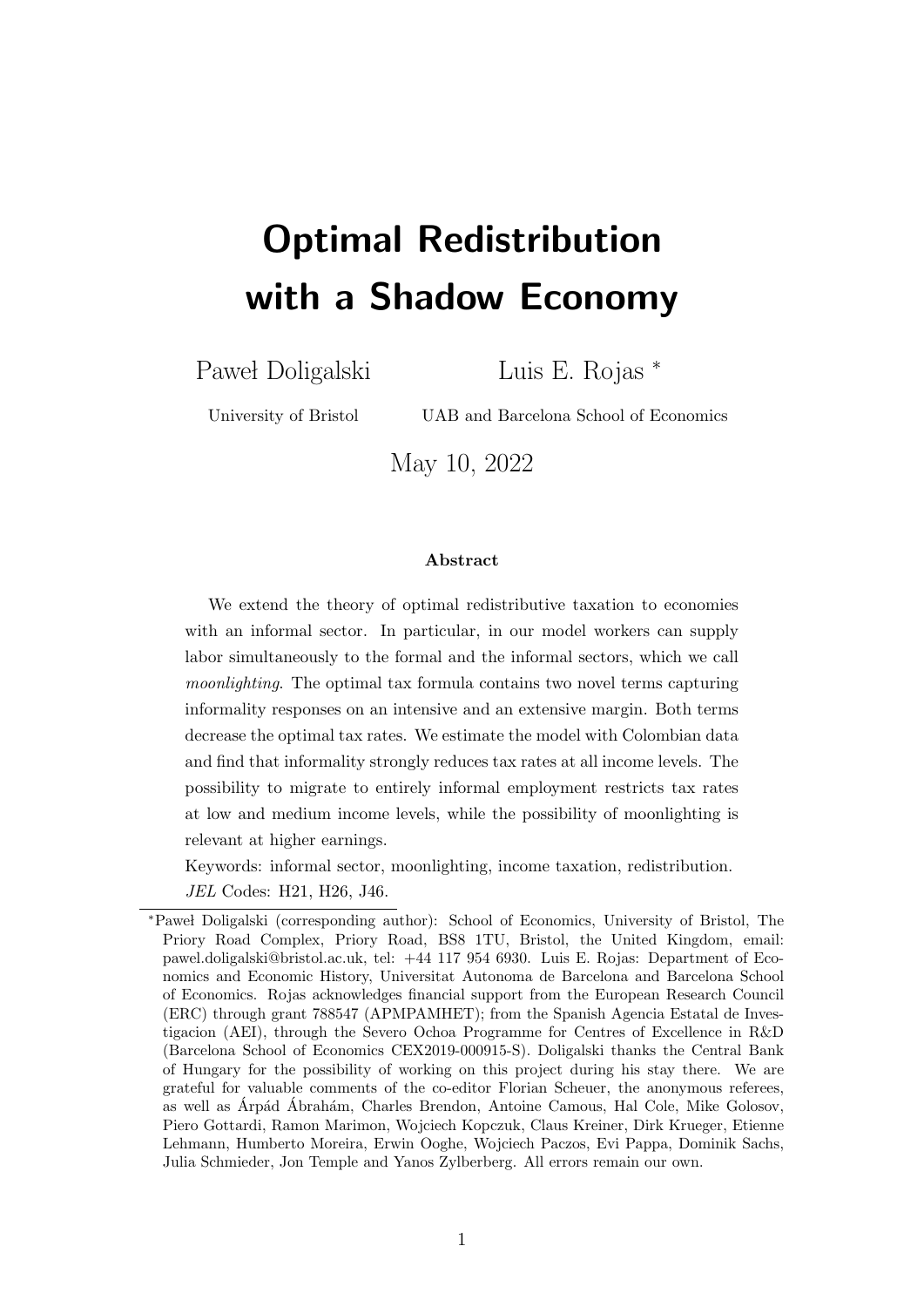## 1. Introduction

Informal activity, broadly defined as any economic endeavor which evades taxation, accounts for a large fraction of economic activity in both developing and developed economies. The share of informal production in GDP is consistently estimated to be on average above 10% in high income OECD countries and above 30% in developing and transition countries, in extreme cases reaching 70% [\(Schneider](#page-49-0) [and Enste](#page-49-0) [2000;](#page-49-0) [Schneider et al.](#page-49-1) [2011\)](#page-49-1). Globally, 2 billion workers are employed informally [\(ILO](#page-47-0) [2018\)](#page-47-0). The shadow economy allows workers to earn income which is unobserved by the government. Intuitively, this additional margin of response to taxation makes income redistribution more difficult. Indeed, empirical studies document often large informality responses to tax reforms.<sup>[1](#page-1-0)</sup> However, a theory of how the income tax schedule should depend on informality is missing.

Our aim is to fill this gap. We derive the optimal non-linear income tax schedule with a shadow sector and characterize how informality determines its shape. To verify the significance of our theoretical results, we estimate the model with Colombian data. Accounting for informality turns out to be quantitatively very important for the optimal policy.

Building on the seminal work of [Mirrlees](#page-48-0) [\(1971\)](#page-48-0), we consider a framework with heterogeneous agents equipped with distinct formal and shadow productivities. Workers face an idiosyncratic fixed cost of working in the shadow economy, which may reflect either ethical or technological constraints. The government observes only formal incomes and introduces a non-linear tax to maximize its redistributive welfare criterion. Importantly, we allow workers to supply labor simultaneously to the formal sector and the shadow sectors, which we call moonlighting. In this way we can study incentives of formal employees to have an informal side job. Informal secondary employment is common and accounts for a substantial fraction of infor-mal workers in many countries.<sup>[2](#page-1-1)</sup> Furthermore, evidence suggests that starting a tax-advantaged secondary job is an important margin of response to tax reforms [\(Tazhitdinova](#page-49-2) [2017\)](#page-49-2).

Our main theoretical result is a sufficient statistics formula for the optimal tax schedule in the economy with an informal sector. The formula contains two novel

<span id="page-1-0"></span><sup>&</sup>lt;sup>1</sup>A positive impact of income tax rates on tax evasion and informality has been documented in Brazil (Monteiro and Assunção [2012;](#page-48-1) [Rocha et al.](#page-48-2) [2018\)](#page-48-2), Russia [\(Gorodnichenko et al.](#page-46-0) [2009\)](#page-46-0), Pakistan [\(Waseem](#page-49-3) [2018\)](#page-49-3) and Denmark [\(Kleven et al.](#page-47-1) [2011\)](#page-47-1).

<span id="page-1-1"></span><sup>2</sup>Out of all workers engaged in informal work, the share with a formal main job was more than 10% in Barbados, more than 20% in the Russian Federation and Lithuania [\(Hussmanns](#page-46-1) [and Jeu](#page-46-1) [2002\)](#page-46-1) and more than 50% in Poland [\(Statistics Poland](#page-49-4) [2019\)](#page-49-4). In Brazil, 37% of secondary jobs are micro-enterprises and can be classified as informal [\(Henley et al.](#page-46-2) [2009\)](#page-46-2).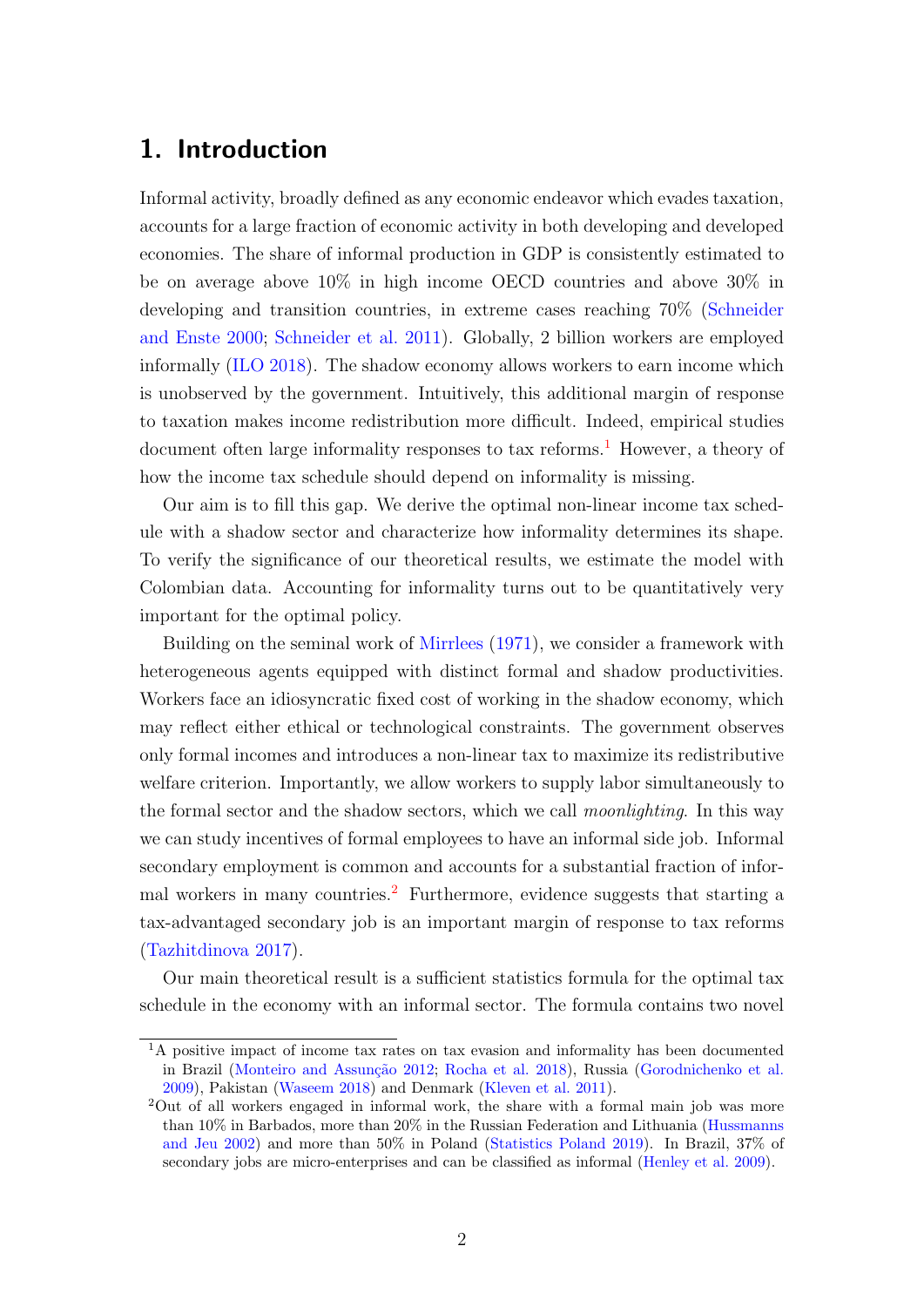terms due to informality responses on the extensive margin (getting an informal job) and the intensive margin (shifting hours between a formal and an informal job). The extensive margin responses are typically modeled as binary: working or not working. In our setting it would correspond to agents being able to work only formally or only informally and, as a result, would rule out moonlighting. Instead, we allow workers to moonlight, which means that they can complement formal earnings with additional income from an informal job. Intuitively, these responses can be important for workers with well-paid formal jobs who face high marginal tax rates and for whom transitioning to entirely informal employment is too costly. The possibility of moonlighting also gives rise to informality responses on the intensive margin—shifting hours between the formal main job and the informal secondary job. We find that moonlighting workers respond on the intensive margin differently than formal workers. First, the formal earnings of moonlighting workers are more elastic. Second, moonlighting workers would never choose formal earnings where the tax schedule is locally regressive, i.e. where the marginal tax rates are decreasing. If the tax schedule features regions of regressivity then, following a tax reform, moonlighting workers may respond on the intensive margin by jumping over a regressivity region to a discretely lower level of formal earnings.

In contrast, formal workers rarely respond by jumping.<sup>[3](#page-2-0)</sup> Even though informality responses may involve abrupt earnings changes, we summarize their impact on tax revenue with well-defined elasticities.

We analytically examine how informality affects the optimal tax rates in two ways. First, we fix the distribution of formal income and examine what happens if informality responses were ignored, e.g. because of the erroneous beliefs of policymakers. We find that ignoring informality responses would result in higher tax rates. In other words, correctly accounting for work incentives in the presence of the informal sector leads to lower optimal tax rates. Second, we fix model primitives, such as the distribution of productivities in the two sectors, and compare the optimal top tax rate in the model with and without the shadow economy. This comparison is more challenging since the income distribution is allowed to freely adjust to tax policy. We find that the optimal top tax rate is weakly lower in the model with a shadow economy. Once the top tax rate exceeds a certain tipping point, a large fraction of top earners joins the informal sector with a large loss of tax revenue. We show that it is never optimal to cross this tipping point, which implies an upper bound on the optimal top tax rate with an informal sector.

<span id="page-2-0"></span><sup>3</sup>[Bergstrom and Dodds](#page-44-0) [\(2021\)](#page-44-0) study jump responses in Mirrlees model with multi-dimensional heterogeneity.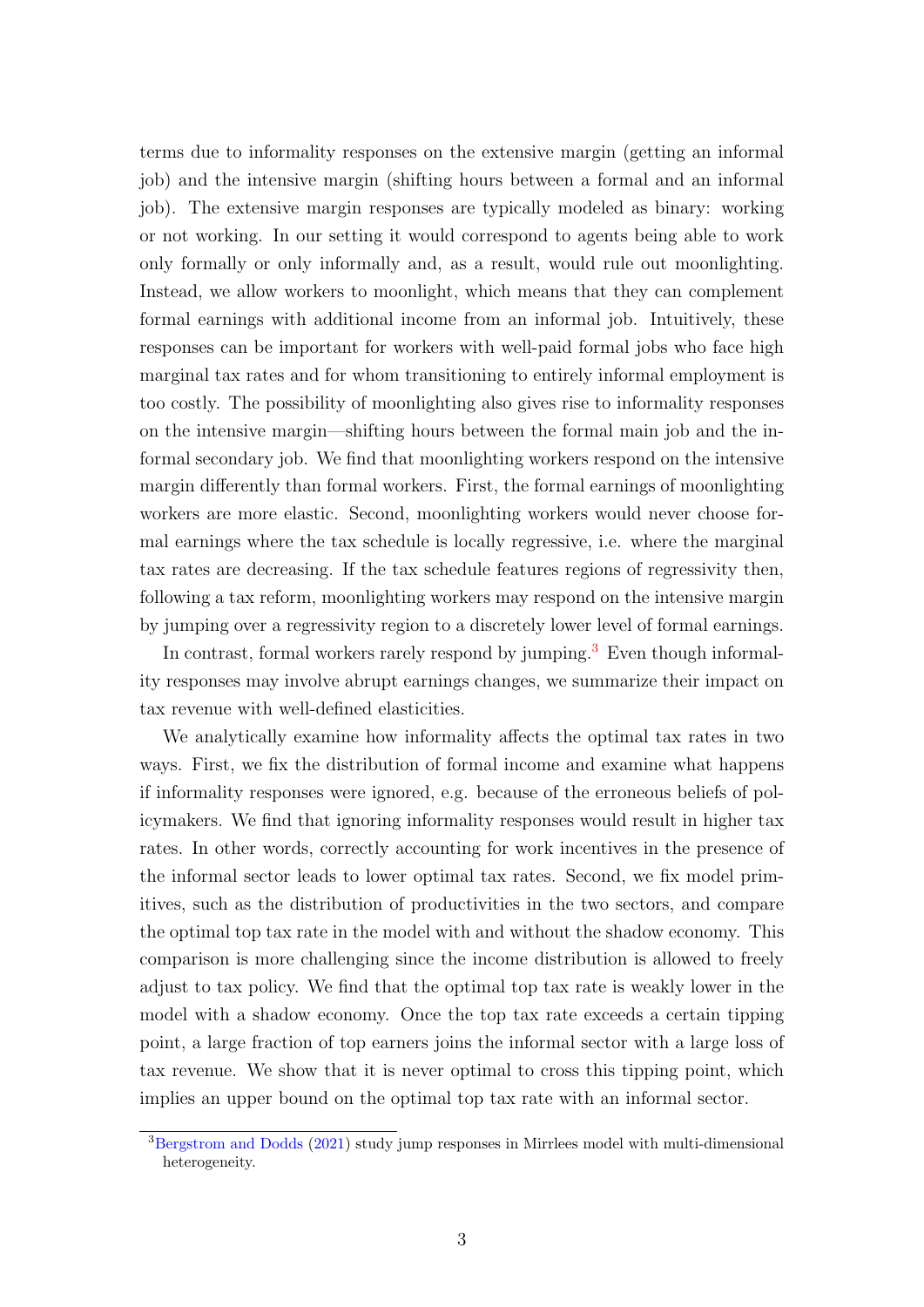We estimate the model with Colombian data. Colombia is an attractive case study for two reasons. First, it has a large informal sector: close to 60% of main jobs are informal. Second, the level of informality in Colombia is very close to the average for the whole Latin America.[4](#page-3-0) We extract the information on formal and shadow incomes from the household survey and estimate the model by maximum likelihood. The model replicates well the empirical sorting of workers between the formal sector and the informal sector.

In our quantitative exercise we compare the optimal tax schedule with the tax schedules chosen when various informality responses are ignored. Importantly, in this comparison we allow for the endogenous adjustment of the income distribution. We find that the possibility of workers to migrate to entirely informal employment restricts tax rates at low and medium income levels, while the possibility of moonlighting is relevant at higher levels of income. Specifically, if all informality responses are ignored, the marginal tax rates are overshot at all income levels and in particular at the bottom, where they are too high by 70 percentage points or more. As a result, the shadow economy doubles in size relative to the optimum, which has catastrophic welfare consequences. If instead it is acknowledged that workers can move to the shadow economy and only the moonlighting responses are ignored, the tax rates at the bottom are approximately optimal, but the rates above the median formal income are too high—by up to 20 percentage points—when preferences for redistribution are strong. That is because incentives for moonlighting are important higher in the income distribution compared to incentives for switching from entirely formal to entirely informal employment. When preferences for redistribution are strong, ignoring moonlighting responses substantially increases the incidence of moonlighting among the most productive workers. Thus, it leads to a large welfare loss, equivalent to 2.4% drop in consumption.

Related literature. [Kopczuk](#page-47-2) [\(2001\)](#page-47-2) considers income taxation with tax avoidance, which can be reinterpreted as informality, and shows that the standard formula for the optimal linear tax is still valid. In contrast, our results imply that the standard formula for the optimal non-linear tax is no longer valid.<sup>[5](#page-3-1)</sup> [Piketty](#page-48-3) [and Saez](#page-48-3) [\(2013\)](#page-48-3) and [Piketty et al.](#page-48-4) [\(2014\)](#page-48-4) study linear and top income taxation with a possibility of shifting income between two tax bases, one of which could

<span id="page-3-0"></span><sup>4</sup>Based on [ILO](#page-47-0) [\(2018\)](#page-47-0), the national share of informal employment in total employment in Latin America has a mean of 58.3% and a median of 59%.

<span id="page-3-1"></span><sup>5</sup>Our settings is not identical to Kopczuk's, since we consider a fixed cost of shadow employment. In a previous working paper version [\(Doligalski and Rojas](#page-45-0) [2016\)](#page-45-0), we show that the standard formula for the optimal non-linear tax is not valid even if we abstract from the fixed cost of shadow employment.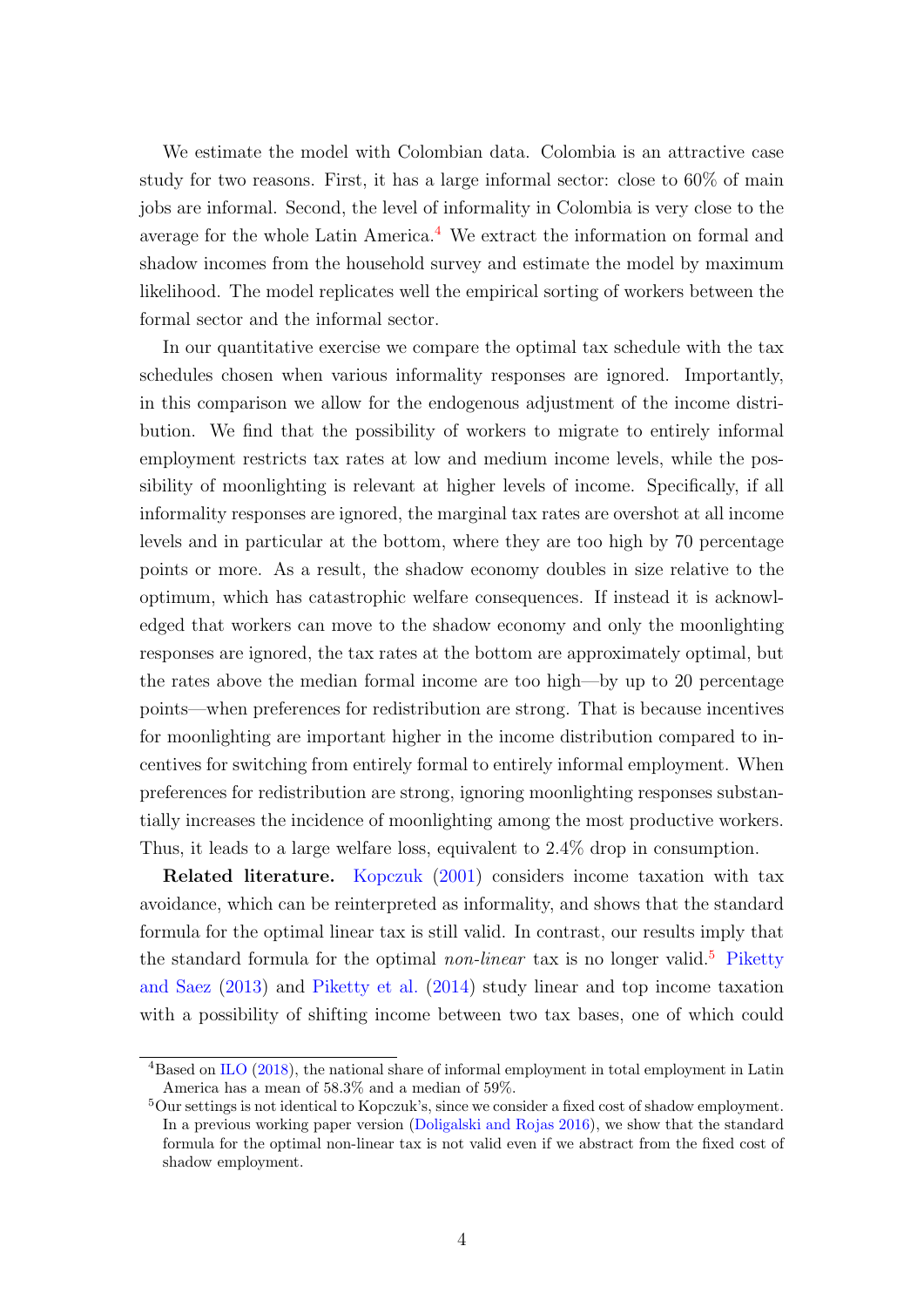stand for an informal sector, yet they do not consider extensive margin responses. [Selin and Simula](#page-49-5) [\(2020\)](#page-49-5) derive the optimal non-linear tax schedules with income shifting, but they effectively rule out partial shifting which would correspond to moonlighting in our framework. [Beaudry et al.](#page-44-1) [\(2009\)](#page-44-1) study redistribution with informal sector when both formal income and formal hours worked are observed. We instead maintain the Mirrleesian assumption of unobserved hours worked.

Another approach to study tax evasion, originating with [Allingham and Sandmo](#page-44-2) [\(1972\)](#page-44-2), uses a framework with probabilistic audits and penalties, taking a tax rate as given. [Andreoni et al.](#page-44-3) [\(1998\)](#page-44-3) and [Slemrod and Yitzhaki](#page-49-6) [\(2002\)](#page-49-6) review this strand of literature. We take a complementary approach and study the optimal non-linear tax schedule conditional on fixed tax evasion abilities of workers. Although we do not model tax audits and penalties explicitly, they are a possible justification for different productivities in the formal and the shadow sectors. Thus, our results on the optimal taxation should be understood as taking the quality of tax enforcement as given. Some early results from merging both optimal taxation and optimal tax compliance policies were derived by [Cremer and Gahvari](#page-45-1) [\(1996\)](#page-45-1), [Kopczuk](#page-47-2) [\(2001\)](#page-47-2) and [Slemrod and Kopczuk](#page-49-7) [\(2002\)](#page-49-7). Leal Ordóñez [\(2014\)](#page-47-3) and [Di Nola et al.](#page-45-2) [\(2020\)](#page-45-2) investigate tax and enforcement policies quantitatively in the dynamic incomplete markets models.

This paper is closely related to the literature on the optimal taxation with multiple sectors. [Rothschild and Scheuer](#page-48-5) [\(2014\)](#page-48-5) consider uniform taxation of multiple sectors when agents can work in many sectors simultaneously. [Kleven](#page-47-4) [et al.](#page-47-4) [\(2009\)](#page-47-4), [Scheuer](#page-49-8) [\(2014\)](#page-49-8) and [Gomes et al.](#page-46-3) [\(2017\)](#page-46-3) study differential taxation of broadly understood sectors (e.g. individual tax filers and couples, employees and entrepreneurs), when agents can belong to one sector only. [Jacobs](#page-47-5) [\(2015\)](#page-47-5) studies a complementary problem when all agents work in all sectors at the same time. Our analysis differs in that we consider a particular case of differential taxation—only one sector is taxed—when agents face an idiosyncratic fixed cost of participating in one of the sectors. This structure implies that some agents can effectively work in one sector only, while others are unconstrained in supplying labor to two sectors simultaneously.

[Emran and Stiglitz](#page-45-3) [\(2005\)](#page-45-3) and [Boadway and Sato](#page-45-4) [\(2009\)](#page-45-4) study commodity taxation in the presence of informality. Both papers assume that commodity taxes affects only the formal sector.<sup>[6](#page-4-0)</sup> Hence, provided that formal and shadow

<span id="page-4-0"></span><sup>&</sup>lt;sup>6</sup>In principle, VAT taxation covers informal firms indirectly if they purchase intermediate goods from the formal firms. [De Paula and Scheinkman](#page-45-5) [\(2010\)](#page-45-5) show that exactly for this reason informal firms tend to make transactions with other informal firms. [Bachas et al.](#page-44-4) [\(2020\)](#page-44-4) discuss more evidence that informal enterprises do not remit consumption taxes.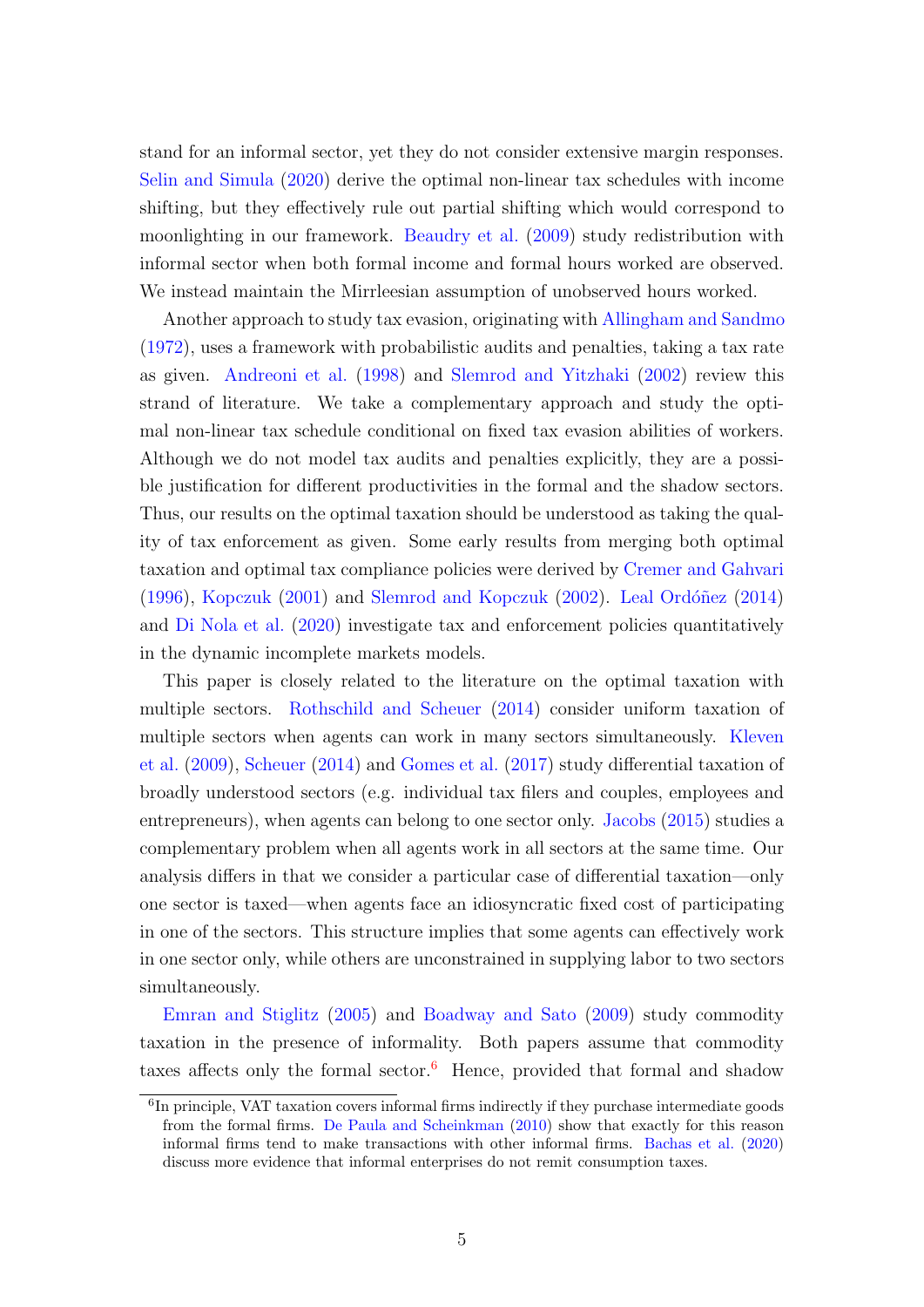goods are perfect substitutes, a consumption tax is equivalent to a proportional tax on formal income. Under these assumptions our focus on non-linear income tax is without loss of generality. [Boadway et al.](#page-44-5) [\(1994\)](#page-44-5) and [Huang and Rios](#page-46-4) [\(2016\)](#page-46-4) study the optimal tax mix in the opposite case, when the consumption tax cannot be evaded. A related literature on the optimal commodity taxation with home production [\(Kleven et al.](#page-47-6) [2000;](#page-47-6) [Olovsson](#page-48-6) [2015\)](#page-48-6) studies the case of non-perfect substitutability between market and home produced goods.

Structure of the paper. In the following section we introduce the framework and characterize the equilibrium for a given income tax. In [Section 3](#page-11-0) we derive the optimal tax formula and show that the informal sector reduces the optimal tax rates. [Section 4](#page-22-0) is devoted to the quantitative exploration of our theoretical results. The last section provides conclusions. Proofs are relegated to the appendix.

## <span id="page-5-1"></span>2. Framework

There is a continuum of agents with heterogeneous labor productivities. Each agent can work in the formal sector (formal economy), in the informal sector (shadow economy), or in both simultaneously (which we call moonlighting). The fundamental difference between the two sectors is that formal earnings are observed by the tax authority and can be used to determine individual income tax payments, while informal earnings are hidden and cannot be used to determine taxes. In addition, individual labor productivity can differ between the sectors and participation in the informal sector is subject to a fixed cost, which we describe below.

Individuals are heterogeneous with respect to two privately observed characteristics: a productivity type  $\theta$  and a cost type  $\kappa$ . The productivity type  $\theta$  determines the labor productivity in the formal economy  $w<sup>f</sup>(\theta)$  and in the shadow economy  $w^{s}(\theta)$ . Earnings from each sector are a product of the sectoral productivity and the labor supplied to that sector. We assume that both productivity functions are non-negative and continuously differentiable with respect to  $\theta$  and that the formal productivity is strictly increasing.  $\theta$  is drawn from finite interval  $[\theta, \bar{\theta}] \subseteq \mathbb{R}$  according to twice continuously differentiable cumulative distribution function  $F(\theta)$ with density  $f(\theta)$ .<sup>[7](#page-5-0)</sup> Note that the distribution of productivities is effectively onedimensional: conditional on the formal productivity, all agents have the same shadow productivity. In [Appendix C](#page-40-0) we extend our main result to the case of

<span id="page-5-0"></span><sup>&</sup>lt;sup>7</sup>We allow for an unbounded productivity distribution, in which case  $\lim_{\theta \to \overline{\theta}} w^f(\theta) = \infty$ .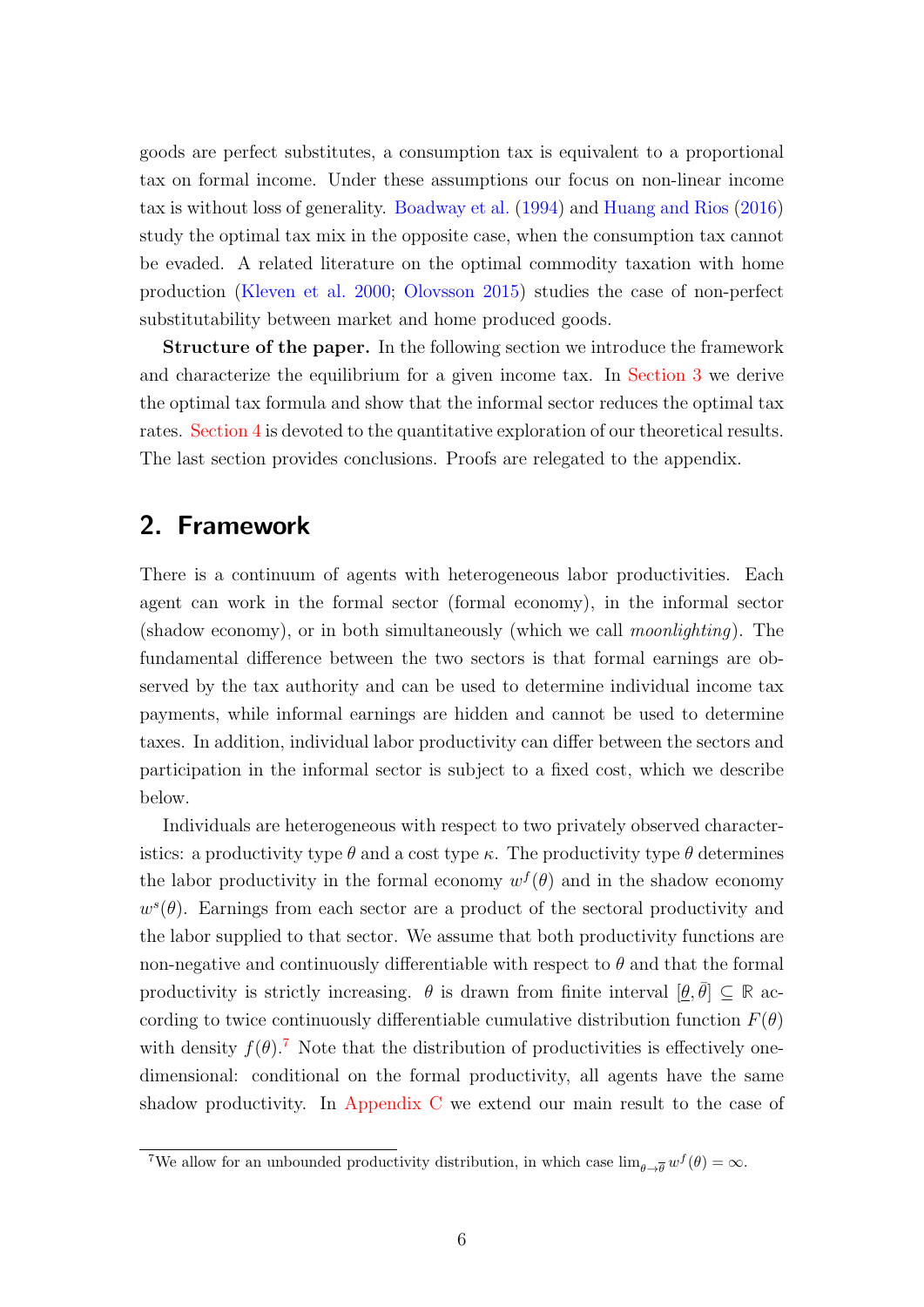two-dimensional distribution of productivities.

The cost type  $\kappa$  is a fixed cost of engaging in informal employment. It can be interpreted either as a technological constraint on tax evasion or a utility cost of violating social norms.<sup>[8](#page-6-0)</sup> Conditional on  $\theta$ , the fixed cost is drawn from [0,  $\infty$ ) according to twice continuously differentiable cumulative distribution function  $G_{\theta}(\kappa)$ with density  $g_{\theta}(\kappa)$ . For a model without the fixed cost of shadow employment, see the earlier working paper version [\(Doligalski and Rojas](#page-45-0) [2016\)](#page-45-0).

The agents' utility over consumption  $c$  and labor  $n$ , net of the fixed cost of shadow employment, is  $c - v(n)$ , where v is increasing, strictly convex, twice differentiable and satisfies  $v'(0) = 0.9$  $v'(0) = 0.9$  Using this quasi-linear preference structure, which follows [Atkinson](#page-44-6) [\(1990\)](#page-44-6) and [Diamond](#page-45-6) [\(1998\)](#page-45-6), we characterize the entire Pareto frontier which is invariant to any increasing transformation of the utility function. Hence, our results are applicable also with utility functions  $\mathbb{G}(c - v(n))$ , where  $\mathbb{G}$  is a strictly increasing and concave function. Nevertheless, this approach rules out the income effect. The impact of the income effect on the optimal tax schedules is well understood since [Saez](#page-49-9) [\(2001\)](#page-49-9) and the analysis can be easily extended in this direction.

[Assumption 1](#page-6-2) below ensures that the Spence-Mirrlees single-crossing condition holds for all workers. Consequently, formal income is increasing in productivity type  $\theta$  even if agents are working informally, which helps us to keep track of workers' responses to tax reforms. The single-crossing condition holds when the comparative advantage in shadow labor  $w^{s}(\theta)/w^{f}(\theta)$  is decreasing with formal productivity. In [Section 4](#page-22-0) we verify that this assumption holds in the data for Colombia.

<span id="page-6-2"></span>**Assumption 1.** (Single-crossing condition)  $w^{s}(\theta)/w^{f}(\theta)$  is strictly decreasing with  $\theta$  or  $w^s(\theta) = 0$  for all  $\theta$ .

<span id="page-6-0"></span><sup>&</sup>lt;sup>8</sup>In principle, we could introduce a fixed cost of formal employment as well. This would correspond to what [Magnac](#page-47-7) [\(1991\)](#page-47-7) calls a segmentation approach to informal labor markets, according to which shadow workers are restricted from formal employment by various labor regulations. An alternative, competitive approach is that individuals sort between the two sectors according to their individual advantage, which corresponds more closely to our framework. [Magnac](#page-47-7) [\(1991\)](#page-47-7) shows that the data on married women in Colombia favor the latter, competitive approach. It has been documented that informality is not driven by entry costs to the formal sector also in other setting, e.g. in Argentina [\(Pratap and Quintin](#page-48-7) [2006\)](#page-48-7), Brazil [\(Rocha et al.](#page-48-2) [2018\)](#page-48-2) and Sri Lanka [\(De Mel et al.](#page-45-7) [2013\)](#page-45-7).

<span id="page-6-1"></span><sup>9</sup>We assume that disutility from working depends only on the total labor supply and not on the split of labor between sectors. This gives us tractability when describing the earnings responses of moonlighting agents, since the cost of substituting the formal and the informal labor depends only on their respective productivities and the tax schedule.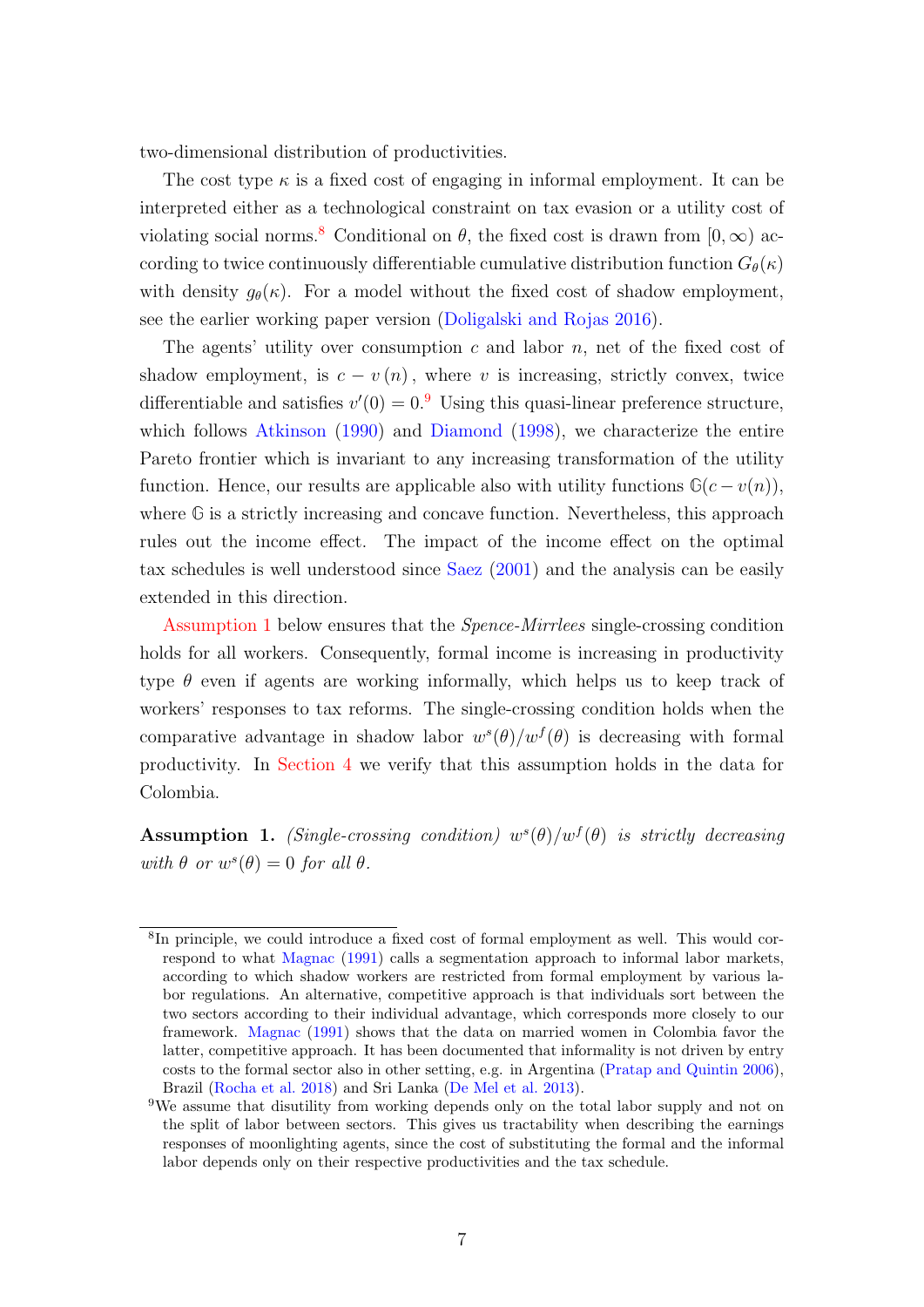<span id="page-7-3"></span>Lemma 1. The formal earnings of formal workers and of moonlighting workers are increasing with productivity type  $\theta$ .

### 2.1. Equilibrium income choices

Consider a potentially nonlinear, twice differentiable income tax schedule T with tax rates strictly lower than  $100\%$  $100\%$ .<sup>10</sup> Denote the after-tax income schedule by  $R(y) = y - T(y)$ . A worker of type  $(\theta, \kappa)$  chooses formal earnings  $y<sup>f</sup>$  and informal earnings  $y^s$  by solving the following maximization problem

<span id="page-7-1"></span>
$$
V(\theta, \kappa) = \max_{y^f \ge 0, y^s \ge 0} R(y^f) + y^s - v \left( \frac{y^f}{w^f(\theta)} + \frac{y^s}{w^s(\theta)} \right) - \kappa \cdot \mathbb{1}(y^s > 0) \tag{1}
$$

where  $V(\theta, \kappa)$  is the indirect utility function and  $y^{i}/w^{i}(\theta)$  stands for the labor supplied to sector  $i \in \{f, s\}$ . The optimal income choices are not necessarily unique, for instance a worker with  $w^f = w^s$  and  $\kappa = 0$  who faces no income tax is always indifferent between supplying formal and informal labor. To have a clearcut characterization of income choices, we introduce the following tie-breaking rule.

<span id="page-7-2"></span>Assumption 2. A worker who is indifferent between multiple formal income levels chooses the highest one.

We denote the income choices which solve the worker's problem [\(1\)](#page-7-1) under [Assumption 2](#page-7-2) by  $y^f(\theta, \kappa)$  and  $y^s(\theta, \kappa)$ .

The fixed cost  $\kappa$  affects the worker's decision whether to participate in the shadow economy. Beyond this decision, income choices are unaffected by  $\kappa$ . This allows us to summarise the income choices of  $\theta$ –workers in the following way. Suppose that  $\theta$ –worker with fixed cost  $\kappa$  finds it optimal to participate in the shadow economy. Naturally, all  $\theta$ –workers with lower fixed cost will also choose to supply informal labor. It follows that there exists a threshold  $\tilde{\kappa}(\theta)$  such that workers with fixed cost below the threshold join the shadow economy, while workers with fixed cost above the threshold remain fully formal. Define  $\bar{y}^f(\theta)$  as the

<span id="page-7-0"></span> $10$ We rule out tax kinks and, hence, bunching of different types along the productivity dimension alone. This kind of bunching is already well understood [\(Mussa and Rosen](#page-48-8) [1978;](#page-48-8) [Ebert](#page-45-8) [1992\)](#page-45-8), it happens rarely and is more important in the setting without the fixed cost of shadow employment [\(Doligalski and Rojas](#page-45-0) [2016\)](#page-45-0). We allow for all other bunching patterns, most importantly the bunching of agents with simultaneously different cost and productivity types, which happens when there are formal and moonlighting workers with the same formal earnings. Regarding the assumption of tax rates being below 100%, it is always satisfied in the optimum. Both assumptions combined imply that formal earnings of formal and moonlighting workers are strictly increasing with  $\theta$ .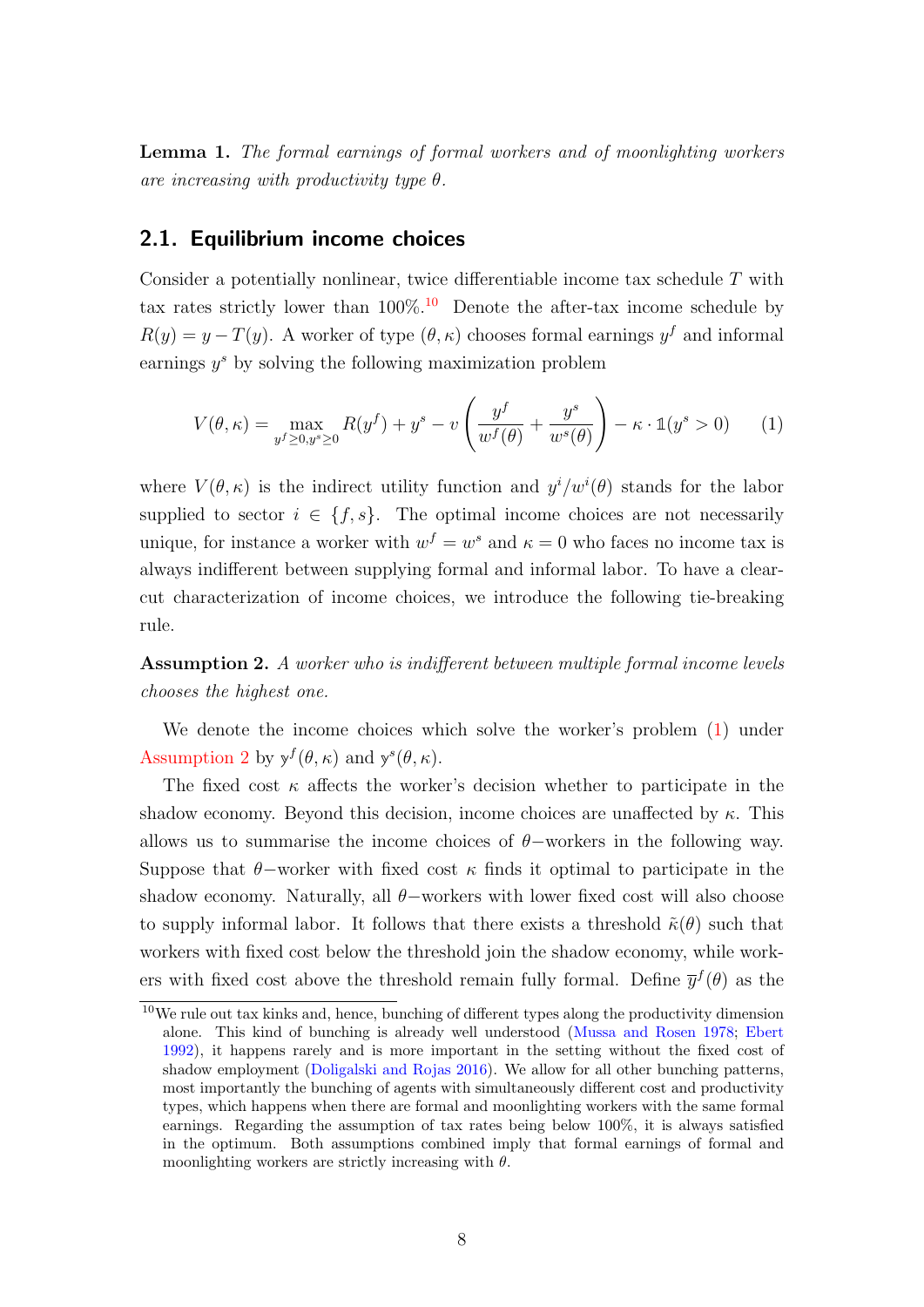formal income of  $\theta$ -workers who choose to remain entirely formal. Define  $y^f(\theta)$ and  $y^s(\theta)$  as the formal and the informal earnings, respectively, of  $\theta$ -workers who earns some informal income. Naturally,  $\bar{y}^f(\theta) > y^f(\theta)$ . The value of threshold  $\tilde{\kappa}(\theta)$  then follows from the indifference between participating or not in the shadow economy of  $\theta$ –worker with the fixed cost equal exactly  $\tilde{\kappa}(\theta)$ :

<span id="page-8-3"></span>
$$
R\left(\underline{y}^f(\theta)\right) + y^s(\theta) - v\left(\frac{\underline{y}^f(\theta)}{w^f(\theta)} + \frac{y^s(\theta)}{w^s(\theta)}\right) - \tilde{\kappa}(\theta) = R\left(\overline{y}^f(\theta)\right) - v\left(\frac{\overline{y}^f(\theta)}{w^f(\theta)}\right). (2)
$$

It is possible that for some  $\theta$  none of the workers choose to earn informal income that may happen if the shadow productivity or the marginal tax rates are sufficiently low. In this case, we set  $y^f(\theta) = \overline{y}^f(\theta)$ ,  $y^s(\theta) = 0$  and  $\tilde{\kappa}(\theta) = 0$ .<sup>[11](#page-8-0)</sup>

The income choices of any type  $(\theta, \kappa)$  then follow

$$
\mathbf{y}^f(\theta,\kappa) = \begin{cases} \overline{y}^f(\theta) & \text{if } \kappa \ge \tilde{\kappa}(\theta) \\ \underline{y}^f(\theta) & \text{otherwise,} \end{cases} \qquad \mathbf{y}^s(\theta,\kappa) = \begin{cases} 0 & \text{if } \kappa \ge \tilde{\kappa}(\theta) \\ y^s(\theta) & \text{otherwise.} \end{cases} \tag{3}
$$

Now let's characterize the income schedules  $\overline{y}^f, y^f$  and  $y^s$ . The first-order condition of the  $\theta$ -worker who works only in the formal sector pins down  $\overline{y}^f(\theta)$ :

<span id="page-8-2"></span>
$$
\left(1 - T'\left(\overline{y}^f(\theta)\right)\right) \cdot w^f(\theta) = v'\left(\frac{\overline{y}^f(\theta)}{w^f(\theta)}\right). \tag{4}
$$

According to this condition, the marginal return to formal labor—the product of the formal productivity and the net-of-tax rate—is equal to the marginal disutility from labor. Thus, the worker cannot gain by marginally adjusting formal labor.

Suppose that some  $\theta$ –workers are working only in the shadow economy. Then  $y^f(\theta) = 0$  and  $y^s(\theta) > 0$ , and it must be the case that

<span id="page-8-1"></span>
$$
(1 - T'(0)) \cdot w^f(\theta) < v' \left(\frac{y^s(\theta)}{w^s(\theta)}\right) = w^s(\theta). \tag{5}
$$

By the equality on the right-hand side the return to informal labor, given by  $w^s(\theta)$ , is equal to the marginal disutility from labor. Thus, there are no gains to be made from marginally adjusting informal labor supply. The inequality on the left ensures that the worker also cannot benefit on the margin from starting to work formally.

<span id="page-8-0"></span><sup>&</sup>lt;sup>11</sup>Equivalently, we can define these objects as  $\overline{y}^f(\theta) = \lim_{\kappa \to \infty} y^f(\theta, \kappa), y^f(\theta) = y^f(\theta, 0), y^s(\theta) =$  $\mathbf{y}^{s}(\theta,0)$  and  $\tilde{\kappa}(\theta) = V(\theta,0) - \lim_{\kappa \to \infty} V(\theta,\kappa)$ , for all  $\theta$ .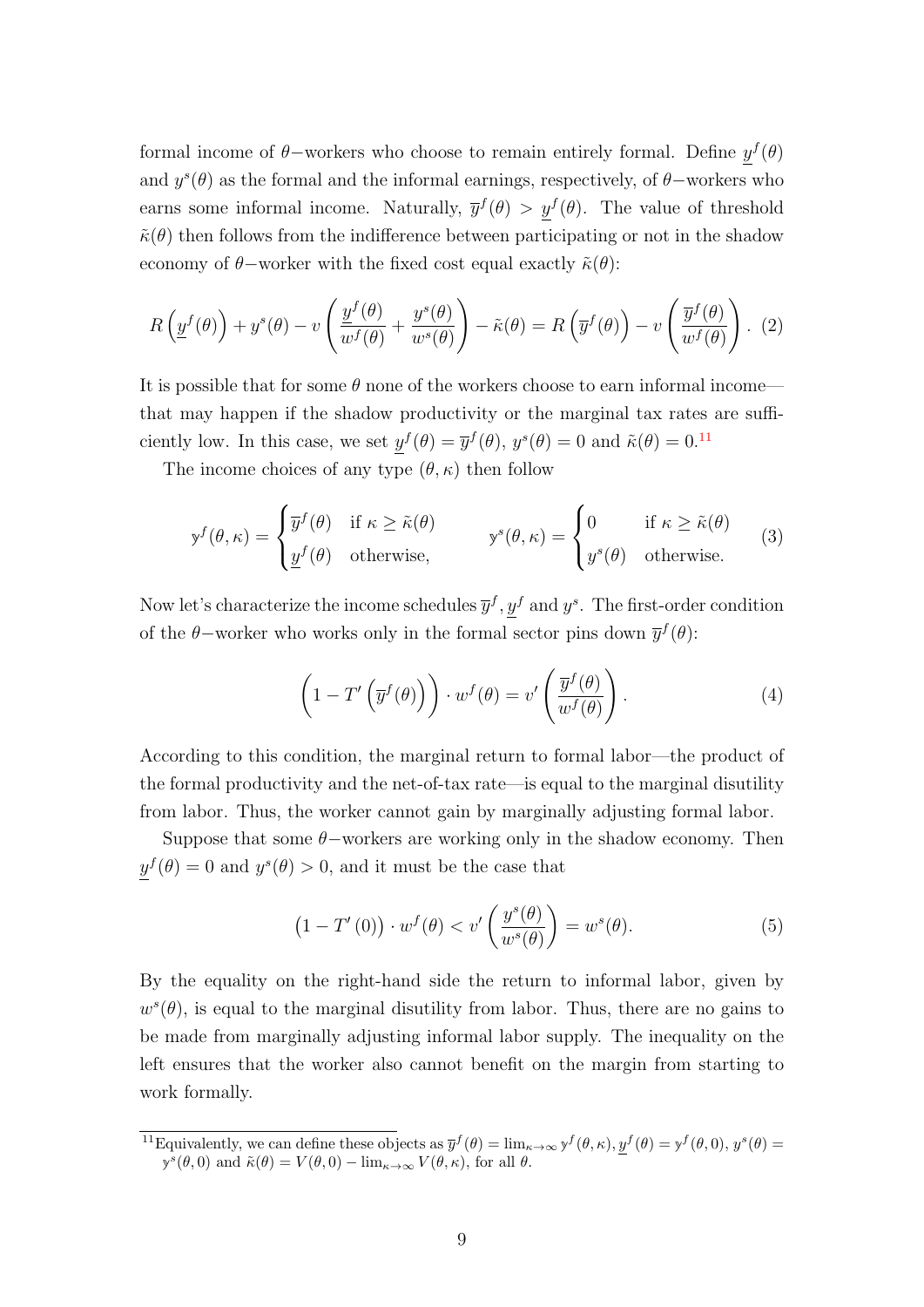Finally, suppose that some  $\theta$ -workers are moonlighting, i.e. working in the two sectors simultaneously:  $y^f(\theta) > 0$  and  $y^s(\theta) > 0$ . Their income choices satisfy

<span id="page-9-1"></span>
$$
\left(1 - T'\left(\underline{y}^f(\theta)\right)\right) \cdot w^f(\theta) = v'\left(\frac{\underline{y}^f(\theta)}{w^f(\theta)} + \frac{y^s(\theta)}{w^s(\theta)}\right) = w^s(\theta). \tag{6}
$$

Intuitively, in this case the worker cannot gain by either  $(i)$  adjusting only formal labor or  $(ii)$  adjusting only informal labor or  $(iii)$  shifting labor between the two sectors while keeping total labor supply fixed. $^{12}$  $^{12}$  $^{12}$ 

The first-order condition of moonlighting workers has two important implications. First, the right-hand equality means that the total labor supply of a moonlighting worker is fully determined by the shadow productivity and, hence, cannot be affected by taxes. What taxes affect is only the sectoral split of labor. Second, moonlighting is closely related to tax progressivity. Condition [\(6\)](#page-9-1) implies that  $T'(y^f(\theta)) = 1 - w^s(\theta)/w^f(\theta)$ , where the right-hand side is strictly increasing with  $\theta$  by [Assumption 1.](#page-6-2) Thus, the marginal tax rates faced by moonlighting workers are strictly increasing with their productivity type. The proposition below explores the implications of this result. We show that moonlighting happens only where the tax is strictly progressive, i.e. has strictly increasing marginal tax rates.

<span id="page-9-2"></span>**Proposition 1.** If the tax schedule is weakly regressive locally at some  $y > 0$ , i.e.  $T''(y) \leq 0$ , then there are no moonlighting workers with formal earnings y.

The intuition is that workers will be moonlighting if the marginal benefit to supplying formal labor relative to informal labor is decreasing. In that case workers supply formal labor at first, but as the marginal benefit decreases sufficiently, they switch to the informal labor. That is exactly what happens when the tax schedule is progressive: low marginal tax rates at low income levels encourage formal labor at first, but high tax rates at higher levels discourage it.

What happens with moonlighting when the tax schedule is neither progressive nor regressive everywhere, but has regions of local progressivity and regressivity? Empirical income tax and transfer schedules, which typically have increasing statutory income tax rates, often become locally regressive where transfers are phased-out. By [Proposition 1,](#page-9-2) no moonlighting worker will be found in the regions of local regressivity. If such regions are surrounded by regions of local pro-

<span id="page-9-0"></span><sup>&</sup>lt;sup>12</sup>Conditions [\(5\)](#page-8-1) and [\(6\)](#page-9-1) bound the marginal rate of substitution from below by  $w<sup>s</sup>(\theta)$ . Similar constraints were found in other setting with hidden side trades, e.g. hidden saving, see Ábrahám and Pavoni  $(2005)$  and [Golosov and Tsyvinski](#page-46-5)  $(2007)$ .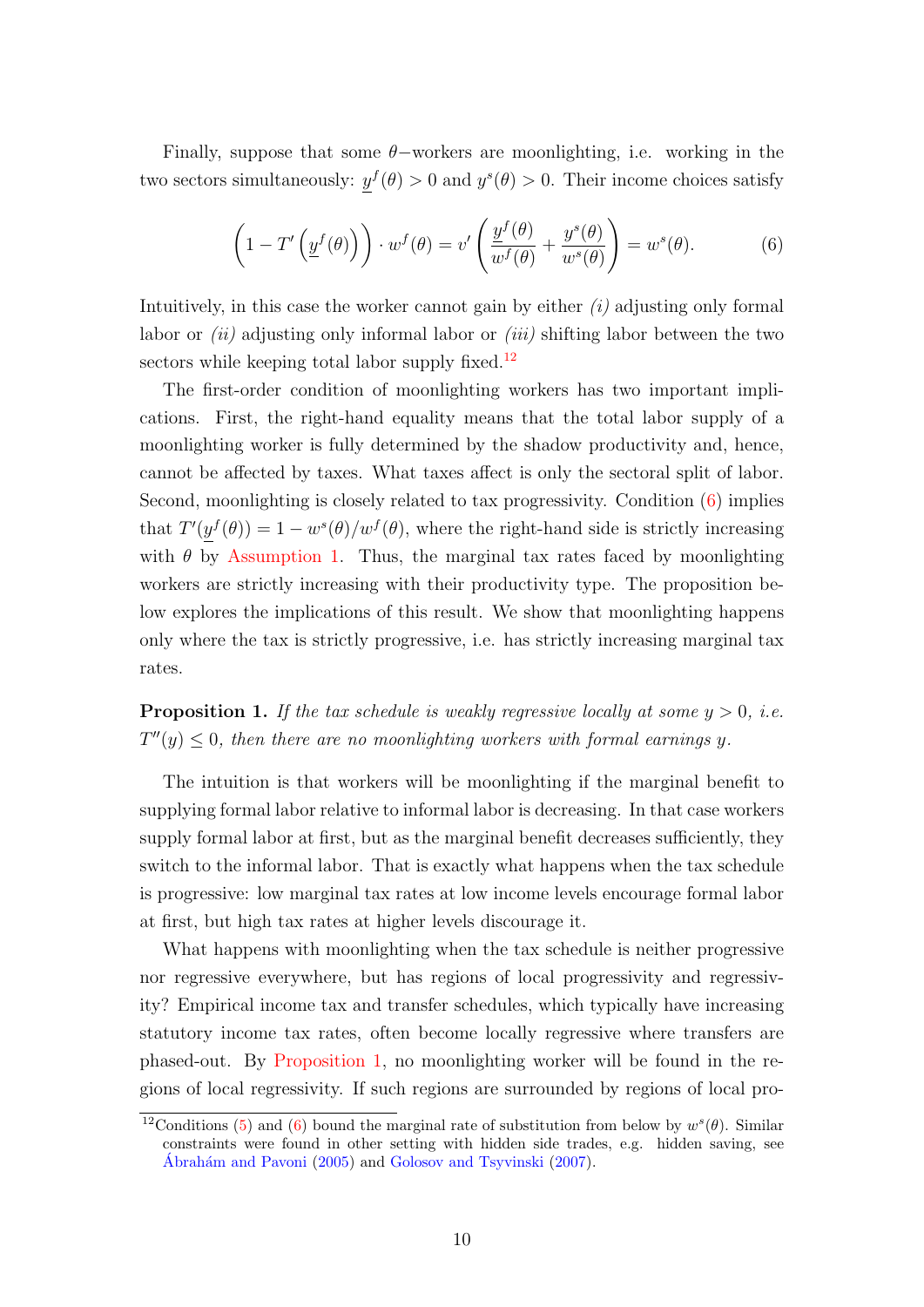gressivity, then the formal income schedule of moonlighting workers can become discontinuous, as depicted in [Figure 1.](#page-10-0)

<span id="page-10-0"></span>

Note: The horizontal lines indicate that there are workers of a given kind at a given formal income level.

Although tax regressivity may lead to a discontinuity in the formal income schedule of moonlighting workers, their indirect utility function must remain con-tinuous, which yields an additional equilibrium condition.<sup>[13](#page-10-1)</sup> Suppose that  $y^f(\cdot)$ increases discontinuously at  $\theta_d$  and denote the left limit at  $\theta_d$  by  $y^f(\theta_d^-)$  $\binom{d}{d}$ , so that we have  $y^f(\theta_d^-)$  $\binom{-}{d} < \underline{y}^f(\theta_d).$ <sup>[14](#page-10-2)</sup> In equilibrium it must be the case that

$$
\lim_{\theta \uparrow \theta_d} V(\theta, \kappa) = V(\theta_d, \kappa) \text{ for all } \kappa < \tilde{\kappa}(\theta), \tag{7}
$$

since otherwise some types in the neighborhood of  $\theta_d$  could improve by jumping across the income discontinuity. It is useful to rewrite this condition as

<span id="page-10-3"></span>
$$
\frac{T(\underline{y}^f(\theta_d)) - T(\underline{y}^f(\theta_d^-))}{\underline{y}^f(\theta_d) - \underline{y}^f(\theta_d^-)} = T'(\underline{y}^f(\theta_d)).
$$
\n(8)

Thus, the average tax rate on incomes between  $y^f(\theta_d)$  $\bar{d}$ ) and  $\underline{y}^f(\theta_d)$  is equal to the marginal tax rate  $T'(y^f(\theta_d))$ . Note that while the sectoral split of labor changes discontinuously at  $\theta_d$ , the total labor supply remains continuous, as it is pinned down by  $w^{s}(\theta)$ —recall condition [\(6\)](#page-9-1). Condition [\(8\)](#page-10-3) ensures then that the increase of formal after-tax income is exactly offset by the reduction of informal income such that consumption—and, hence, utility—remains continuous as well.<sup>[15](#page-10-4)</sup>

<span id="page-10-1"></span><sup>13</sup>By Corolarry 1 in [Milgrom and Segal](#page-47-8) [\(2002\)](#page-47-8) the value function is (absolutely) continuous.

<span id="page-10-2"></span><sup>&</sup>lt;sup>14</sup>By [Assumption 2](#page-7-2)  $\underline{y}^f(\cdot)$  is right continuous and, hence,  $\underline{y}^f(\theta_d^+) = \underline{y}^f(\theta_d)$ .

<span id="page-10-4"></span><sup>&</sup>lt;sup>15</sup>As formal earnings increase from  $y^f(\theta_d^-)$  to  $y^f(\theta_d)$ , formal after-tax income increases by  $R(y^f(\theta_d)) - R(y^f(\theta_d^-))$  and the shadow income decreases by  $(y^f(\theta_d) - y^f(\theta_d^-)) \cdot w^s(\theta_d)/w^f(\theta_d)$ . Requiring that the two are equal and using [\(6\)](#page-9-1) yields [\(8\)](#page-10-3).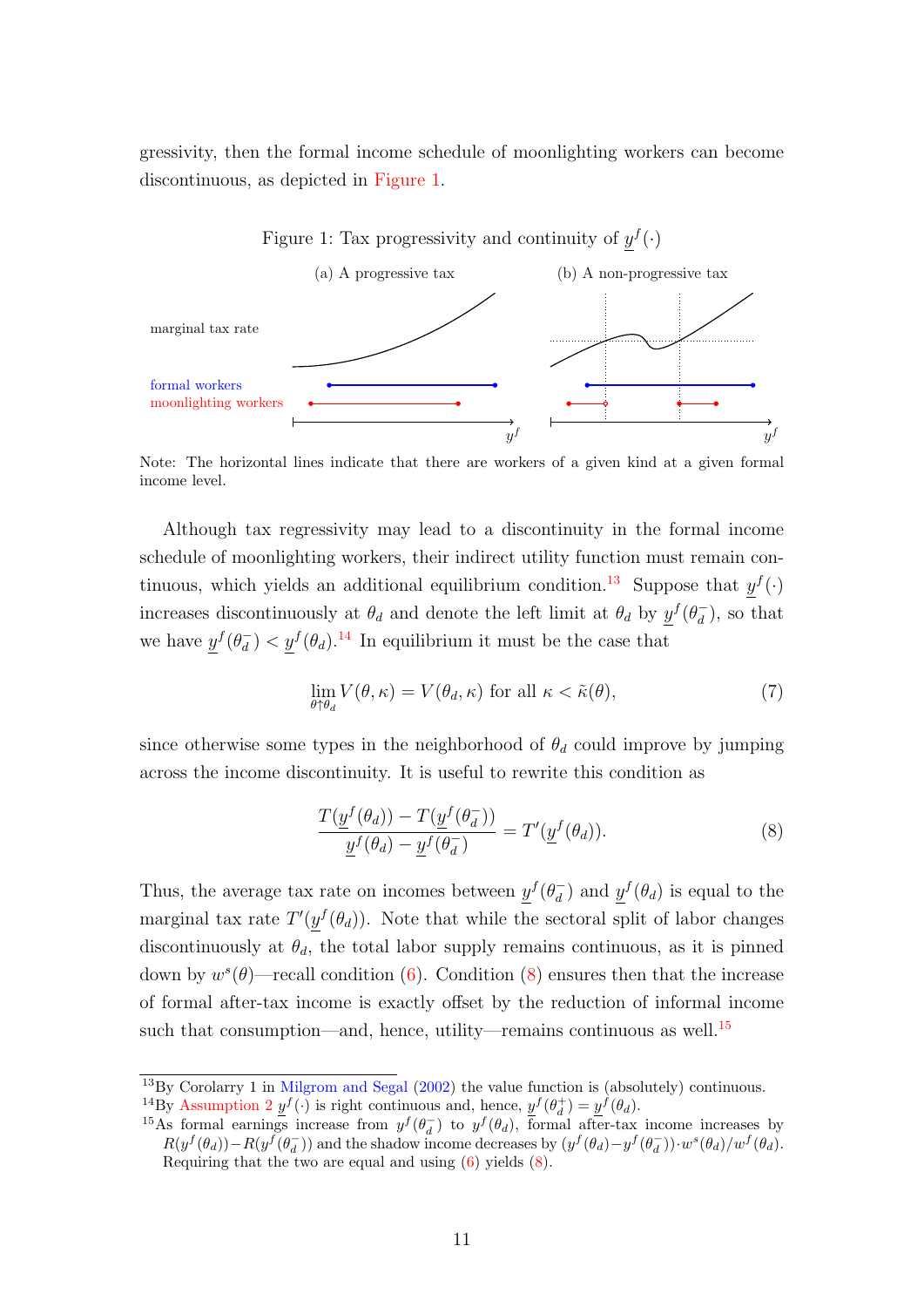In principle, the income schedule of formal workers also can be discontinuous. This happens when tax regressivity is strong enough such that the second-order condition of formal workers ceases to hold as a strict inequality—see [Bergstrom](#page-44-0) [and Dodds](#page-44-0) [\(2021\)](#page-44-0) for a detailed analysis of such case. For simplicity of exposition we abstract from such possibility in the theoretical analysis with the following assumption. We verify that it holds in all our quantitative exercises.

<span id="page-11-3"></span>**Assumption 3.** The income schedule of formal workers  $\overline{y}^f(\cdot)$  is continuous and the utility-maximizing earnings level of formal  $\underline{\theta}$ -worker is unique.

# <span id="page-11-0"></span>3. Optimal tax schedule

In this section we will derive and characterize the optimal tax schedule. We consider a general social welfare function

$$
\mathcal{W} = \int_{\underline{\theta}}^{\overline{\theta}} \int_0^{\infty} \lambda(\theta, \kappa) \cdot V(\theta, \kappa) dG_{\theta}(\kappa) dF(\theta).
$$
 (9)

We normalize the Pareto weights  $\lambda$  such that their population average is 1, which implies that they coincide with the marginal social welfare weights.<sup>[16](#page-11-1)</sup> The tax schedule is optimal if it maximizes the social welfare function subject to the government budget constraint

$$
\mathcal{TR} = \int_{\underline{\theta}}^{\overline{\theta}} \int_0^{\infty} T(\mathbf{y}^f(\theta, \kappa)) dG_{\theta}(\kappa) dF(\theta) \ge E,
$$
\n(10)

where  $E$  stands for exogenous government expenditures. By finding the optimal tax schedule for arbitrary welfare weights, we recover the entire Pareto frontier of the model without income effects. $17$ 

From now on we will focus on the endogenous distribution of formal income. Denote the cdf and the density of formal income by  $H$  and  $h$ , respectively. We can

<span id="page-11-1"></span><sup>&</sup>lt;sup>16</sup>The marginal social welfare weight describes the welfare impact of marginally increasing consumption of a given agent, expressed in the units of tax revenue (see e.g. [Piketty and Saez](#page-48-3) [2013\)](#page-48-3). In our environment it is equal to  $\lambda(\theta, \kappa)/\eta$ , where  $\eta$  is the multiplier of the gov. budget constraint. It is easy to show that at the optimum  $\eta$  is equal to the average Pareto weight.

<span id="page-11-2"></span><sup>&</sup>lt;sup>17</sup>Suppose that the social welfare function is  $\int_{\theta}^{\theta} \int_{0}^{\infty} G(V(\theta,\kappa)) dG_{\theta}(\kappa) dF(\theta)$ , where G is an increasing and differentiable function. **G** is typically assumed to be strictly concave and it can represent either the decreasing marginal utility of consumption or the social taste for equality. In this case we find the optimal tax schedule iteratively. Start with an initial guess of the Pareto weights. In each step, find the optimal tax schedule and the indirect utility function V given the Pareto weights and set the new Pareto weights—to be used in the next step—according to  $\lambda(\theta,\kappa) = \mathbb{G}'(V(\theta,\kappa)).$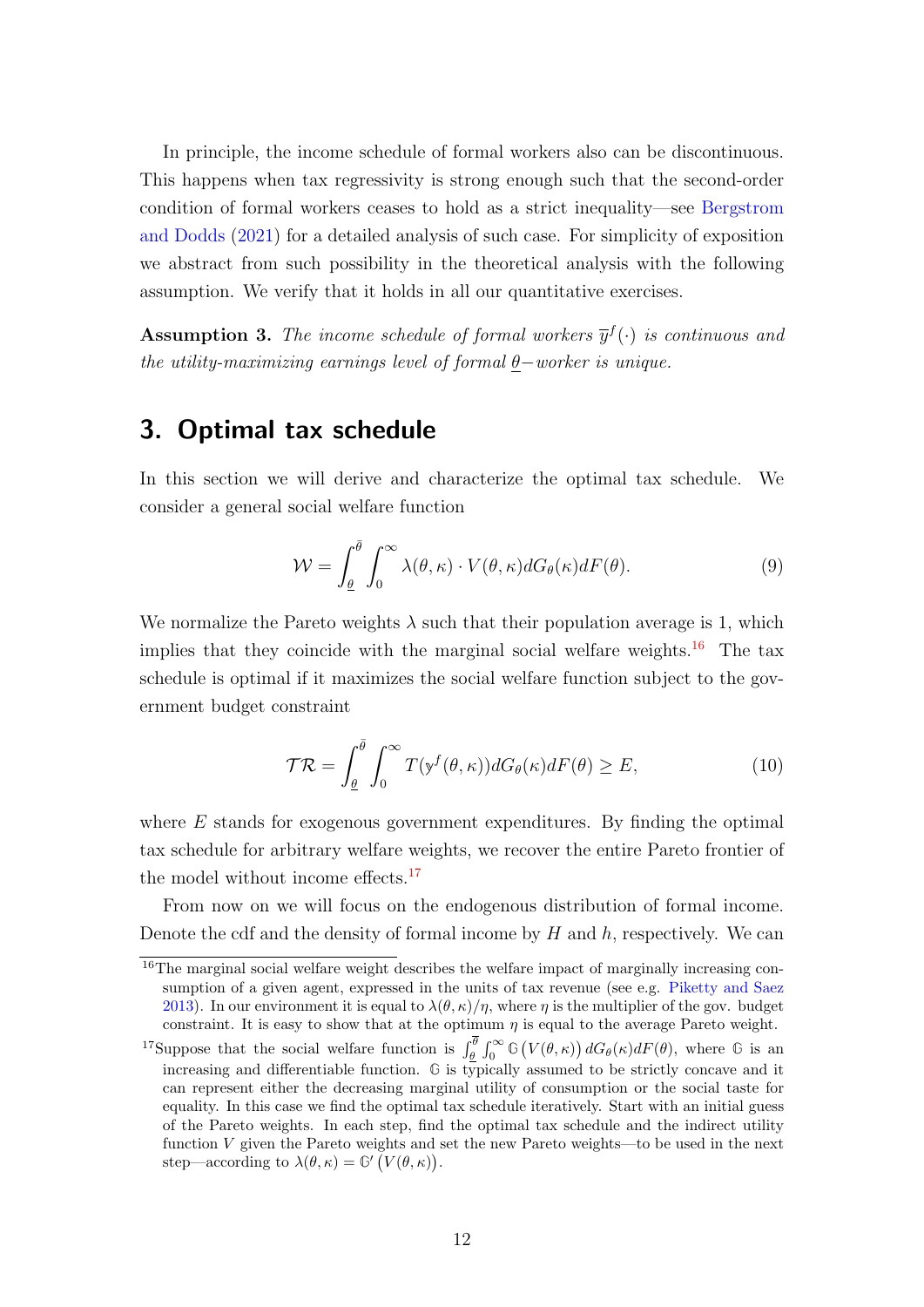decompose it into (scaled) cdf of earnings of formal workers  $H<sup>f</sup>$  and (scaled) cdf of formal earnings of workers with some shadow income  $H^s$ , such that  $H = H^f + H^s$ , with the corresponding (scaled) densities  $h^f$  and  $h^{s}$ .<sup>[18](#page-12-0)</sup> Denote the average welfare weight at formal earnings y by  $\overline{\lambda}(y)$ .

We derive the optimal tax schedule with the tax perturbation approach which originates from [Saez](#page-49-9) [\(2001\)](#page-49-9) and was further refined by [Golosov et al.](#page-46-6) [\(2014\)](#page-46-6) and [Jacquet and Lehmann](#page-47-9) [\(2021\)](#page-47-9). Consider a status quo tax schedule  $T$  and a new tax schedule  $T + \mu \cdot dT$  where the schedule dT indicates the *direction* of the tax reform and the scalar  $\mu$  controls the *size* of the reform. We describe the impact of arbitrary tax reforms on the equilibrium outcomes with a Gateaux derivative. The Gateaux derivative of some functional  $T \mapsto Z[T]$  in the direction dT is defined as

$$
dZ[T, dT] = \lim_{\mu \to 0} \frac{Z[T + \mu \cdot dT] - Z[T]}{\mu}.
$$
\n(11)

For instance, consider formal earnings  $y^f(\theta, \kappa)$  as a functional of the tax schedule.  $dy^{f}(\theta, \kappa)[T, dT]$  informs us about the first-order impact of a small reform in the direction dT on the formal earnings of worker with type  $(\theta, \kappa)$ . Typically we omit the arguments and write it simply as  $dy^f$  $(\theta, \kappa)$ .

To use Gateaux derivatives we need to ensure that such derivatives exist. There are two potential issues. First, the formality threshold  $\tilde{\kappa}(\theta)$  is bounded from below by 0 and, thus, can be non-differentiable with respect to tax reforms at the bound. Intuitively, if nobody works in the shadow economy to start with, then increasing taxes can increase informality, but decreasing taxes cannot reduce it. Second, some moonlighting workers respond by jumping to a discretely different formal income level and their formal earnings are not differentiable. [Lemma 2](#page-13-0) ensures that the Gateaux derivative of the aggregate tax revenue  $\mathcal{TR}$  exists nonetheless. To address the first issue, we show that almost everywhere threshold  $\tilde{\kappa}(\theta)$  either has a Gateaux derivative or it does not affect tax revenue to the first order. To address the second, we express  $\mathcal{T}\mathcal{R}$  as the sum of integrals over the regions where income responses are differentiable, with jump responses accounted for by the endogenous edges of the integration regions. We then apply Leibniz integral rule to show that each of the integrals, and hence  $TR$  as a whole, has a Gateaux derivative.<sup>[19](#page-12-1)</sup>

<span id="page-12-0"></span><sup>&</sup>lt;sup>18</sup>H<sup>f</sup>(.) and H<sup>s</sup>(.) are scaled cdfs as they do not converge to 1 as  $y \to \infty$  but rather to the shares of formal and non-formal workers in total employment, respectively.

<span id="page-12-1"></span><sup>&</sup>lt;sup>19</sup>[Golosov et al.](#page-46-6) [\(2014\)](#page-46-6) ensures that  $d\mathcal{T}\mathcal{R}$  exists by assuming sufficient smoothness of income choices with respect to tax reforms. [Jacquet and Lehmann](#page-47-9) [\(2021\)](#page-47-9) use implicit function theorem to show that income choices are differentiable when jump responses are ruled out.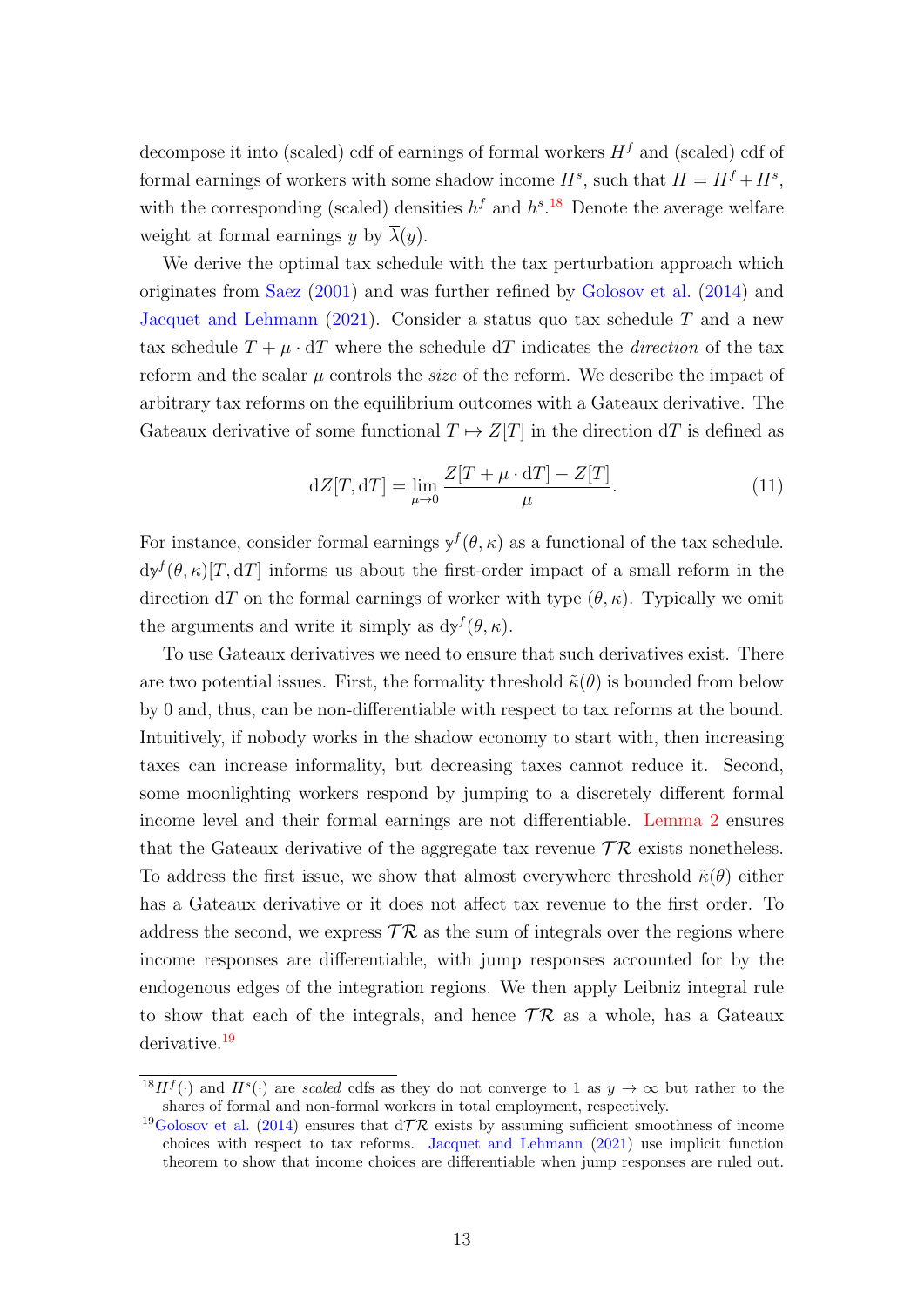<span id="page-13-0"></span>**Lemma 2.** The Gateaux derivative of the aggregate tax revenue  $TR$  in an arbitrary direction  $dT \in C^2$  exists.

Consider a tax reform in direction  $dT$ . The reform affects the social welfare and the tax revenue. The latter impact can be decomposed into the mechanical effect, as well as the behavioral effects due to:  $(i)$  intensive margin responses of formal and moonlighting workers, and (ii) extensive margin responses due to workers changing their informality status. We describe these effects below and then collect them into the optimal tax formula. The detailed derivations are available in [Appendix B.](#page-38-0)

Mechanical and welfare effects. The tax reform increases tax level at formal earnings y by  $dT(y)$ , which mechanically increases tax revenue. The impact on the utility of each agent earning y is exactly  $-dT(y)$ , since behavioral responses have no first-order utility impact by the envelope theorem. The social welfare impact is then obtained by multiplying the utility impact with the average marginal social welfare weight  $\overline{\lambda}(y)$ . Integrating over the entire income distribution yields the mechanical and welfare impacts of the reform:

<span id="page-13-1"></span>
$$
ME = \int_0^\infty dT(y) \, dH(y), \qquad WE = -\int_0^\infty \overline{\lambda}(y) \cdot dT(y) \, dH(y). \tag{12}
$$

Intensive margin responses. Formal workers adjust their earnings on the intensive margin in response to changes of the marginal tax rates  $dT'$ . The tax revenue loss at earnings level y is standard and equal to

$$
T'(y) \cdot \tilde{\varepsilon}^f(y) \cdot y \cdot \frac{\mathrm{d}T'(y)}{1 - T'(y)}, \quad \text{where } \tilde{\varepsilon}^f(y) = \left(\frac{1}{\varepsilon(y)} + \frac{T''(y) \cdot y}{1 - T'(y)}\right)^{-1}.
$$
 (13)

 $\tilde{\epsilon}^{f}(y)$  is the elasticity of earnings of formal workers with respect to the net-of-tax rate  $1-T'(y)$ . It depends both on  $\varepsilon(y)$ , the elasticity along the *linear* tax schedule or the Frisch elasticity, and the local tax curvature. With a locally progressive tax  $(T''(y) > 0)$ , income increase in response to a tax rate cut is dampened, as higher income leads to a higher tax rate. Hence, local tax progressivity (resp. regressivity) reduces (resp. increases) the elasticity of income.

Suppose that there are some moonlighting workers with formal income y and that their formal earnings schedule is locally continuous. The tax revenue loss due

[Hendren](#page-46-7) [\(2019\)](#page-46-7) speculates that  $d\mathcal{T}\mathcal{R}$  may exist even with jump responses, but does not prove it. To the best of our knowledge, [Bergstrom and Dodds](#page-44-0) [\(2021\)](#page-44-0) are the first to use Leibniz integral rule to obtain  $d\mathcal{T}\mathcal{R}$  with jump responses.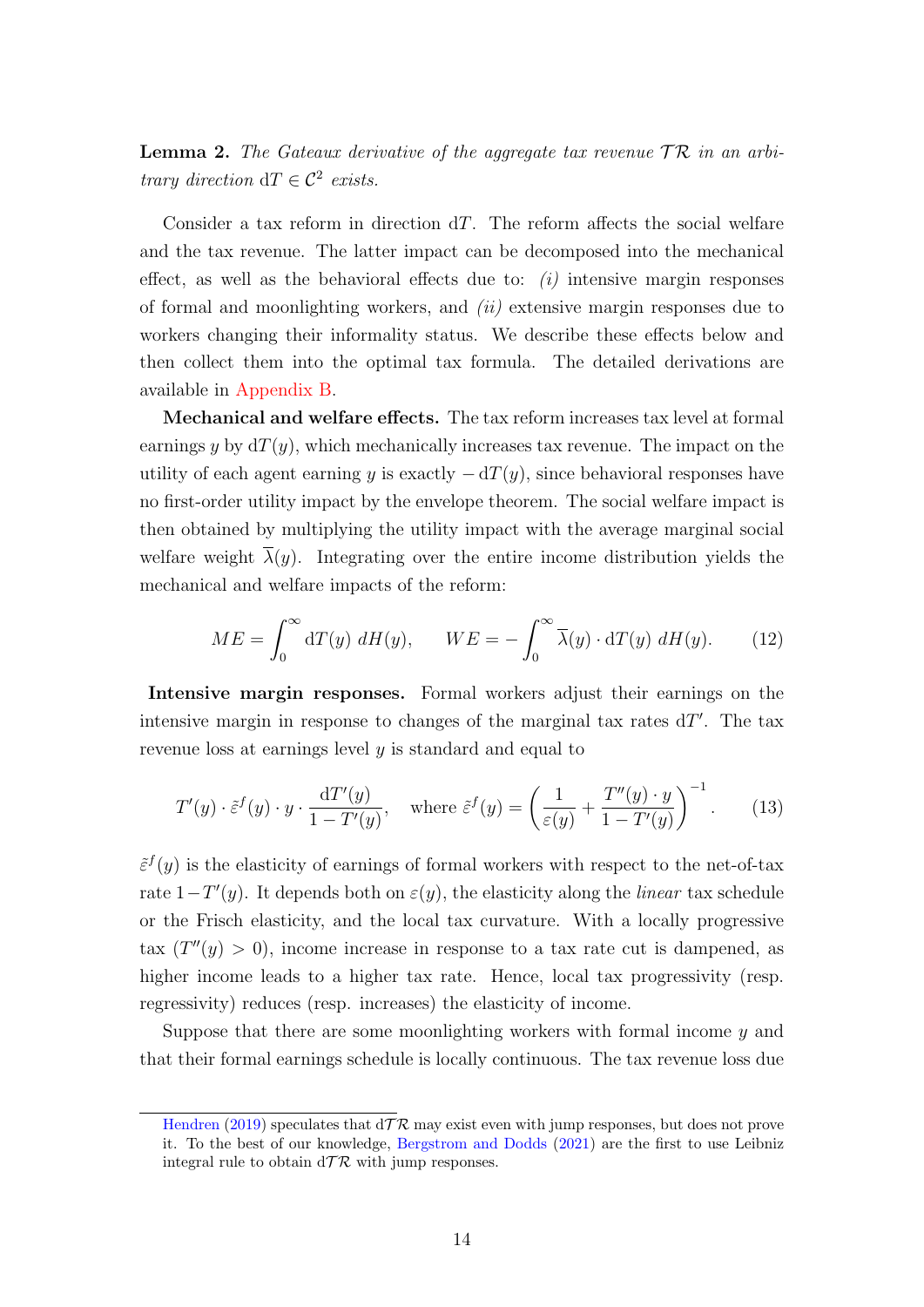to the reduction of formal earnings of moonlighting workers is equal to

$$
T'(y) \cdot \tilde{\varepsilon}^s(y) \cdot y \cdot \frac{\mathrm{d}T'(y)}{1 - T'(y)}, \quad \text{where } \tilde{\varepsilon}^s(y) = \frac{1 - T'(y)}{T''(y) \cdot y}.
$$
 (14)

The formal earnings responses of moonlighting workers are summarized by elasticity  $\tilde{\varepsilon}^s(y)$ .<sup>[20](#page-14-0)</sup> We find that formal earnings of moonlighting workers are more elastic than these of exclusively formal workers:  $\tilde{\varepsilon}^s(y) > \tilde{\varepsilon}^f(y)$ . The intuition behind this results is tightly related to the first-order conditions [\(4\)](#page-8-2) and [\(6\)](#page-9-1). An increase of the tax rate reduces the marginal benefit from supplying formal labor for formal and moonlighting workers in a symmetric manner. Both formal and moonlighting workers will reduce formal labor supply until the marginal benefit increases up to the level of the marginal cost. The difference between them is in the determination of the marginal cost of formal labor. For the formal worker the marginal cost is the marginal disutility of labor  $v'(\cdot)$ , which decreases as the total labor supply is reduced. For the moonlighting worker, however, the total labor supply is fixed and the tax reform affects only the sectoral split of labor. The marginal cost for these workers is the forgone informal income, which is equal to the shadow productivity  $w^{s}(\theta)$ . Given that the marginal cost of the moonlighting workers is constant in formal labor, rather than decreasing as in the case of the formal workers, they will adjust formal labor more than formal workers.

As we discussed, the formal income schedule of the moonlighting workers can become discontinuous when the tax schedule is not fully progressive. Suppose that formal earnings of moonlighting workers increase discontinuously between levels s and  $\bar{s}$ . By condition [\(8\)](#page-10-3), the workers at these income levels are indifferent between earning  $s$  or  $\overline{s}$ . Thus, a tax reform that changes the relative tax burden at these earnings—e.g. an increase of the marginal tax rate at some earnings  $y \in (s, \overline{s})$  will imply a discrete jump of workers between s and  $\bar{s}$ , as depicted in [Figure 2.](#page-15-0) Suppose that a tax reform increases the relative tax burden by  $d[T(\bar{s}) - T(\underline{s})],$ which affects the higher level of earnings  $\bar{s}$  by  $d\bar{s}$ . As a result, the measure  $d\bar{s} \cdot h^s(\bar{s})$ of moonlighting workers reduce formal earnings by a discrete amount  $\bar{s} - \underline{s}$ . In [Appendix B](#page-38-0) we show that formal earnings loss due to these jump responses satisfies

$$
- (\overline{s} - \underline{s}) \cdot d\overline{s} \cdot h^s(\overline{s}) = \tilde{\varepsilon}^s(\overline{s}) \cdot \overline{s} \cdot h^s(\overline{s}) \cdot \frac{d[T(\overline{s}) - T(\underline{s})]}{1 - T'(\overline{s})}. \tag{15}
$$

We find that although each individual earnings response is discrete, the sum

<span id="page-14-0"></span><sup>&</sup>lt;sup>20</sup>By [Proposition 1](#page-9-2) we know that  $T''(y) > 0$ . Otherwise, there would be no moonlighting workers with such earnings.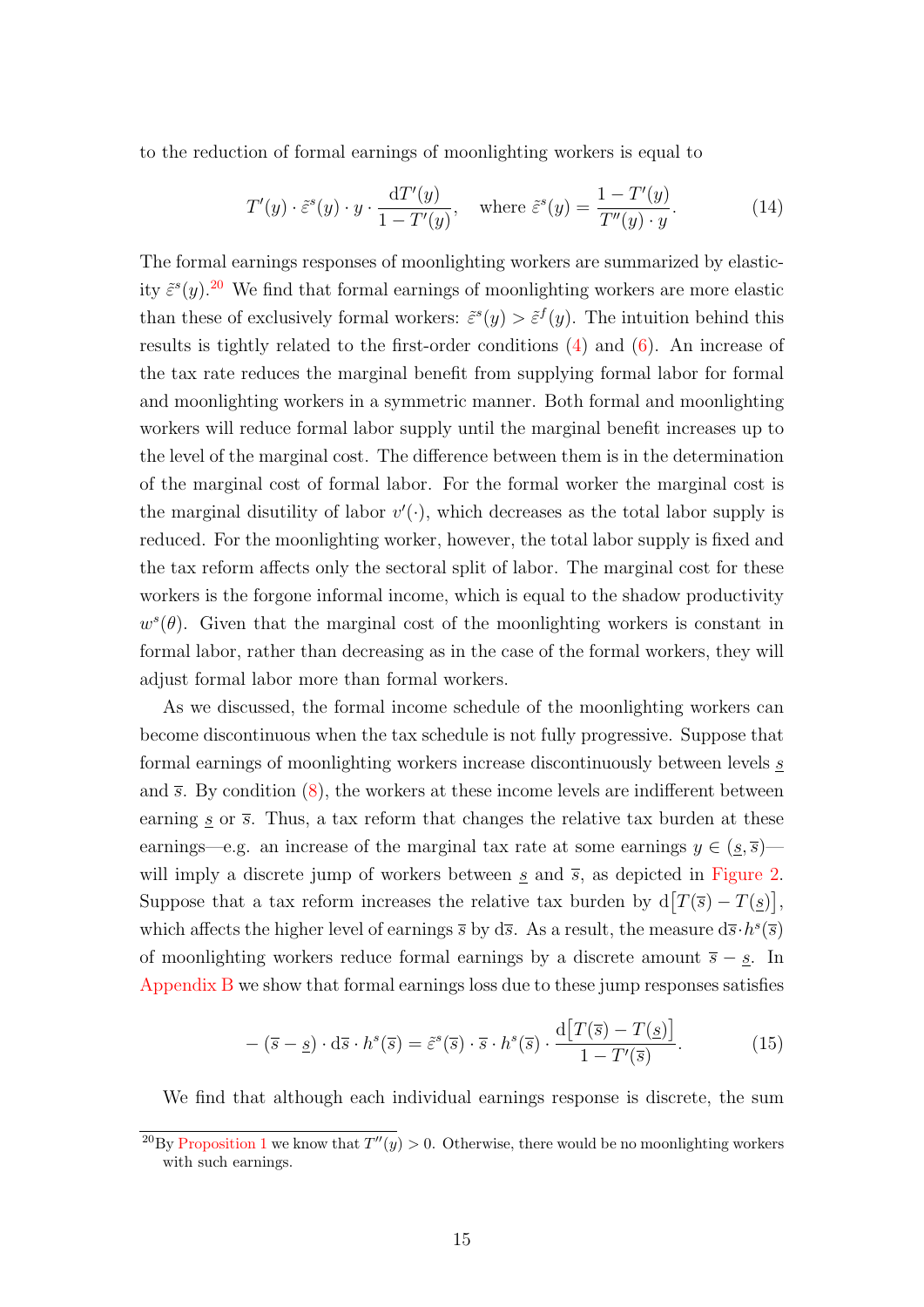of responses is described with a well-behaved elasticity. The intuition is that although each jumping individual reduces formal earnings by  $\bar{s} - \underline{s}$ , the measure of jumping individuals is inversely proportional to  $\bar{s} - \underline{s}$ . Hence, the total formal income reduction is independent of the size of the jump. Furthermore, the elasticity describing the jumping responses is exactly the same as the elasticity of moonlighting workers responding marginally,  $\tilde{\varepsilon}^s$ . It follows from the indifference condition [\(8\)](#page-10-3) which states that the average tax rate over earnings interval  $[\bar{s}, s]$ is equal to the marginal tax rate at  $\bar{s}$ . Using this equality of the average and the marginal tax rates, we can represent the tax revenue loss from these jump responses as

$$
- (T(\overline{s}) - T(\underline{s})) \cdot d\overline{s} \cdot h^s(\overline{s}) = T'(\overline{s}) \cdot \tilde{\varepsilon}^s(\overline{s}) \cdot \overline{s} \cdot h^s(\overline{s}) \cdot \frac{d[T(\overline{s}) - T(\underline{s})]}{1 - T'(\overline{s})}. \tag{16}
$$

Collecting the terms, intensive margin responses (either smooth responses or jumps) have the following impact on the aggregate tax revenue:

$$
BE_{int} = -\int_0^\infty \frac{T'(y)}{1 - T'(y)} \cdot y \cdot \left( \tilde{\varepsilon}^f(y) \cdot h^f(y) + \tilde{\varepsilon}^s(y) \cdot h^s(y) \right) \cdot dT'(y) dy - \sum_{(\bar{s}, \bar{s}) \in D} \frac{T'(\bar{s})}{1 - T'(\bar{s})} \cdot \tilde{\varepsilon}^s(\bar{s}) \cdot \bar{s} \cdot h^s(\bar{s}) \cdot d[T(\bar{s}) - T(\underline{s})], \quad (17)
$$

where set  $D$  contains pairs of income levels between which the moonlighting workers jump.<sup>[21](#page-15-1)</sup> The first term describes the tax revenue impact of the marginal responses of the formal and the moonlighting workers, respectively. The second term captures the impact of the jumping responses of moonlighting workers.

Figure 2: Intensive margin responses of moonlighting workers

<span id="page-15-0"></span>

Note: The horizontal lines indicate that there are workers of a given kind at a given formal income level. The arrows represent the formal income responses to an increase of  $T'(y)$ .

<span id="page-15-1"></span><sup>&</sup>lt;sup>21</sup>Formally,  $D = \{(\bar{s}, \underline{s}) \in \mathbb{R}^2_+ : \underline{s} = \lim_{\theta \uparrow \theta_d} \underline{y}^f(\theta) < \lim_{\theta \downarrow \theta_d} \underline{y}^f(\theta) = \overline{s}$  for some  $\theta_d \in [\underline{\theta}, \overline{\theta}]\}$ . Since  $y<sup>f</sup>$  is increasing, it has countably many discontinuity points and, hence, D is countable.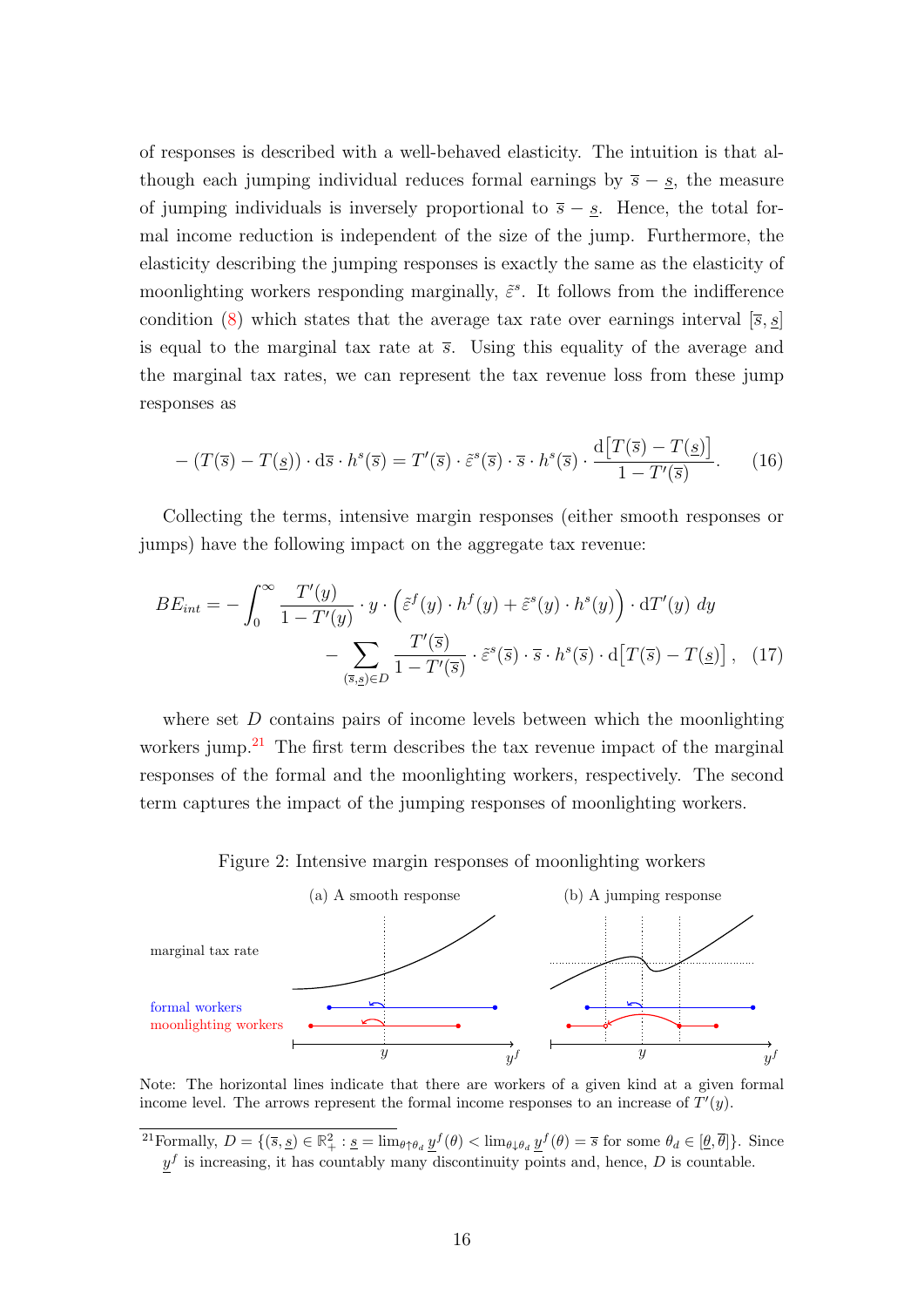Extensive margin responses. These responses consist of switching from working exclusively formally to either moonlighting or working exclusively informally. The possibility of moonlighting means that the extensive margin responses are not equivalent to responses on the formal participation margin. In particular, a worker who switches from exclusively formal employment to moonlighting continues to work in the formal sector and retains a fraction of formal earnings. It has important implications for the incidence of the extensive margin responses, as depicted in [Figure 3.](#page-16-0) The depicted tax reform increases the tax burden for workers with incomes above  $y$ . Consequently, incentives for informality increase for formal agents with earnings above  $y$  who, conditional on joining the shadow economy, would earn less than  $y$  in the formal sector. On the other hand, incentives for informality are unaffected for formal workers who, even if they moonlighted, would have formal income above  $y$ —they would pay a higher tax either way.

<span id="page-16-0"></span>Figure 3: The incidence of extensive margin responses



Note: An increase of  $T'(y)$  triggers an extensive margin response for workers with productivity type  $\theta_1$ , but not for workers with productivity type  $\theta_2$ .

To capture the tax revenue impact of the extensive margin responses, consider formal workers with earnings z. Denote by  $\rho(z) = y^f(\overline{y}^{f^{-1}}(z))$  their formal earnings if they had lower realisation of fixed cost of informal employment  $\kappa$  and (potentially) worked informally.<sup>[22](#page-16-1)</sup> Note that  $\rho(z)$  can be zero or positive. Now we can define the tax burden of staying formal as  $\Delta T(z) = T(z) - T(\rho(z))$ . The tax revenue impact of the extensive margin responses of these workers is then

$$
\Delta T(z) \cdot \mathrm{d}h^f(z) = -\Delta T(z) \cdot \pi(z) \cdot h^f(z) \cdot \mathrm{d}\Delta T(z),\tag{18}
$$

where  $\pi(z)$  is the semi-elasticity of the density of formal workers with respect to

<span id="page-16-1"></span><sup>&</sup>lt;sup>22</sup>By assumptions made  $\bar{y}^f$  is strictly increasing and, thus, its inverse function  $\bar{y}^{f^{-1}}$  exists.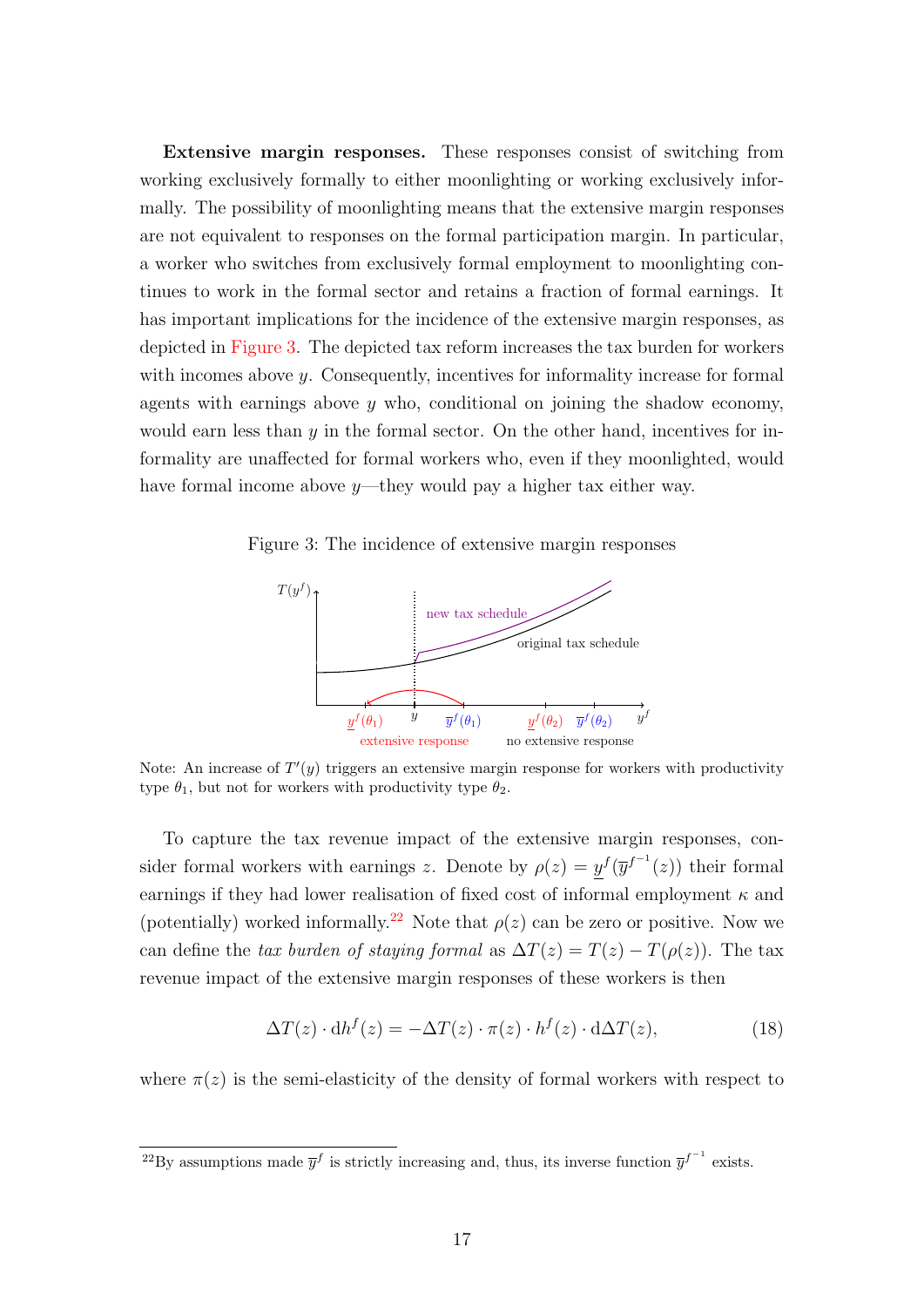the tax burden of staying formal, defined as

$$
\pi(z) = \frac{g_{\theta}(\tilde{\kappa}(\theta))}{1 - G_{\theta}(\tilde{\kappa}(\theta))} \frac{1}{h^f(z)} \text{ for } \theta \text{ such that } \overline{y}^f(\theta) = z.
$$
 (19)

Thus, the extensive margin responses are more costly in terms of government revenue when the tax burden of staying formal is higher, and when the density of agents at the threshold  $\tilde{\kappa}(\theta)$  is higher, which translates into larger semi-elasticity of earnings density  $\pi(z)$ . Aggregating extensive responses across all income levels, we have

<span id="page-17-2"></span>
$$
BE_{ext} = -\int_0^\infty \Delta T(z) \cdot \pi(z) \cdot h^f(z) \cdot d\Delta T(z) dz.
$$
 (20)

Optimal tax formula. At the optimal tax schedule no small tax reform can result in a gain in the welfare-adjusted tax revenue. Hence, the sum of all the effects of the tax reform needs to be zero:

<span id="page-17-3"></span><span id="page-17-0"></span>
$$
ME + WE + BE_{int} + BE_{ext} = 0
$$
\n(21)

for an arbitrary direction of the tax reform. The following theorem expresses this condition as a Diamond-Saez formula for economies with an informal sector.

<span id="page-17-1"></span>Theorem 1. Suppose that the optimal tax schedule is twice continuously differentiable. The optimal tax rate at earnings y satisfies

$$
\frac{T'(y)}{1 - T'(y)} \cdot \tilde{\varepsilon}^f(y) \cdot y \cdot h^f(y) + \frac{T'(\overline{s}(y))}{1 - T'(\overline{s}(y))} \cdot \tilde{\varepsilon}^s(\overline{s}(y)) \cdot \overline{s}(y) \cdot h^s(\overline{s}(y))
$$

$$
= \int_y^\infty \left[1 - \overline{\lambda}(z)\right] dH(z) - \int_y^\infty \Delta T(z) \cdot \pi(z) \cdot \mathbb{1}(\rho(z) \le y) dH^f(z) \quad (22)
$$

where  $\bar{s}(y)$ , equal to  $\min\{z \in Im(y^f) : z \geq y\}$  if  $\min$  exists and 0 otherwise, indicates the formal earnings of moonlighting workers distorted by a raise of  $T'(y)$ .

Formula [\(22\)](#page-17-0) equates costs and benefits of increasing marginal tax rate  $T'(y)$ . The left-hand side consists of the deadweight loss from distorting the formal workers and the moonlighting workers. Note that we combine the deadweight loss from smooth and jumping responses of moonlighting workers into a single term by using mapping  $y \mapsto \overline{s}(y)$  which points to formal earnings where the distorted moonlighting workers are located. The deadweight loss terms increase in  $(i)$  the marginal tax rate, as the reduction in formal income implies a higher tax loss if it is taxed at the higher rate,  $(ii)$  the density of formal income and  $(iii)$  the formal income reduction per worker in response to a higher tax rate, i.e. the product of formal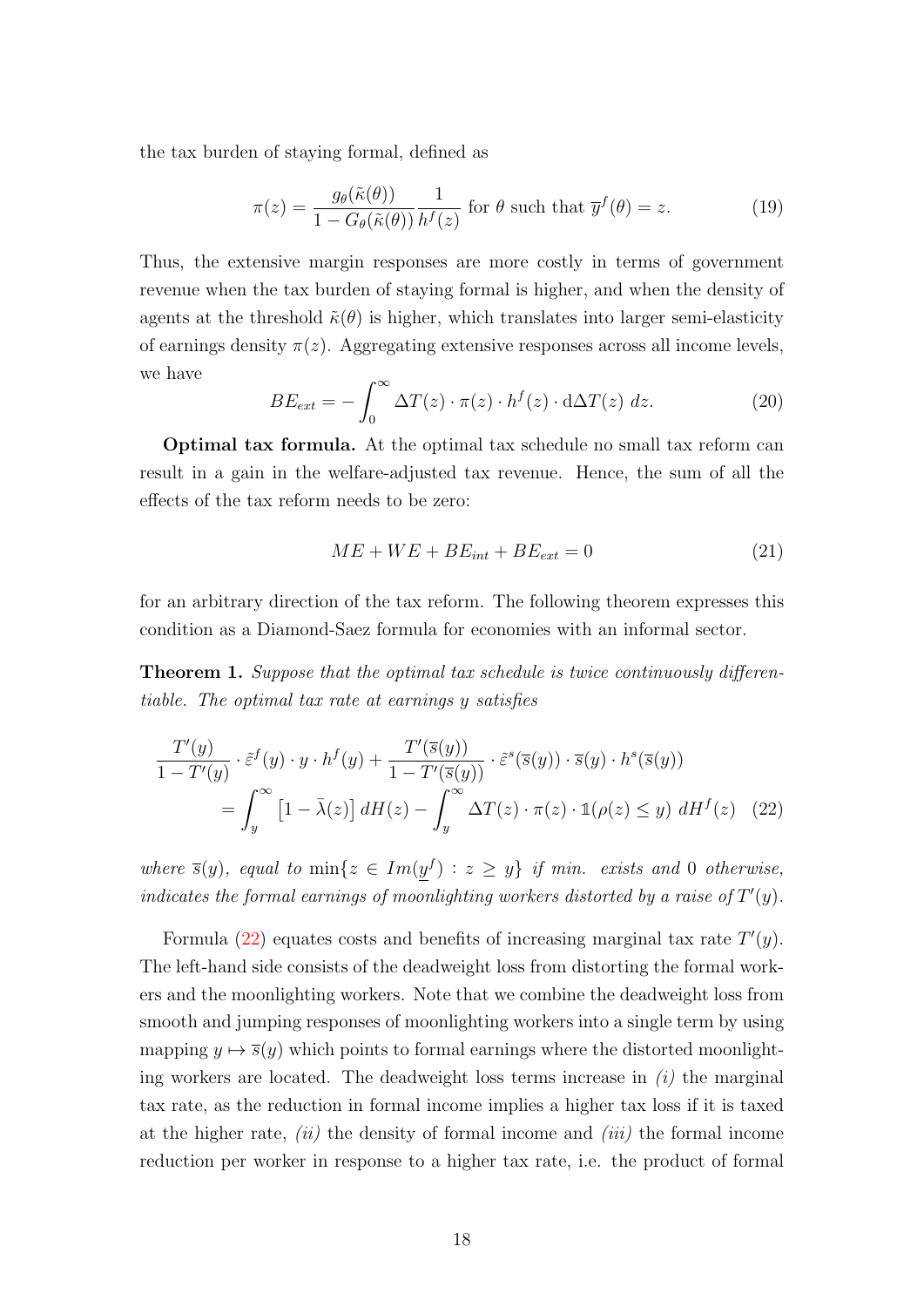income and the income elasticity.

There are two important differences between the deadweight loss terms of formal and moonlighting workers. The first difference relates to the location of responses. The raise of  $T'(y)$  triggers intensive margin responses of formal workers with earnings  $\gamma$ . In contrast, the intensive margin responses of moonlighting workers happen at formal earnings level  $\bar{s}(y)$  which can be strictly greater than y. In particular, if  $\bar{s}(y) = y$  then the moonlighting workers respond smoothly, while in the case of  $\bar{s}(y) > y$  they respond by jumping to a discretely lower formal earnings. The second difference relates to the size of responses. Conditional on the local progressivity of the tax schedule, the moonlighting workers are more elastic than the formal workers. Thus, ceteris paribus, increasing tax rates at incomes which are earned predominantly by moonlighting workers is more distortionary.

The last term on the right-hand side represents the tax loss from increased participation in the shadow economy. Importantly, moonlighting modifies the incidence of these extensive margin responses. Absent moonlighting, an increase of  $T'(y)$  increases incentives for informality for all formal workers earning more than y. With moonlighting, the incentives for informality increase only at some formal earnings levels  $z > y$ —those for which  $\rho(z) \leq y$  holds. Intuitively, if formal workers earning  $z > y$  retained formal income of  $\rho(z) > y$  even if they started moonlighting, then the raise of  $T'(y)$  would not affect their incentives to take up an informal job. The remaining terms on the right-hand side of the formula capture the mechanical and welfare impacts of the reform, which are standard.

The novelty of the tax formula is due to the moonlighting responses, namely complementing formal earnings with income from an informal job. There are other settings that give rise to phenomena similar to moonlighting where such formula could be applied, e.g. the model of home production, or the problem of a local tax authority with residents that can work partly outside its jurisdiction as seasonal workers—see [Mirrlees](#page-48-9) [\(1982\)](#page-48-9) for an early investigation of a similar problem.

## 3.1. How does a shadow economy affect optimal tax rates?

We examine the impact of a shadow economy on the optimal tax rates in two ways, similarly to the approach of [Scheuer and Werning](#page-49-10) [\(2017\)](#page-49-10). First, we fix the formal income distribution and other sufficient statistics and compare the prescription of the optimal tax formula with the tax schedules that would be chosen by the tax authority which believed certain informality responses do not happen. Tax schedules chosen under such beliefs can be described with well-known formulas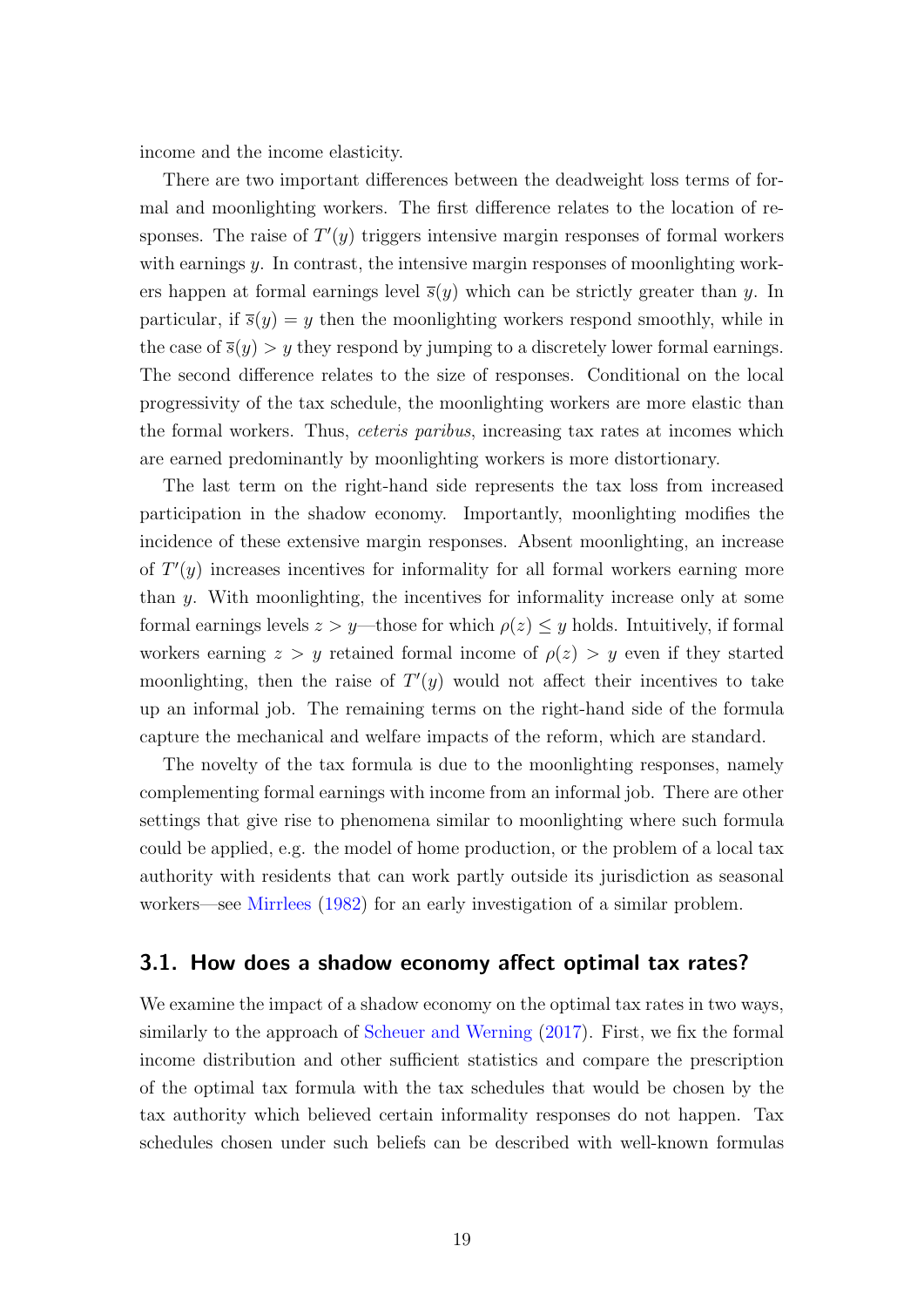from the literature. This analysis is most informative for choosing tax policy based on a given, observed formal income distribution. Second, we compare the optimal top tax rate with and without a shadow economy for given model primitives while allowing the formal income distribution to adjust. This comparison is useful for the counterfactual analysis. It informs us how the optimal top tax rate would change if we could costlessly shut down the informal sector.

#### 3.1.1. Comparison for a fixed formal income distribution

Taking the income distribution and other sufficient statistics as given, we will compare the prescriptions of the optimal tax formula and two other formulas, corresponding to different beliefs regarding the informality, which we describe below.

In the first case the tax authority acknowledges the mobility between the formal and the informal sectors, but ignores the possibility of moonlighting. The tax formula corresponding to such beliefs is

$$
\frac{T'_I(y)}{1 - T'_I(y)} \cdot \bar{\varepsilon}(y) \cdot y \cdot h(y) = \int_y^\infty \left[1 - \bar{\lambda}(z)\right] dH(z) - \int_y^\infty \Delta T(z) \cdot \pi(z) \cdot \mathbb{1}(\rho(z) = 0) dH^f(z), \tag{23}
$$

where  $\bar{\varepsilon}(y)$  is the average formal earnings elasticity at formal income y and  $\pi(z)$ .  $\mathbb{1}(\rho(z) = 0)$  is the semi-elasticity of participation in the formal labor market at formal income  $z$  with respect to tax burden at  $z$ . The indicator function makes sure that only responses which reduce formal earnings to zero are accounted for. Such formula was derived by [Saez](#page-49-11) [\(2002\)](#page-49-11) and [Jacquet et al.](#page-47-10) [\(2013\)](#page-47-10) in the model with intensive margin responses and endogenous participation in the labor market.

In the second case the tax authority ignores all informality responses. Then it would set the income tax according to the following formula

$$
\frac{T'_{II}(y)}{1 - T'_{II}(y)} \cdot \bar{\varepsilon}(y) \cdot y \cdot h(y) = \int_y^\infty \left[1 - \bar{\lambda}(z)\right] dH(z). \tag{24}
$$

Here, the planner effectively believes in an extreme version of the segmented market hypothesis, where the allocation of workers to the formal and the informal sectors is given and policy invariant. In this view, the tax schedule affects only the labor supply of formal workers on the intensive margin. Hence, this tax formula coincides with the formula of [Diamond](#page-45-6) [\(1998\)](#page-45-6) and [Saez](#page-49-9) [\(2001\)](#page-49-9), derived in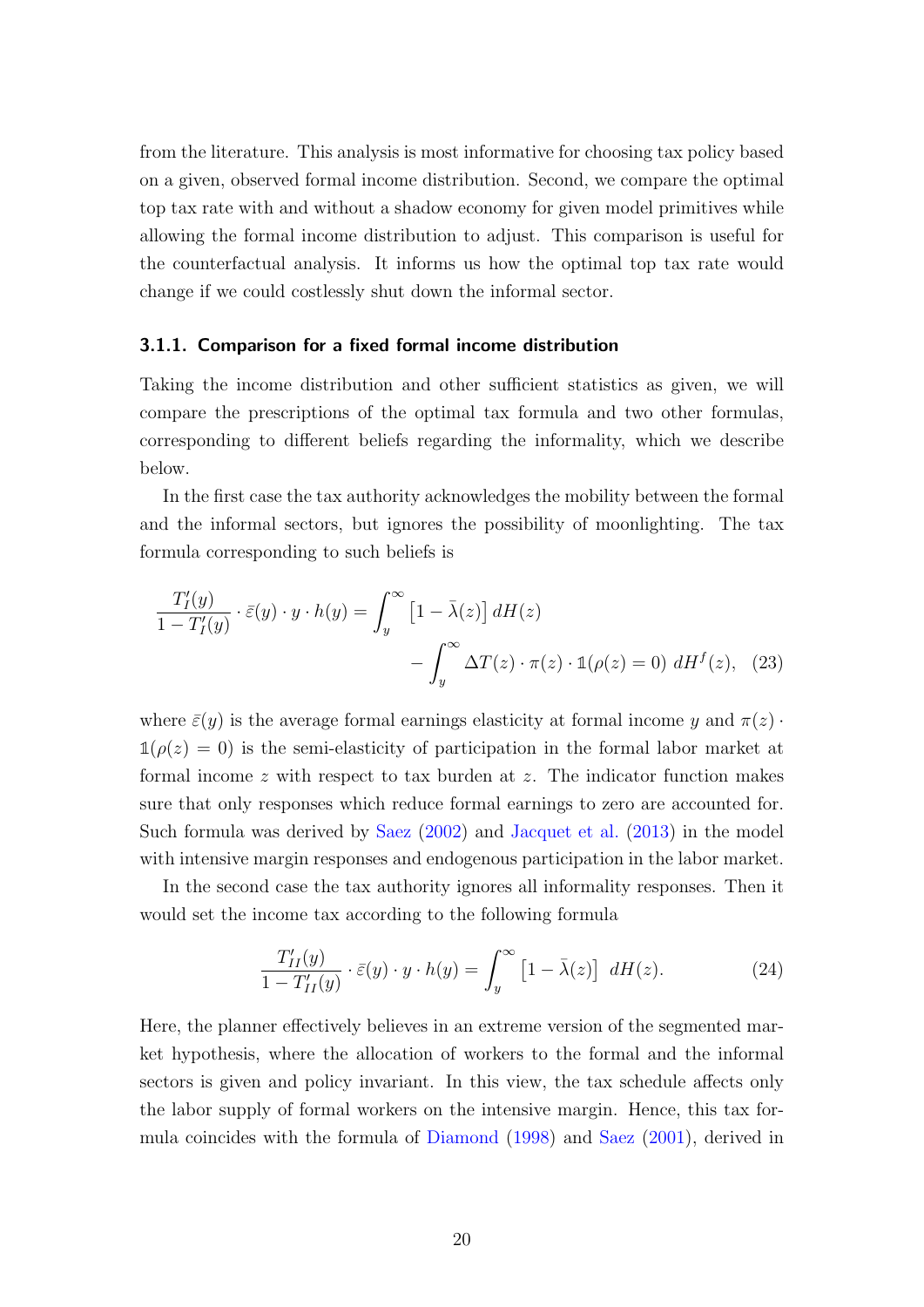the model with intensive margin of labor supply alone.

The following proposition compares tax rates implied by the optimal formula, denoted by  $T'_{opt}$ , with the rates prescribed by the two other formulas.

<span id="page-20-1"></span>Proposition 2. Fix the distribution of formal income, the schedule of Pareto weights  $\overline{\lambda}$  and the values of all other sufficient statistics required to compute the optimal tax schedule according to [Theorem 1.](#page-17-1) Suppose that the status quo tax schedule has non-negative marginal tax rates and that all tax formulas prescribe a tax schedule which is twice differentiable. Then  $T'_{opt}(y) \leq T'_{I}(y) \leq T'_{II}(y)$  for all y.

We obtain a clear ordering of marginal tax rates at each income level. The optimal tax formula prescribes the lowest rates, followed by the rates set when only moonlighting is ignored, and the highest rates are chosen when all informality responses are ignored. The intuition is simple: the optimal tax formula correctly incorporates the entire fiscal cost of raising tax rates, while the other formulas miss some cost terms: the deadweight loss from jump responses of moonlighting workers and—in the case of formula I only partially—the extensive margin responses. Note that this result holds for any schedule of Pareto weights. Thus, the same ranking of tax rates holds also for the upper bound of the Pareto efficient (or, alternatively, revenue-maximizing) marginal tax rates—that case corresponds to setting  $\lambda(z)$  = 0 at each positive income level. Also note that in [Section 4](#page-22-0) we conduct a similar analysis quantitatively while allowing for the endogenous adjustment of the income distribution.

#### 3.1.2. Comparison for fixed primitives: top tax rate

Let  $\tau$  be the tax rate in top bracket  $[z^*,\infty)$ . As a first step, let's determine how the top tax rate influences the upper tail of formal earnings. It is useful to denote the ratio of shadow and formal productivity at the top by  $\phi = \lim_{\theta \to \overline{\theta}} w^s(\theta)/w^f(\theta)$ .

<span id="page-20-0"></span>**Lemma 3.** Suppose that in the top bracket (i) formal productivity  $w^f(\theta)$  is Pareto distributed with coefficient  $\alpha$ , (ii) fixed cost of shadow employment  $\kappa$  is Pareto distributed with coefficient  $\gamma$ , and (iii) the Frisch elasticity of labor supply is  $\varepsilon$ . Suppose further that marginal tax rates are non-decreasing. Then the tail parameter of the formal income distribution  $\alpha_y = \lim_{y \to \infty} yh(y)/(1 - H(y))$  satisfies

$$
\alpha_y = \begin{cases} \frac{\alpha}{1+\varepsilon} & \text{if } \tau < 1-\phi, \\ \frac{\alpha}{1+\varepsilon} + \gamma & \text{if } \tau > 1-\phi. \end{cases} \tag{25}
$$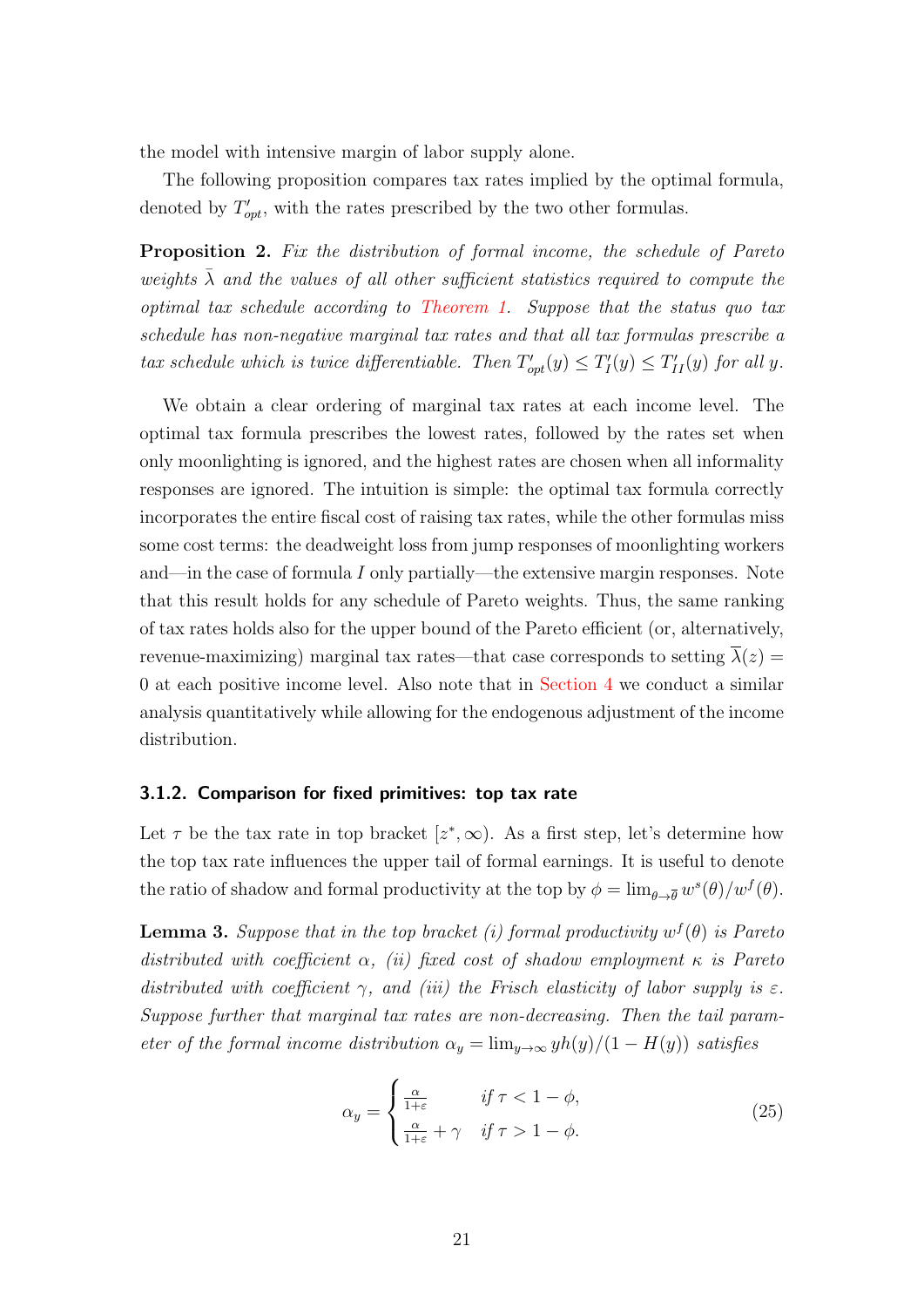The inverse of parameter  $\alpha_y$  describes the *thickness* of the upper tail of the formal income distribution. When the top tax rate is sufficiently low, none of the most productive types work informally and the thickness of the formal income tail is exactly the same as in the standard Mirrlees model. As soon as the top tax rate crosses a tipping point  $1 - \phi = 1 - \lim_{\theta \to \overline{\theta}} w^s(\theta)/w^f(\theta)$ , a positive fraction of top earners joins the shadow economy. As a result, the thickness of the upper tail falls to a discretely lower value.<sup>[23](#page-21-0)</sup> The size of this discrete fall is increasing with  $\gamma$ , the tail parameter of the fixed cost distribution. Intuitively, if  $\gamma$  is high, there are many workers with a low fixed cost of shadow employment who reduce their formal income and join the shadow economy. If instead  $\gamma$  is low, there are few workers with a low fixed cost of shadow employment and the formal income distribution is less affected.<sup>[24](#page-21-1)</sup>

Now we will compare the optimal top tax rate from our model, denoted by  $\tau^*$ , with the the optimal top rate in the model where the informal sector does not exist, denoted by  $\tau_M$ . Since the model without the informal sector is just the standard Mirrlees model, we call  $\tau_M$  a Mirrleesian top tax rate. In this comparison we take as given model primitives: the distribution of productivity and cost types, the productivity schedules and the schedule of Pareto weights, and we allow the income distribution and all other sufficient statistics to endogenously adjust to the top tax rate. To obtain analytical results, we consider the limiting top bracket as  $z^* \to \infty$ . The following proposition shows that the shadow economy leads to a (weakly) lower optimal top tax rate.

<span id="page-21-2"></span>Proposition 3. Suppose that the assumptions of [Lemma 3](#page-20-0) hold and that the average Pareto weight, weighted by earnings in the top bracket, is  $\lambda \in [0,1)$ . Consider a sequence of top brackets  $[z^*,\infty)$  such that  $z^* \to \infty$  and suppose that when  $\tau > 1 - \phi$ , then there exists an upper bound on formal earnings of moonlighting workers that is independent of  $z^*$ . Then  $\tau_M = \frac{1-\lambda}{1-\lambda+\frac{\alpha}{1+\varepsilon}\cdot\varepsilon}$  for all  $z^*$  and

$$
\lim_{z^* \to \infty} \tau^* = \begin{cases} \tau_M & \text{if } \tau_M \le 1 - \phi, \\ 1 - \phi & \text{if } \tau_M > 1 - \phi. \end{cases}
$$
 (26)

From [Lemma 3](#page-20-0) we know that setting the top tax rate above  $1 - \phi$  makes

<span id="page-21-0"></span><sup>&</sup>lt;sup>23</sup>Note that this statement does not contradict the differentiability of the aggregate tax revenue with respect to tax reforms, since we are discussing the impact on the shape of the income distribution in the limit as  $y \to \infty$ . For any finite y the ratio  $yh(y)/(1-H(y))$  is differentiable with respect to the top tax rate.

<span id="page-21-1"></span><sup>&</sup>lt;sup>24</sup>Regarding the knife-edge case  $\tau = 1 - \phi$ , we can construct productivity schedules such that  $\alpha_y$  takes any value between  $\alpha/(1+\varepsilon)$  and  $\alpha/(1+\varepsilon)+\gamma$ .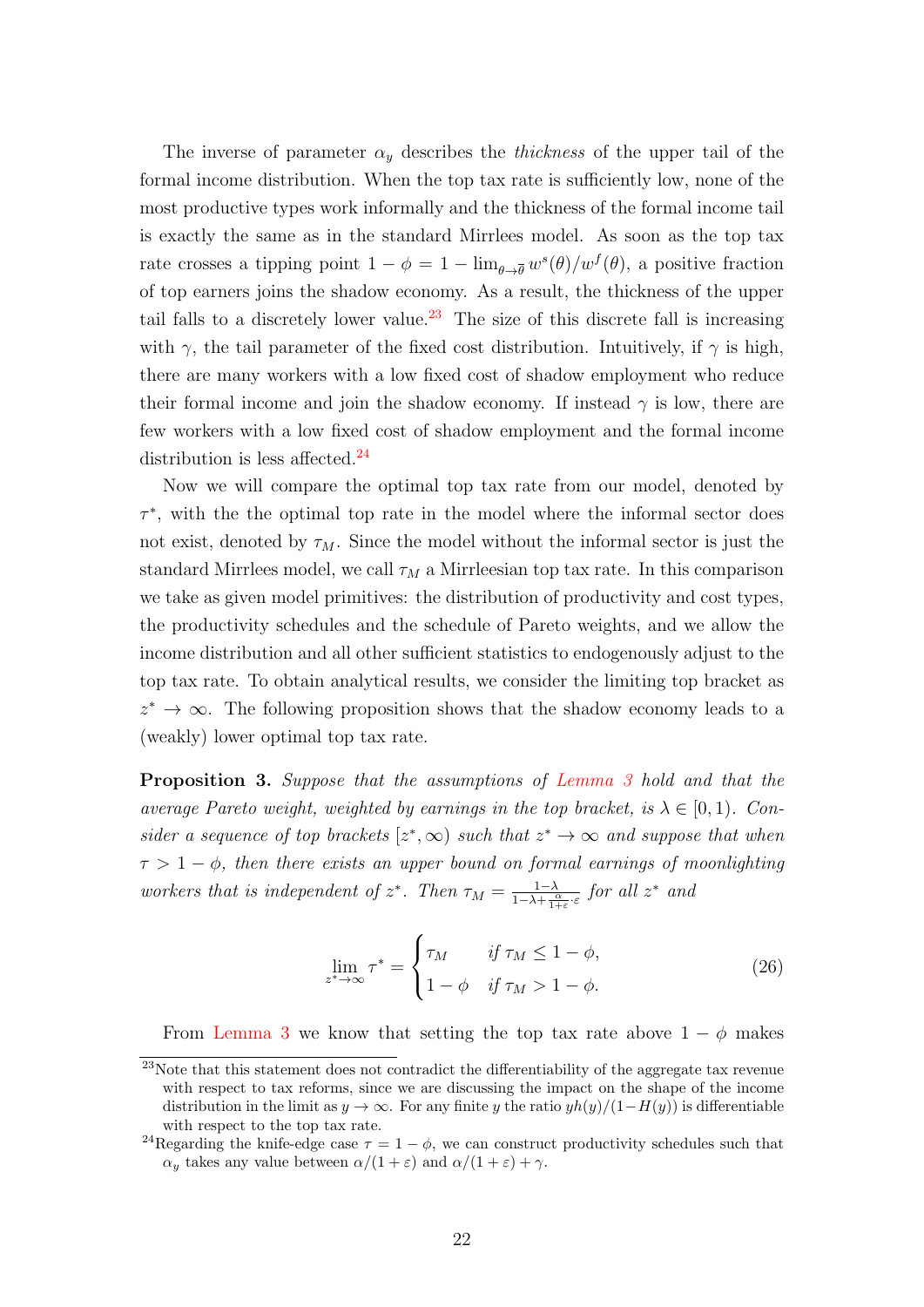the upper tail of formal earnings thinner, as many top workers join the shadow economy. In the proof of [Proposition 3](#page-21-2) we show that the resulting tax revenue loss dominates any possible redistributive gain when  $z^*$  is sufficiently high. Thus, the shadow economy effectively imposes an upper bound  $1 - \phi$  on the optimal top tax rate.<sup>[25](#page-22-1)</sup> In contrast, a top rate below  $1 - \phi$  does not give incentives for informality at the top. Thus, if  $\tau_M < 1 - \phi$ , the optimal rate is equal  $\tau_M$ .

[Piketty et al.](#page-48-4) [\(2014\)](#page-48-4) study the optimal top tax rate with income shifting on the intensive margin only, when the shifted income is taxed with exogenous tax rate t. Setting  $t = 0$ , their income shifting is equivalent to informality. They show that in this case the shifting responses affect the optimal top tax rate only by increasing the elasticity of reported (formal) income. Our result, derived in a somewhat different environment with intensive and extensive margin informality responses, is similar in flavor.<sup>[26](#page-22-2)</sup> Namely, when  $\tau < 1 - \phi$ , then there are no informality responses and the elasticity of formal income is as in the standard Mirrlees model. On the other hand, when  $\tau$  increases above  $1 - \phi$ , top workers start joining the informal sector, which drastically increases the elasticity of formal income and renders such tax increase suboptimal.

## <span id="page-22-0"></span>4. Quantitative analysis

In this section we explore the quantitative importance of our theoretical results. We estimate the model with data from Colombia and analyze the impact of informality responses on the the optimal tax schedule.

## 4.1. Estimation

We estimate the model using the household survey from Colombia which allows us to identify the sector and hourly wage at the main job. We restrict attention to individuals aged 24–50 years without children (34,000 observations), since they

<span id="page-22-1"></span><sup>&</sup>lt;sup>25</sup>The assumption that formal earnings of moonlighting workers are bounded from above when  $\tau > 1 - \phi$  rules out a contrived case where, as  $z^* \to \infty$ , the tax schedule below  $z^*$  adjusts such that  $y^f(\overline{\theta}) \to \infty$ . Such scenario is not policy relevant: even if the optimal non-linear tax schedule had top tax rate above  $1 - \phi$ , its marginal tax rate would cross  $1 - \phi$  at some finite earnings level, providing at upper bound for  $y<sup>f</sup>$ .

<span id="page-22-2"></span><sup>&</sup>lt;sup>26</sup>In [Piketty et al.](#page-48-4) [\(2014\)](#page-48-4), the monetary cost of shifting income x is  $d(x)$ , which is an increasing and convex function satisfying  $d'(0) = 0$ . As a result, whenever  $\tau > 0$ , all agents misreport a positive share of income. In our model the monetary cost of misreporting income by x can be expressed as  $\kappa + (1 - w^s(\theta)/w^f(\theta))x$ . Thus, agents misreport income only when the tax rate is sufficiently high (i.e. when  $\tau > 1 - w^s(\theta)/w^f(\theta)$ ) and, if they misreport, they do it to such extent that they leave the top tax bracket entirely.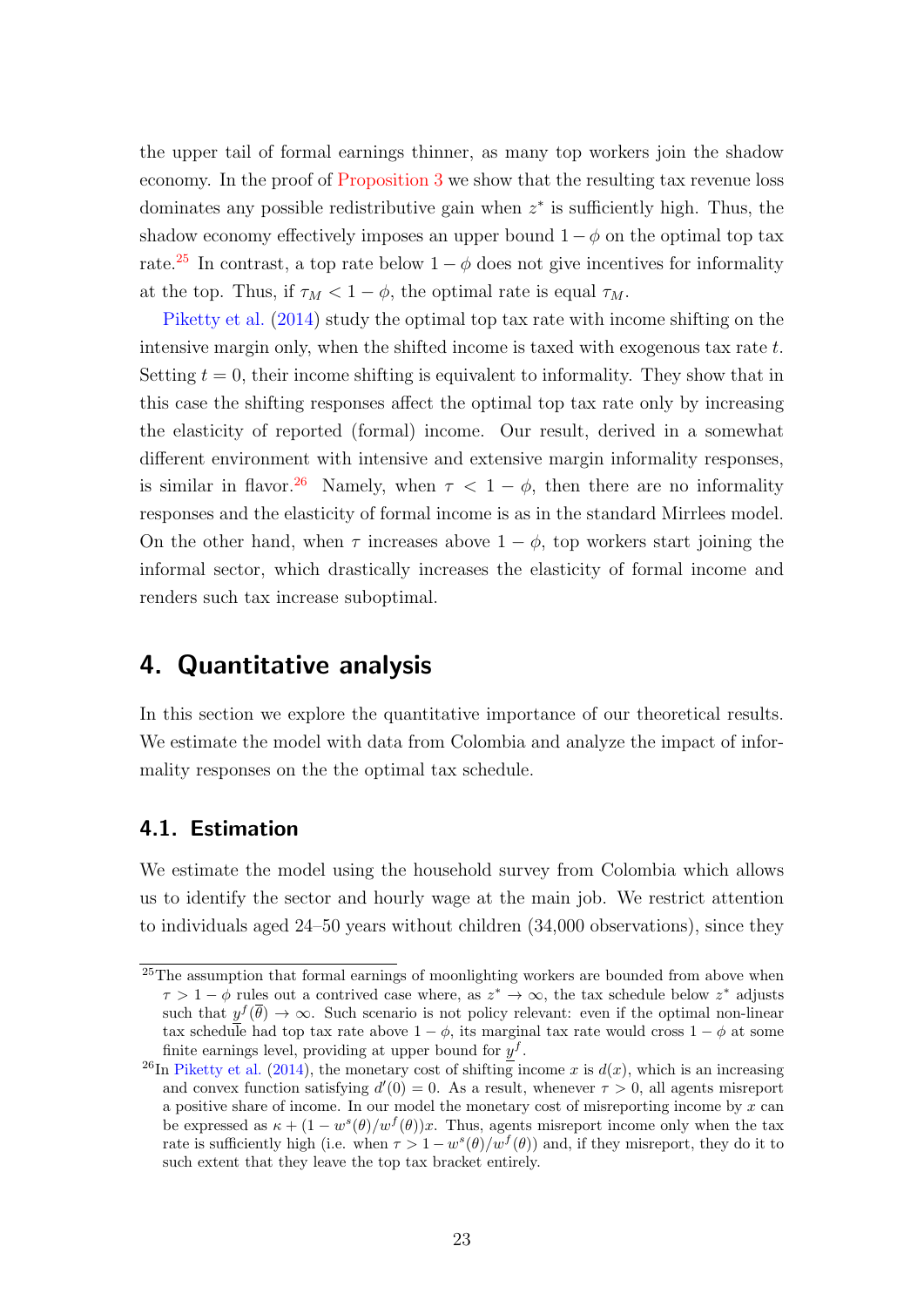face a tax and transfer schedule which does not depend on choices absent from our modeling framework, such as assets, the number of children or college attainment. Below we explain how we identify informality in the data and introduce our estimation strategy. Further details are provided in [Appendix D.](#page-42-0)

Identifying informality. We identify the main job of a given worker as informal if the worker reports not contributing to the mandatory social insurance programs. Since the social insurance contributions are paid jointly with payroll taxes and the withheld part of the personal income tax, a worker who pays contributions is automatically subject to income taxation. Thus, this approach is particularly well suited for our exercise.<sup>[27](#page-23-0)</sup> We find that  $58\%$  of all workers in Colombia in 2013 were employed informally at the main job, a result consistent with other indicators of informality in Colombia.[28](#page-23-1) The average wage in the informal sector is about half of the average wage in the formal sector and the distributions of wages in the two sectors overlap significantly. Out of workers with a formal main job about 6% have a secondary job. Some of them could be moonlighting in the shadow economy. However, the available data does not allow us to identify the sector of work in the second job.<sup>[29](#page-23-2)</sup> Hence, we treat the informality status of the second job as a latent variable.

Estimation strategy. Using only the information on wages and sector of work does not allow us to identify the model unless we impose additional restrictions on the distribution of types  $(\theta, \kappa)$  and productivity schedules. The reason is that any observed wage distribution and sector allocation can be an equilibrium outcome of the model in which formal and shadow productivities are equal for all workers and all the sorting is driven by the fixed cost of informal employment  $\kappa$ <sup>[30](#page-23-3)</sup>

Our identification approach is based on the assumption that productivities are  $log-normal$  conditional on observable characteristics of workers.<sup>[31](#page-23-4)</sup> Specifically, we

<span id="page-23-0"></span><sup>27</sup>Detecting informality via social security contributions is broadly consistent with the methodology of the International Labour Organization [\(ILO](#page-46-8) [2013\)](#page-46-8) and is used by the Ministry of Labor of Colombia [\(ILO](#page-47-11) [2014\)](#page-47-11), as well as by [Goldberg and Pavcnik](#page-46-9) [\(2003\)](#page-46-9), Guataquí et al. [\(2010\)](#page-46-10) and [Mora and Muro](#page-48-10) [\(2017\)](#page-48-10) in the studies of Colombia.

<span id="page-23-1"></span><sup>&</sup>lt;sup>28</sup>The official statistical agency of Colombia (DANE) follows an alternative measure of informality based on size of the establishment, status in employment and educational level of workers. They find that 57.3% and 56.7% of workers were informal in the first two quarters of 2013 [\(ILO](#page-47-11) [2014\)](#page-47-11), which is very close to 58% we find for the entire 2013.

<span id="page-23-2"></span> $29$ The only information we have about the second job is the number of hours worked in the week prior to the survey, the income from that job in the month prior to the survey and if the worker is an employee or a self-account worker. There is no information on the social security payments tied to this job.

<span id="page-23-3"></span> $30$ Suppose that, in the data, hourly wages (from the two sectors jointly) have cumulative density  $F_w$  and share  $x(w)$  of workers with hourly wage w is informal. Then set  $w^f(\theta) = w^s(\theta) = \theta$ ,  $F(\theta) = F_w(\theta)$  and  $G_{\theta}(\tilde{\kappa}(\theta)) = x(\theta)$  to match the observed distributions exactly.

<span id="page-23-4"></span> $31$ This assumption was made by [Magnac](#page-47-7) [\(1991\)](#page-47-7) in the study of the Colombian informal sector,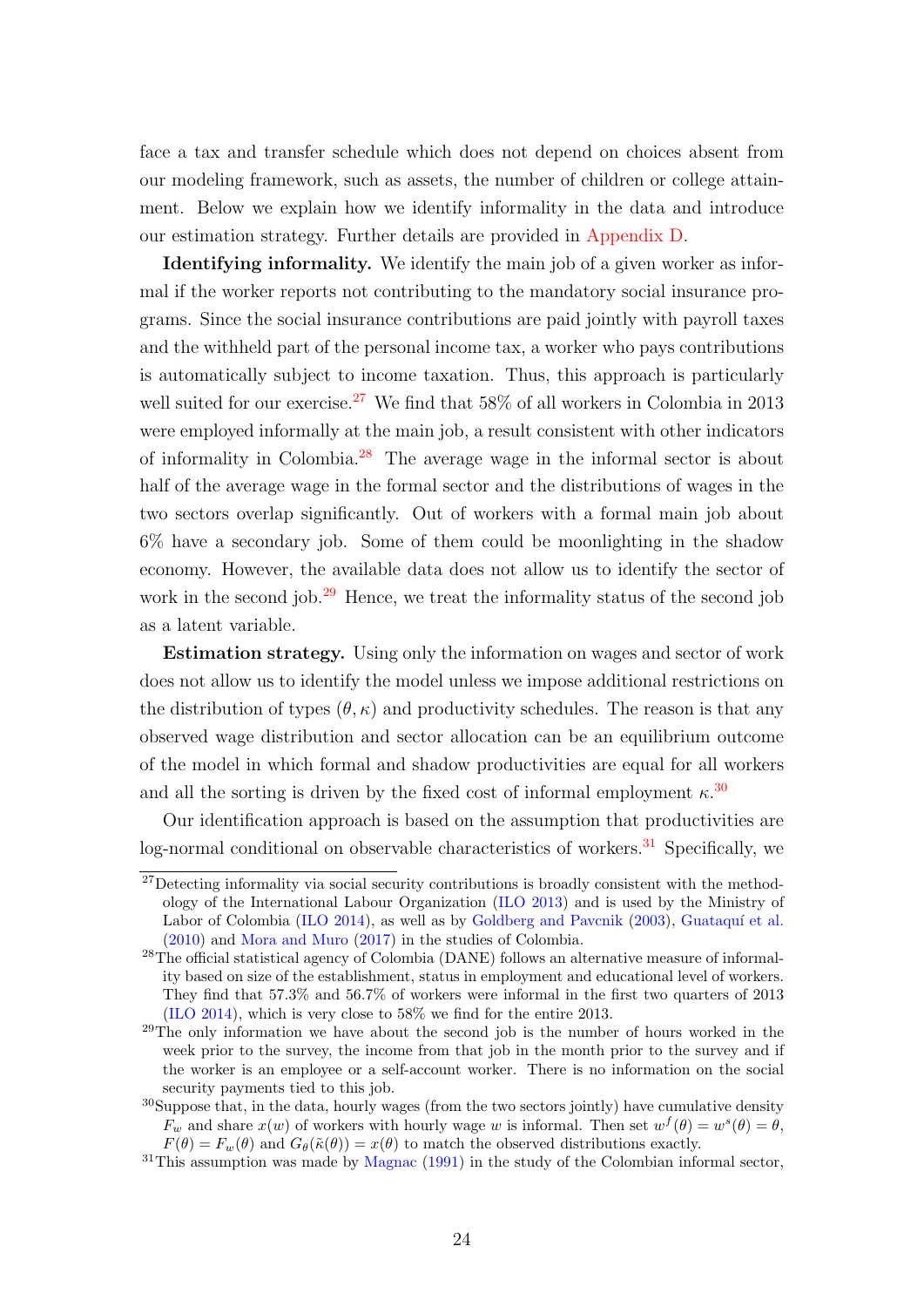map sectoral log productivities of individual i to her observable characteristics  $X_i$ as follows

$$
\log(w_i^f) = \log(w_0^f) + \gamma^f \cdot (X_i \beta + \epsilon_i), \qquad (27)
$$

$$
\log(w_i^s) = \log(w_0^s) + \gamma^s \cdot (X_i \beta + \epsilon_i), \qquad (28)
$$

where  $\beta$  is a vector of parameters and  $\epsilon_i$  is a normally distributed error term.<sup>[32](#page-24-0)</sup> In those equations  $X_i\beta + \epsilon_i$  is the empirical counterpart of the productivity type  $\theta$  in the model. Parameters  $\gamma^f$  and  $\gamma^s$  allow for different slopes of the sectoral productivity schedules, while  $w_0^f$  $\int_0^f$  and  $w_0^s$  control the levels.<sup>[33](#page-24-1)</sup> This log-linear specification coincides with the commonly used Mincerian regressions [\(Heckman et al.](#page-46-11) [2006\)](#page-46-11).

We cannot estimate the above equations directly as we would face a clear selection problem. Furthermore, we also need to estimate the distribution of the fixed cost  $\kappa$ . Thus, we carry on a structural estimation of the model. First, we assume that the fixed cost of informal employment  $\kappa$  follows a Generalized Pareto distribution with the productivity-dependent scale parameter  $\sigma_{\kappa} (w^f(\theta) - w_{\kappa})^{\alpha_{\kappa}},$ where  $\sigma_{\kappa}, w_{\kappa}$  and  $\alpha_{\kappa}$  are parameters to be estimated. When  $\alpha_{\kappa} = 0$ , the distribution of  $\kappa$  is independent of the productivity type  $\theta$ . Second, we specify that disutility from labor is given by  $v(n) = \Gamma n^{1+1/\varepsilon}/(1+1/\varepsilon)$  with intensive margin elasticity  $\varepsilon$  equal 0.33 following [Chetty](#page-45-9) [\(2012\)](#page-45-9).

The observed log hourly wage  $W$  and the indicator of having a formal main job  $I<sup>f</sup>$  for an individual with characteristics X are then drawn according to

$$
\left(\mathcal{W}, I^f\right) = \begin{cases}\n(\log(w_0^f) + \gamma^f \cdot \theta + u, 1) & \text{with prob. } 1 - G_\theta(\tilde{\kappa}(\theta)), \\
(\log(w_0^s) + \gamma^s \cdot \theta + u, 0) & \text{with prob. } G_\theta(\tilde{\kappa}(\theta)),\n\end{cases}
$$
\n(29)

where the productivity type is given by  $\theta = X\beta + \epsilon$  with  $\epsilon \sim N(0, \sigma_{\epsilon}^2), u \sim N(0, \sigma_u^2)$ is a measurement error,  $\tilde{\kappa}(\theta)$  is the formality threshold above which the worker is formal and  $G_{\theta}(\kappa)$  is the cdf of fixed cost  $\kappa$ . We complement this specification with a Pareto tail for the top 1% of wages. We estimate the parameters by maximum likelihood.

although he does not restrict the productivity type to be one-dimensional.

<span id="page-24-0"></span> $32$ Vector X contains typical regressors from Mincerian wage equations such as age, gender, education level and experience. Following [Pratap and Quintin](#page-48-7) [\(2006\)](#page-48-7), who emphasize the importance of the establishment size to explain the differences of average wages across the formal and the informal sectors, we also include job and firm characteristics such as the task performed by the worker and the size of the firm. For the full list of regressors see [Appendix D.](#page-42-0)

<span id="page-24-1"></span><sup>&</sup>lt;sup>33</sup>We impose that  $\beta$  and  $\epsilon_i$  are identical in the two equations to remain consistent with the assumption that the underlying productivity type  $\theta$  is one-dimensional.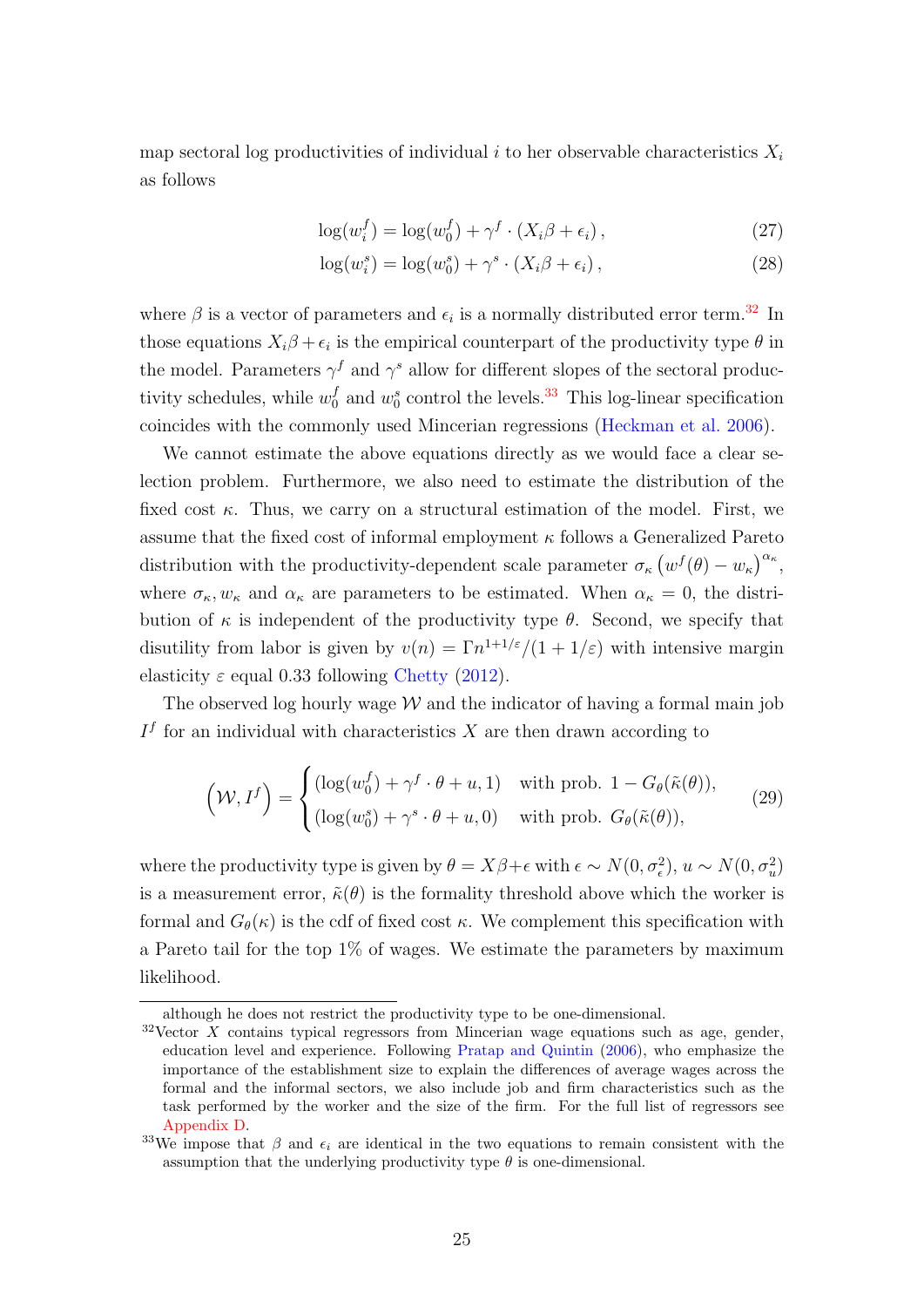Our estimation approach is closely related to the more general estimation of Roy models [\(Heckman and Honore](#page-46-12) [1990,](#page-46-12) [French and Taber](#page-45-10) [2011\)](#page-45-10). In these models the distribution of sectoral productivities is two-dimensional. In contrast, in our model the two dimensions of heterogeneity are given by productivity type  $\theta$  and fixed cost of informal employment  $\kappa$ , where, importantly, the two can be correlated. As opposed to the identification approach proposed for Roy models, where observables are used to obtain exclusion restrictions, here we use the observable characteristics of workers to pin down the distribution of the productivity type  $\theta$ . Consequently, the unconditional distribution of  $\theta$  depends on the distribution of characteristics in the population.

As we discussed above, moonlighting cannot be recovered from the survey directly. We do not impose, however, that workers with a formal main job are exclusively formal. Instead, we treat the moonlighting margin as an unobservable in the estimation of the model. The estimated model will then imply moonlighting behavior which is consistent with the observed data on hourly wages and sector of the main job.

Estimation results. The left panel of [Figure 4](#page-26-0) presents the estimated productivity profiles and the density of productivity types. The bottom 25% of workers are more productive in the shadow sector while the median worker is 6% more productive formally. We find that the comparative advantage in shadow labor de-creases with the productivity type.<sup>[34](#page-25-0)</sup> Thus, as assumed in the theoretical analysis, the single-crossing condition holds. The right panel of [Figure 4](#page-26-0) compares the fraction of workers with a formal main job by quintiles of hourly wages in the data and in the estimated model. The empirical share of workers with a formal main job increases sharply with hourly wage. The model tracks the data well, showing that our parametric specification is compatible with the observed sorting of workers across sectors. The model also predicts that no workers are moonlighting. That's intuitively consistent with our theoretical findings linking tax progressivity and moonlighting (recall [Proposition 1\)](#page-9-2), since the empirical tax and transfer schedule in Colombia is only weakly progressive.<sup>[35](#page-25-1)</sup> In the quantitative analysis we show that moonlighting emerges and becomes important for the optimal policy once the tax progressivity is more pronounced.

In our sample of focus and in our model, 44% of agents work informally. To

<span id="page-25-0"></span><sup>&</sup>lt;sup>34</sup>Given our assumptions,  $w^{s}(\theta)/w^{f}(\theta)$  is strictly decreasing when  $\gamma^{s} - \rho^{f} < 0$ . The point estimate of  $\gamma^s - \gamma^f$  is -1.74 with a standard error of 0.08.

<span id="page-25-1"></span><sup>&</sup>lt;sup>35</sup>The Colombian tax and transfer schedule is regressive at low income levels (due to phasingout of benefits) and the progressivity at higher levels is limited, with the marginal tax rates below 38% for all but highest earners.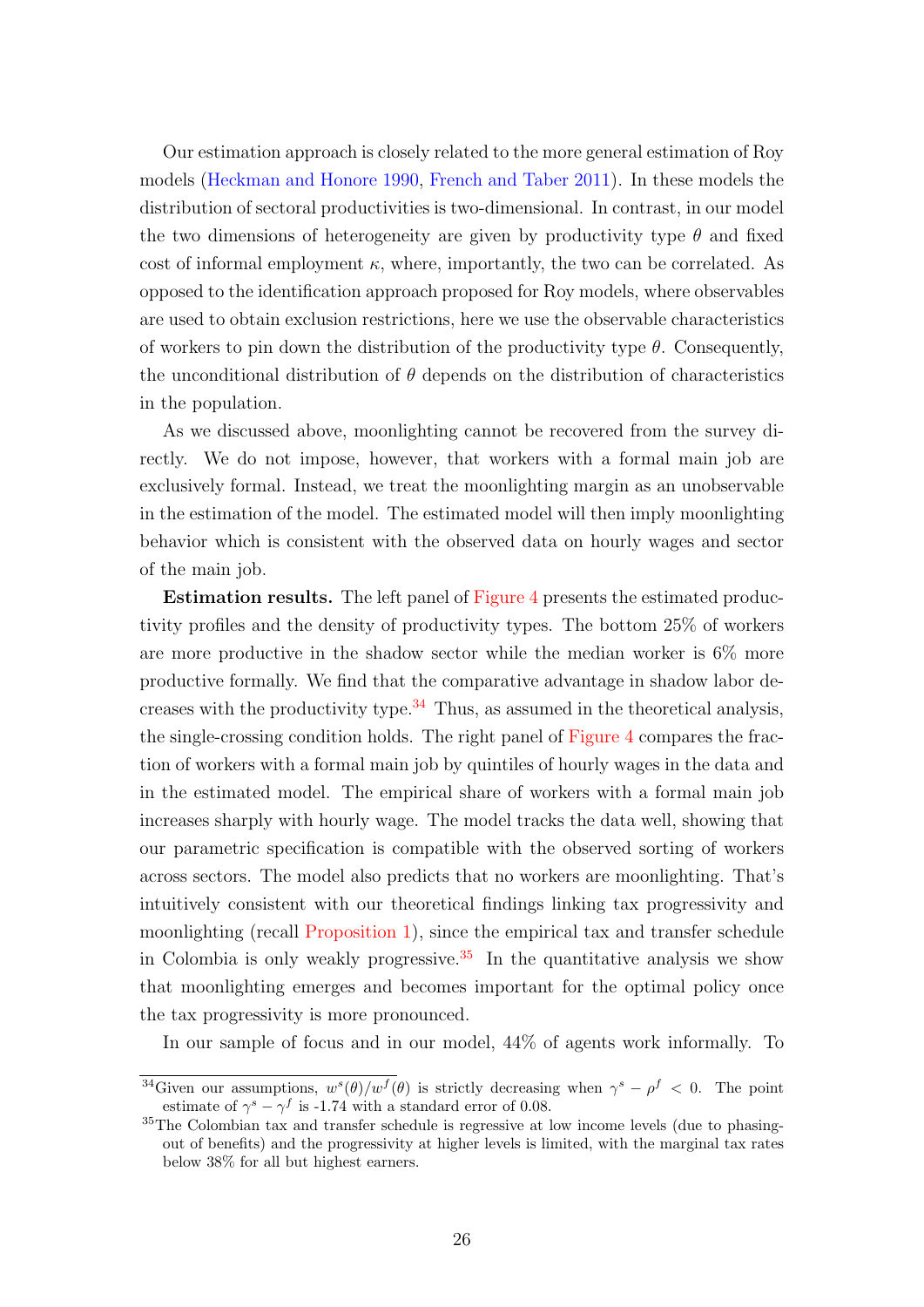understand how the model matches the empirical extent of informality, consider two counterfactual exercises. First, let's set the fixed cost of informal employment  $\kappa$  to zero for all agents. In this case the share of informal workers increases to 65%. The fixed cost effectively prevents many middle class workers from joining the informal sector. Second, we keep the fixed cost distribution as estimated but remove all tax distortions by replacing the empirical tax schedule with a lumpsum tax. Our model then implies that the share of informal workers falls to 25%. Thus, tax distortions explain a bit less than a half of the size of the Colombian shadow economy. The remaining part is explained by the fact that workers from the bottom productivity quartile are more productive informally and face low fixed cost of informal employment.[36](#page-26-1)

#### Figure 4: Estimation results

<span id="page-26-0"></span>

Note: The productivity type distribution in panel (a) is obtained as a kernel density estimate of the distribution of  $X\beta$  in the sample.

## 4.2. Optimal tax schedule and the role of the informal sector

In this subsection we derive the optimal tax schedules for Colombia. We then compare them to benchmark tax schedules obtained when various informality responses are ignored due to misspecified beliefs of the planner. We consider two cases of misspecified beliefs, as in [Proposition 2.](#page-20-1) In the first case the planner ignores moonlighting but acknowledges the mobility of workers between sectors. In the second case the planner ignores all informality responses: both the moonlighting and the mobility between the two sectors. The latter case can be interpreted as

<span id="page-26-1"></span><sup>&</sup>lt;sup>36</sup>That's broadly consistent with evidence from [Pratap and Quintin](#page-48-7) [\(2006\)](#page-48-7), who show that low productivity Argentinian workers earn a higher hourly wage in the informal sector.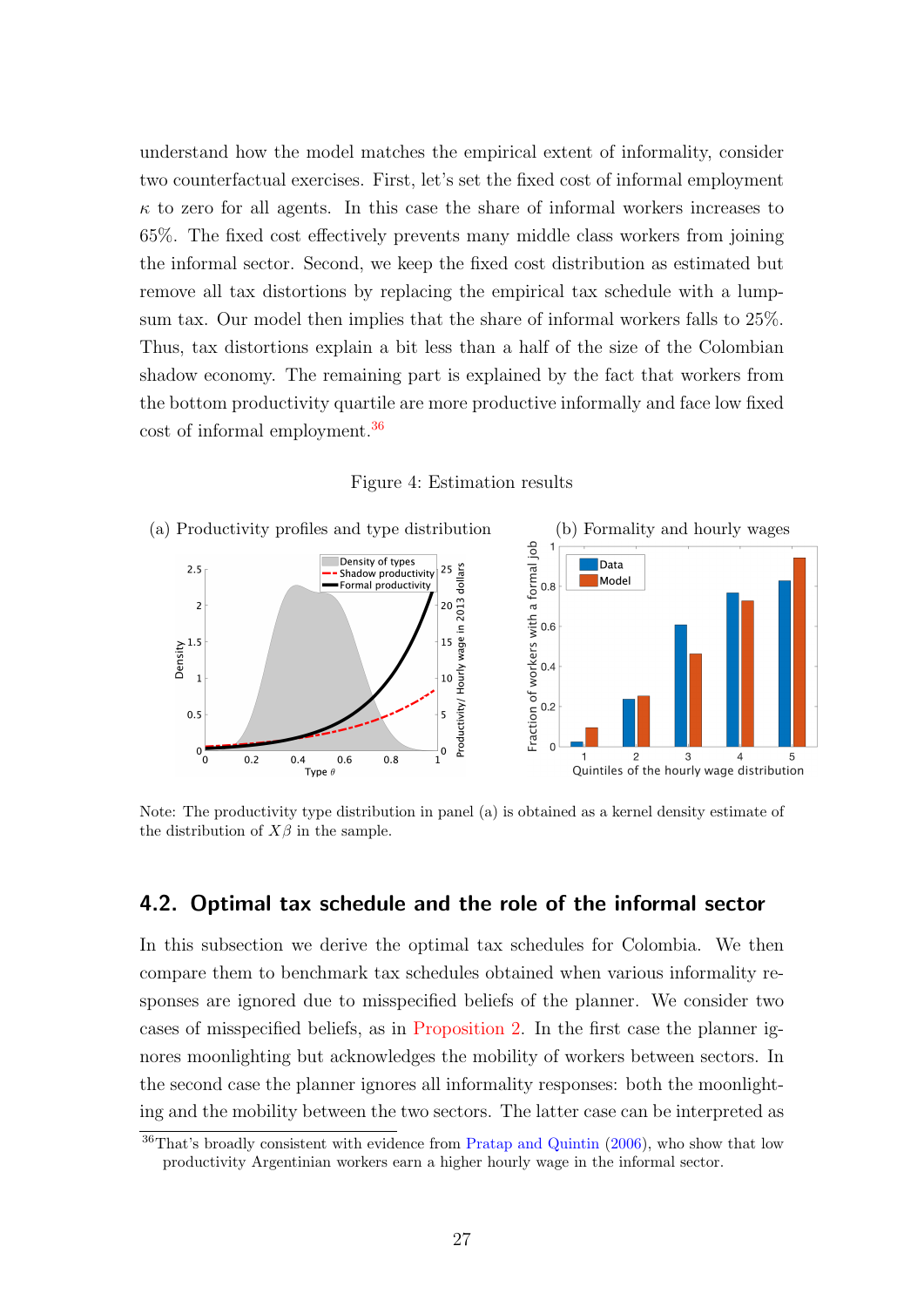a belief in an extreme version of the segmented market hypothesis, where the allocation of workers between the sectors of work is immutable. As we explained next to [Proposition 2,](#page-20-1) the tax schedules chosen under these two cases of misspecified beliefs coincide with well-known formulas from the optimal tax literature.<sup>[37](#page-27-0)</sup> Importantly, we allow the income distribution to endogenously adjust to the chosen tax schedule.

The tax schedules we present for the two benchmark cases follow the notion of the Self-confirming Policy Equilibrium (SCPE), developed by [Rothschild and](#page-48-11) [Scheuer](#page-48-11) [\(2016\)](#page-48-11). Since the distribution of income is endogenous to tax policy, we find the tax schedules implied by each formula iteratively: a tax schedule implies an income distribution which, together with a tax formula, results in a new tax schedule. A SCPE is a fixed point of this mapping. In such equilibrium, the income distribution and the tax schedule are consistent with the beliefs of the planner. The planner has no incentives to adjust the policy and does not discover its misperceptions, which in our case correspond to unawareness of various informality responses. In principle, each tax formula can admit multiple SCPE. We report the equilibrium which yields the highest welfare. Each tax schedule is required to generate the same revenue as the actual Colombian income tax.

We assume that Pareto weights follow  $\lambda(\theta) = r(1 - F(\theta))^{r-1}$  as in [Rothschild](#page-48-12) [and Scheuer](#page-48-12) [\(2013\)](#page-48-12). The parameter  $r \geq 1$  captures the strength of redistributive preferences and is equal to the Pareto weight placed on the least productive agents. The average weight is always equal to 1 and the weight of the most productive agents converges to 0 when  $r > 1$ . We consider two cases of social preferences:  $r = 1.1$  and  $r = 1.7$ , which we call weakly and strongly redistributive, respectively. The Pareto weight placed on the 90th percentile of  $\theta$  is approximately 0.9 for the weakly redistributive and 0.3 for strongly redistributive social preferences.

[Figure 5](#page-28-0) depicts the optimal tax schedules and the tax schedules chosen when either moonlighting responses or all informality responses are ignored and [Table 1](#page-28-1) shows the implied distributions of workers between the sectors. Remarkably, the order of tax rates predicted by [Proposition 2](#page-20-1) continues to hold, even though the assumption of identical income distributions is clearly not satisfied. We find that ignoring all informality responses leads to higher tax rates at each income level than ignoring only moonlighting responses, while the optimal tax rates are the lowest.

<span id="page-27-0"></span><sup>&</sup>lt;sup>37</sup>Ignoring only moonlighting responses means that the planner follows the tax formula from [Saez](#page-49-11) [\(2002\)](#page-49-11) and [Jacquet et al.](#page-47-10) [\(2013\)](#page-47-10), while ignoring all informality responses implies the formula from [Diamond](#page-45-6) [\(1998\)](#page-45-6) and [Saez](#page-49-9) [\(2001\)](#page-49-9).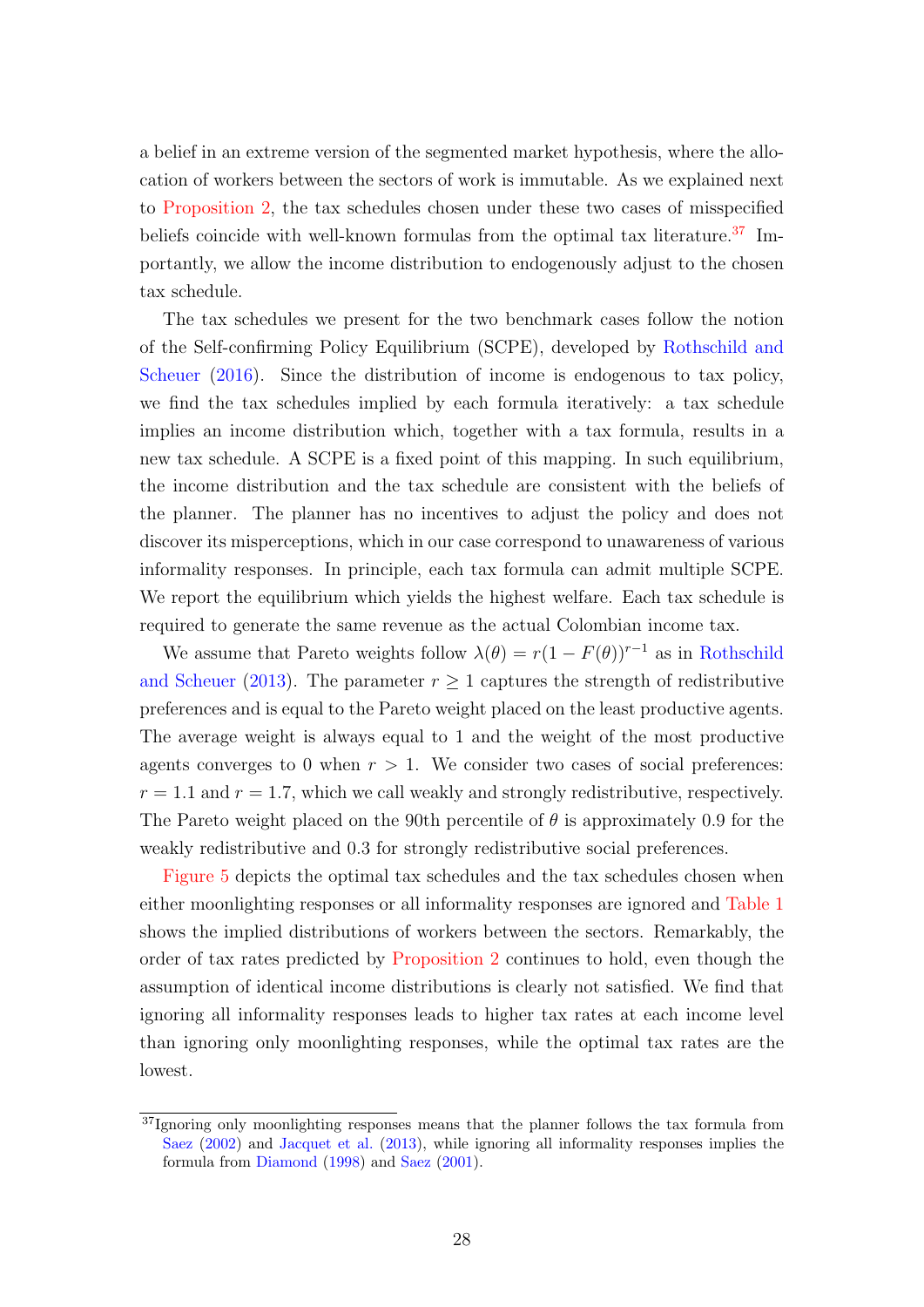

<span id="page-28-0"></span>

<span id="page-28-1"></span>Note: In the optimum with weakly (strongly) redistributive social preferences the 50th, 95th and 99th percentiles of formal income are approx. \$10, 500 (\$9, 400), \$45, 000 (\$40, 000) and \$87, 000 (\$78, 000), respectively.

| Table 1: Allocation of workers between sectors and welfare loss |  |  |
|-----------------------------------------------------------------|--|--|
|-----------------------------------------------------------------|--|--|

|                                            | share of workers by sector of work |                                        |          | welfare loss                     |  |  |
|--------------------------------------------|------------------------------------|----------------------------------------|----------|----------------------------------|--|--|
|                                            |                                    | only formal moonlighting only informal |          | (rel. to optimum, $\%$ of cons.) |  |  |
| <i>Weakly redistributive preferences</i>   |                                    |                                        |          |                                  |  |  |
| optimum                                    | 70.8%                              | $1.4\%$                                | 27.8%    |                                  |  |  |
| ignoring moonlighting                      | 70.1\%                             | $2.1\%$                                | 27.8%    | $0\%$                            |  |  |
| ignoring informality                       | 32.6%                              | $0\%$                                  | 67.4\%   | 13.5%                            |  |  |
| <i>Strongly redistributive preferences</i> |                                    |                                        |          |                                  |  |  |
| optimum                                    | 57.4\%                             | $3.4\%$                                | 39.2\%   |                                  |  |  |
| ignoring moonlighting                      | 52.6\%                             | $7.6\%$                                | $39.9\%$ | $2.4\%$                          |  |  |
| ignoring informality                       | 23.6\%                             | $0\%$                                  | 76.4\%   | 24.8%                            |  |  |

The optimal tax schedules are close to fully progressive: the marginal tax rates almost always increase with income. At low income levels tax rates are low and roughly constant, they start to rise close to the median income (approx. \$10,000) and stabilize at the top. A stronger taste for redistribution shifts the schedule up while roughly preserving this shape. Thus, the optimal fraction of workers with exclusively formal employment decreases with the strength of redistributive preferences from 71% to 57%. The bulk of the remaining workers are employed exclusively informally. The share of moonlighting individuals is small and increases from 1.4% to 3.4% as redistributive preferences become stronger.

When all informality responses are ignored, the tax schedules feature very high marginal tax rates at low income levels, approaching 100% at the bottom. The tax rates are decreasing through the most of the income distribution and increase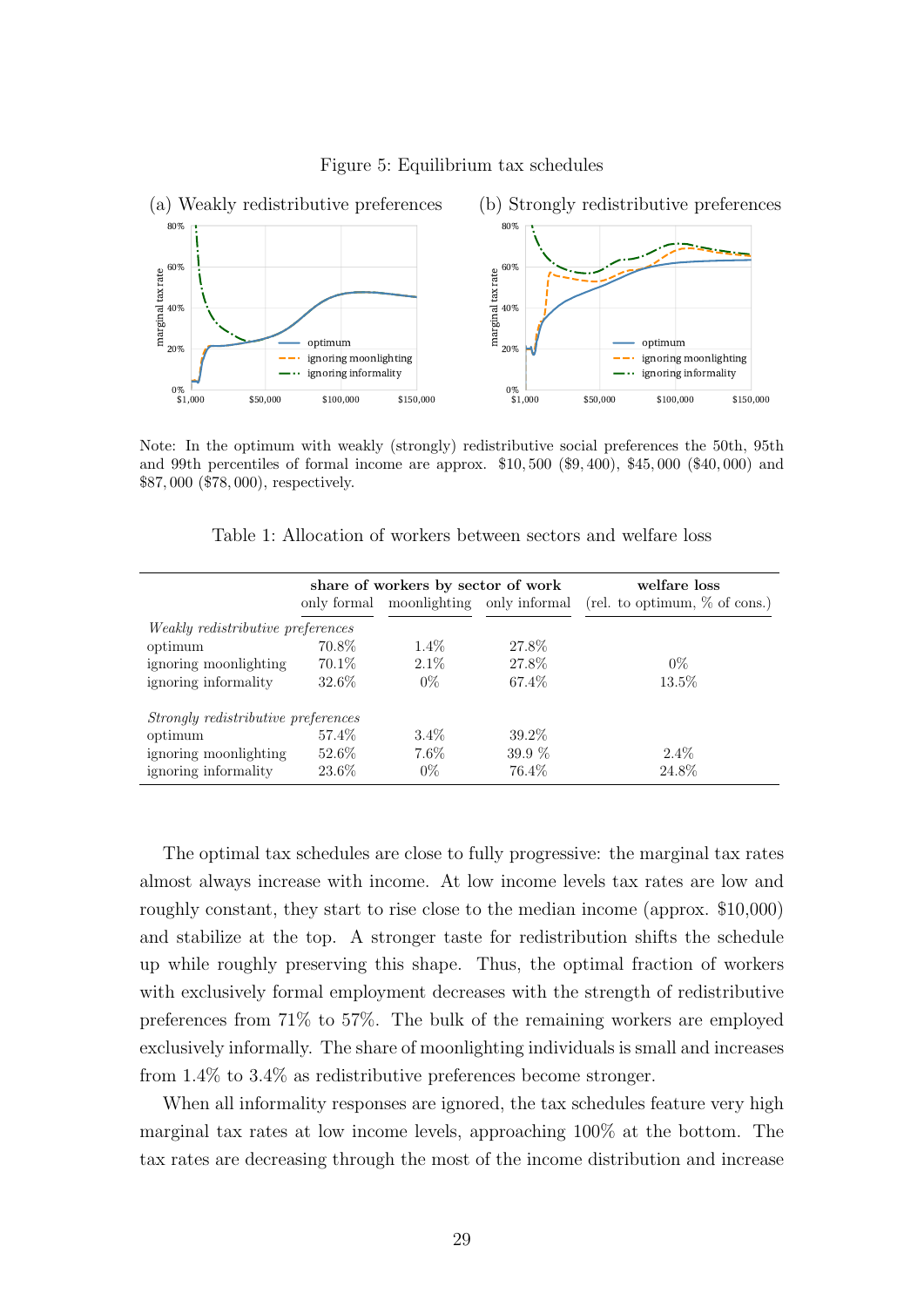again as they approach the top income tail, generating a familiar U-shape [\(Dia](#page-45-6)[mond](#page-45-6) [1998;](#page-45-6) [Saez](#page-49-9) [2001\)](#page-49-9). High tax rates push most of the low and medium productivity workers to the shadow sector. Nevertheless, from the planner's perspective the tax schedule seems optimal. That's because the implied density of formal income at low and medium income levels—and, hence, the perceived deadweight loss from taxation—is, in fact, low. We find that ignoring all informality responses when setting the tax policy effectively doubles the share of shadow workers relative to the optimum. Although taxes rates are on average higher than in the optimum, tax progressivity is actually lower, since tax rates increase the most at low earnings. Consistently with our theoretical findings linking progressivity and moonlighting, the share of moonlighting workers falls relative to the optimum: virtually all shadow workers are exclusively informal. The welfare loss from ignoring all informality responses is catastrophic and ranges from  $13.5\%$  to  $24.8\%$ of consumption depending on the social welfare function, as reported in [Table 1.](#page-28-1) In other words, accounting for informality brings a huge welfare gain.

When we compare the optimal tax schedule with the tax schedule when only the moonlighting responses are ignored, it is clear that the impact of moonlighting depends crucially on redistributive preferences. When preferences for redistribution are strong, the moonlighting responses reduce the marginal tax rates above the median formal income by up to 20 p.p. The moonlighting responses complementing formal income with additional informal earnings—are important higher in the income distribution compared to the responses of switching from entirely formal to entirely informal employment. Intuitively, a secondary informal job is tempting for workers with well-paid formal jobs who face high marginal tax rates and for whom transitioning to entirely informal employment is too costly. On the other hand, when preferences for redistribution are weak, the moonlighting responses have little effect on the optimal tax schedule. That is because the tax rates for highly productive workers are not substantial enough to create incentives for informality.

When the preferences for redistribution are strong, ignoring moonlighting results in a share of moonlighting workers that more than doubles the optimal value, with a large welfare loss equivalent to 2.4% drop in consumption. Since the the tax schedule is excessively progressive, with the tax rates too high above median formal income but approximately optimal below, we should expect moonlighting to become more prevalent. However, why is the increased moonlighting so damaging for social welfare? We find that the sorting of workers across sectors is substantially different in comparison to the optimal allocation (see [Figure 6,](#page-30-0) panel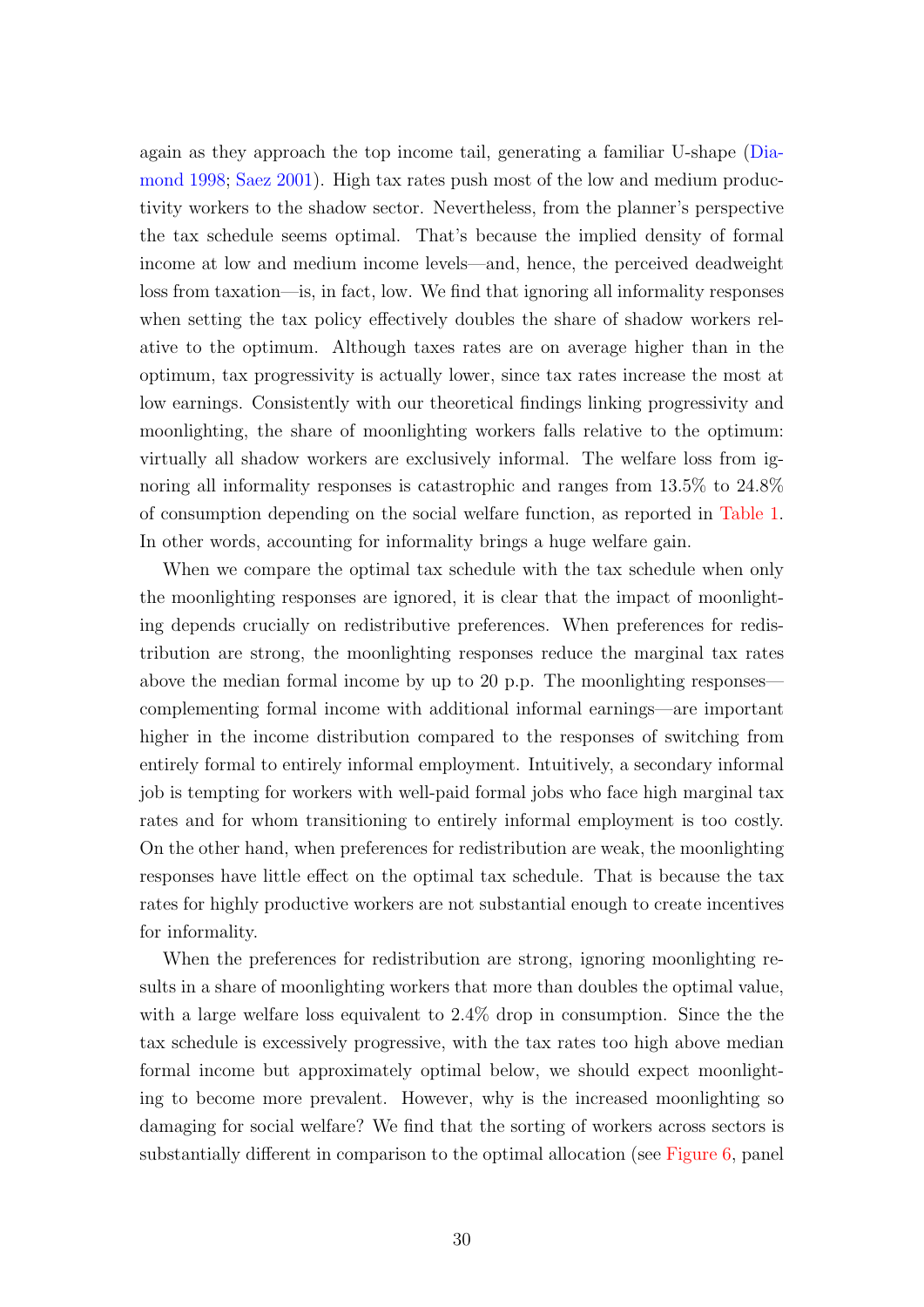<span id="page-30-0"></span>

Figure 6: Consequences of ignoring moonlighting

a). Relative to the optimum, moonlighting is induced among workers with higher productivity, mostly from the top quartile of the productivity distribution. The median percentile of productivity type of moonlighting workers increases from 66% at the optimum to 78%. As the most productive workers who face high marginal tax rates replace a fraction of their formal earnings with shadow earnings, the tax revenue is eroded heavily. In fact, although the overall level of taxes is substantially higher at high income levels when moonlighting is ignored relative to the optimum (e.g. the average tax rate at the 95th percentile of the formal earnings is higher by 8 p.p.), the overall tax revenue is actually slightly lower. It means that the least productive workers receive a lower transfer. Since the tax schedule chosen when the moonlighting responses are ignored generates a lower tax revenue while imposing higher distortions, it is Pareto inefficient. Indeed, all agents in the economy loose relative to the optimum, although losses are concentrated among the most productive workers (see [Figure 6,](#page-30-0) panel b).

# 5. Conclusions

This paper studies the optimal income taxation when agents can earn income in a shadow economy which is unobserved by the government. The key technical contribution is allowing for workers to supply labor simultaneously to the formal and the informal sectors, which we call moonlighting. We show theoretically and quantitatively that the optimal tax schedule which accounts for informality responses features lower tax rates throughout the income distribution. In particular, the possibility of workers to migrate to entirely informal employment restricts tax rates at low and medium income levels, while the possibility of moonlighting is relevant at higher levels of income.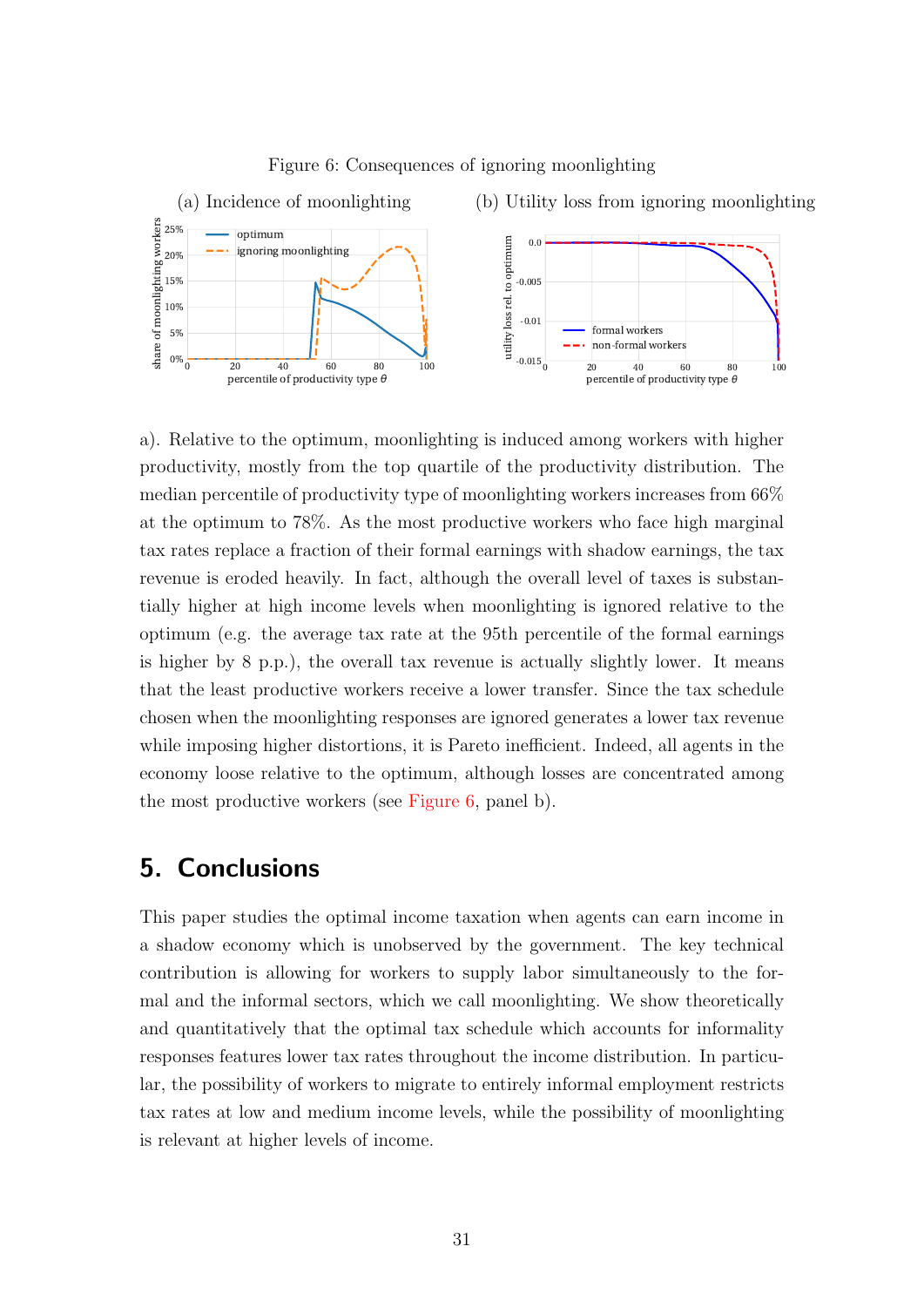Theoretical tools we developed could be used in other settings. Our tax formula applies when agents can simultaneously work in two, broadly understood, sectors and the tax schedule can be optimized over the income from only one of the sectors. Examples of such settings include the model of home production or the problem of a local tax authority with residents who can work partly outside its jurisdiction.

## A. Proofs from [Section 2](#page-5-1) and [Section 3](#page-11-0)

Proof of [Lemma 1.](#page-7-3) The strict Spence-Mirrlees single crossing condition holds if, keeping the formal income level fixed, the marginal rate of substitution  $\frac{v'(n)}{m! (n)}$  $\frac{v'(n)}{w^f(\theta)}$  is strictly decreasing with  $\theta$ , where n is the total labor supply. For formal workers it follows from the strict convexity of v. For workers that supply labor to the informal sector we have  $v'(n) = w^s(\theta)$  and the single-crossing follows from  $\frac{w^s(\theta)}{w^f(\theta)}$  $\overline{w^f(\theta)}$ being strictly decreasing. Given the single-crossing condition, the formal earnings schedule is increasing by Theorem 7.2 in [Fudenberg and Tirole](#page-45-11) [\(1991\)](#page-45-11). П

*Proof of [Proposition 1.](#page-9-2)* The second-order condition of the moonlighting  $\theta$ -worker is  $-T''(y^f(\theta)) \leq 0$ . It cannot be satisfied if  $T''(y^f(\theta)) < 0$ . If the second-order condition holds as equality, then the marginal tax rate is locally constant and the agent is indifferent between  $y^f(\theta)$  and  $y^f(\theta) + e$  for sufficiently small  $e > 0$ . By [Assumption 2](#page-7-2) the indifferent agent chooses higher formal earnings. Thus, the moonlighting workers never choose formal earnings where the second-order condition holds as equality.  $\Box$ 

<span id="page-31-0"></span>Lemma A.1. The following statements hold: (1) The second-order condition with respect to formal earnings holds as a strict inequality for all workers. (2) All formal workers have a unique utility-maximizing formal earnings level conditional on remaining formal. (3) All workers with type  $\theta > \underline{\theta}$ , where  $y^f(\theta)$  is continuous, have a unique utility-maximizing formal earnings level conditional on earning some informal income.

*Proof of [Lemma A.1.](#page-31-0)* (1) The proof of [Proposition 1](#page-9-2) shows that for moonlighting workers, it is straightforward to extend the argument to the formal workers. (2) Given [Assumption 3,](#page-11-3) we need to check it only for  $\theta > \underline{\theta}$ . Suppose on the contrary that a formal  $\theta$ -worker is indifferent between  $\overline{y}^f(\theta)$  and strictly lower earnings y'. By continuity, there is a formal worker with productivity type  $\theta' < \theta$  such that  $\overline{y}^{f}(\theta) > \overline{y}^{f}(\theta') > y'$ . Thus, there exists a possible equilibrium in which  $\theta$ -worker chooses earnings  $y'$  and the earnings choices are not increasing in  $\theta$ , which contradicts [Lemma 1.](#page-7-3) Note that such equilibrium is ruled out by [Assumption 2,](#page-7-2) but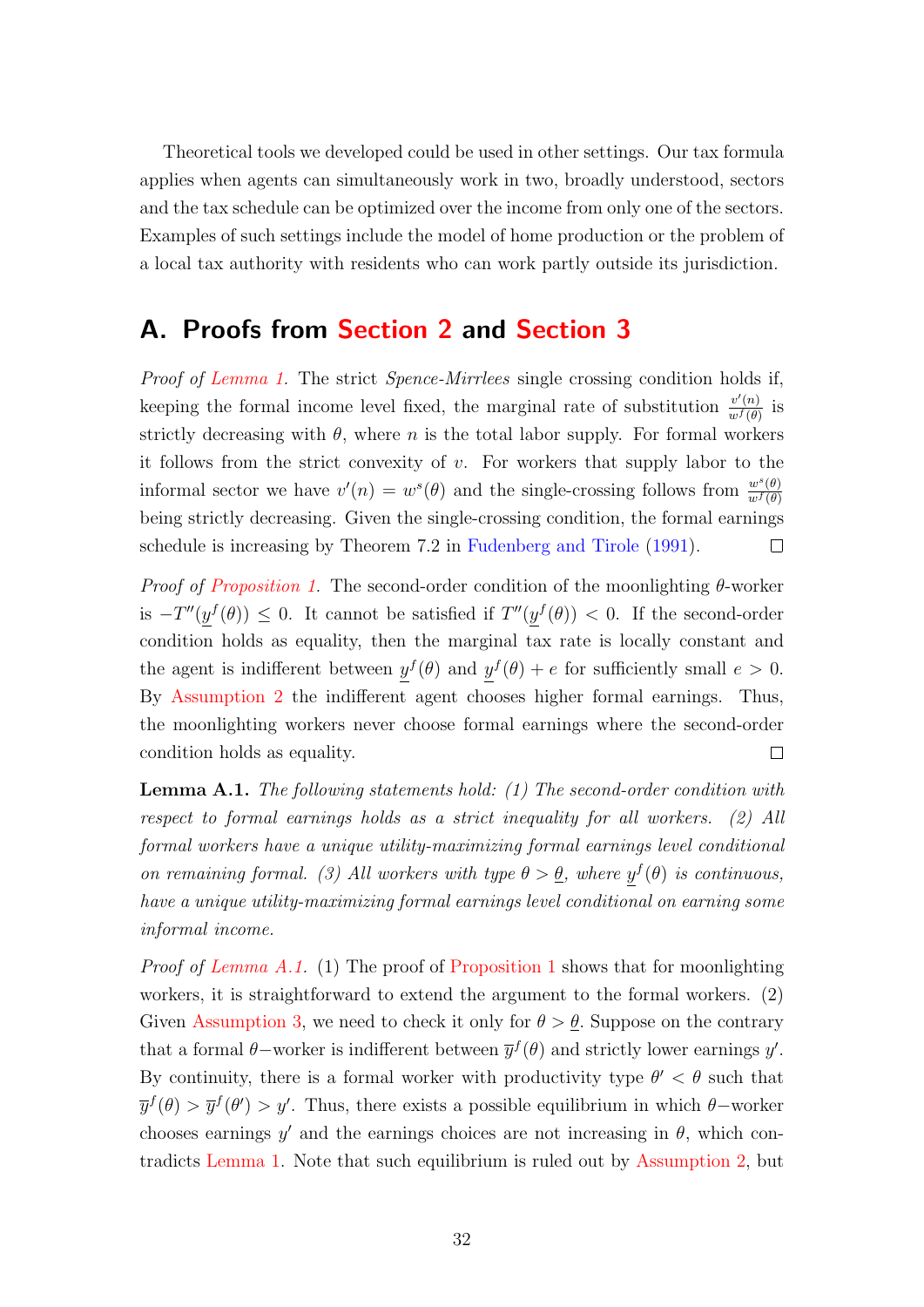[Lemma 1](#page-7-3) does not depend on this assumption. (3) The proof is analogous to that of statement (2) for the formal workers.  $\Box$ 

Proof of [Lemma 2.](#page-13-0) We will prove the simple case first and then generalize. Suppose that the original tax schedule is strictly progressive  $(T''(y) > 0)$  apart from the regressivity interval  $[y_1, y_2]$ . Consequently, the formal earnings schedule of moonlighting workers  $y^f(\cdot)$  is discontinuous at some  $\theta_d$ , with  $y^f(\theta_d)$  $y_1$   $\mid$   $\frac{1}{d}$   $\mid$   $\mid$   $\frac{1}{d}$  and  $y^f(\theta_d) > y_2$ . Furthermore, assume that the moonlighting  $\underline{\theta}$ -worker has a unique utility-maximizing choice of formal earnings. Fix direction of the reform  $dT \in C^2$ and denote by  $\mu$  the size of the reform.

First we will show that  $\bar{y}^f(\theta), y^f(\theta)$  and  $\theta_d$  are continuously differentiable (denoted 'c.d.') with  $\mu$  at  $\mu = 0$  for almost all  $\theta$ . Second, we show that almost everywhere  $\tilde{\kappa}(\theta)$  is either c.d. with  $\mu$  or it does not affects tax revenue to the first order. Then we will show that it implies the existence of  $d\mathcal{T}\mathcal{R}$ .

The first-order condition for  $\bar{y}^f(\theta)$  at the reformed tax schedule  $T + \mu \cdot dT$  is

$$
H_1(\overline{y}^f(\theta), \mu) \equiv \left(1 - T'(\overline{y}^f(\theta)) - \mu \cdot dT'(\overline{y}^f(\theta))\right) \cdot w^f(\theta) - v' \left(\frac{\overline{y}^f(\theta)}{w^f(\theta)}\right) = 0. \tag{30}
$$

By [Lemma A.1](#page-31-0) the utility-maximizing earnings level is unique which means that this equation is sufficient to pin down the equilibrium earnings level following a reform for  $\mu$  small enough. Furthermore, the second-order condition holds as a strict inequality:  $f(\theta),\mu)$  $\frac{\partial \left( \frac{\partial f}{\partial y'}(\theta) , \mu \right)}{\partial \overline{y'}(\theta)}$  < 0. We can apply the implicit function theorem (IFT) which implies that  $\frac{\partial y^f(\theta)}{\partial \mu}|_{\mu=0} = dy^f(\theta)[T, dT]$  exists and is continuous.<sup>[38](#page-32-0)</sup> In the analogous way we can show that  $y^f(\theta)$  is c.d. with  $\mu$  in the intervals  $(\underline{\theta}, \theta_d)$ and  $(\theta_d, \overline{\theta})$ .

Now we will show that  $\theta_d$  is c.d. with  $\mu$ . Denote auxiliary formal income intervals  $I_1 = [0, y^f(\theta_d^{-})]$  $\left(\frac{d}{d}\right) + \epsilon$  and  $I_2 = \left[\underline{y}^f(\theta_d) - \epsilon, \infty\right)$  for small  $\epsilon > 0$ . Define auxiliary earnings schedules

<span id="page-32-1"></span>
$$
\underline{y}_j^f(\theta,\mu) \equiv \arg \max_{y^f \in I_j} \left\{ \max_{y^s \ge 0} R(y^f) - \mu \cdot dT(y^f) + y^s - v \left( \frac{y^f}{w^f(\theta)} + \frac{y^s}{w^s(\theta)} \right) \right\} (31)
$$

for all  $\theta$  and  $j \in \{1, 2\}$ . In words,  $y_i^f$  $i^f_i(\theta, \mu)$  is the utility-maximizing formal earnings choice of a moonlighting  $\theta$ -worker following a tax reform of size  $\mu$  when the choice is confined to  $I_j$ . Note that  $y_i^f$  $i^f_i(\theta, \mu)$  is c.d. with  $\theta$  and  $\mu$ . We can now write the

<span id="page-32-0"></span> $38$ See for instance [de Oliveira](#page-45-12) [\(2014\)](#page-45-12), Theorem 5.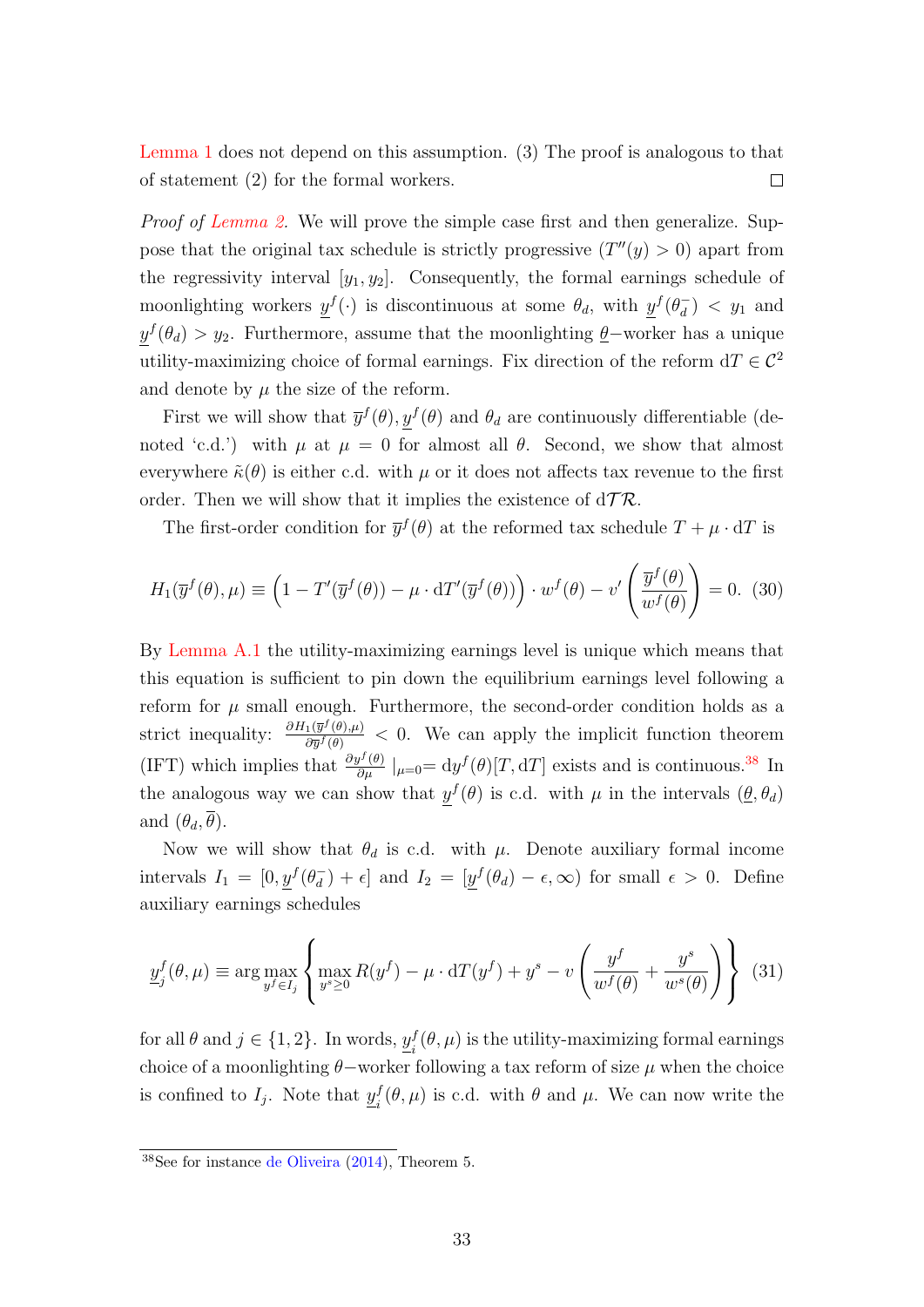indifference condition [\(8\)](#page-10-3) as

$$
H_2(\theta_d, \mu) \equiv T(\underline{y}_2^f(\theta_d, \mu)) - T(\underline{y}_1^f(\theta_d, \mu)) + \mu \cdot \left(\mathrm{d}T(\underline{y}_2^f(\theta_d, \mu)) - \mathrm{d}T(\underline{y}_1^f(\theta_d, \mu))\right) - \left(T'(\underline{y}_1^f(\theta_d, \mu)) + \mu \cdot \mathrm{d}T'(\underline{y}_1^f(\theta_d, \mu))\right) \cdot \left(\underline{y}_2^f(\theta_d, \mu) - \underline{y}_1^f(\theta_d, \mu)\right) = 0. \quad (32)
$$

Notice that  $\frac{\partial H_2}{\partial \theta_d} |_{\mu=0} = -T''(\underline{y}_1^f)$  $\frac{f_1(\theta_d,0)) \cdot \frac{dy_1^f(\theta_d,0)}{d\theta_d}}$  $\frac{d^f(\theta_d,0)}{d\theta_d}\cdot \bigg(y^f_2$  $\underline{y}^f_2(\theta_d,0) - \underline{y}_1^f$  $\binom{f(\theta_d,0)}{1}$  is negative:  $T'' > 0$  holds for moonlighting workers and the continuity of  $T'$  implies that  $\partial \underline{y}_1^f(\theta_d,0)$  $\frac{\partial \Gamma^{(v_d, v)}\partial \theta_d}{\partial \theta_d} > 0$ . Then by IFT  $\theta_d$  is c.d. with  $\mu$ .

Regarding threshold  $\tilde{\kappa}(\theta)$ , it is straightforward to show that it is c.d. with  $\mu$  when  $\tilde{\kappa}(\theta) > 0$  by applying IFT to equation [\(2\)](#page-8-3). However,  $\tilde{\kappa}(\theta)$  can be nondifferentiable with  $\mu$  when  $\tilde{\kappa}(\theta) = 0$ , as it cannot decrease below 0. It would be problematic if for a positive measure of productivity types we had  $\bar{y}^f(\theta) =$  $y^f(\theta) > y^f(\theta^-)$  and  $\tilde{\kappa}(\theta) = 0$  (in words:  $(\theta, 0)$ -worker is indifferent between two formal income levels, the lower of which involves informal activity), since then a movement of these workers to informality would have a first-order impact on tax revenue.<sup>[39](#page-33-0)</sup> Below we show that in such cases the expected utility  $V(\theta,0)$  is nondifferentiable with respect to the productivity type. Since  $V(\cdot, 0)$  has a measure zero of non-differentability points by [Milgrom and Segal](#page-47-8) [\(2002\)](#page-47-8) (Corollary 1 and footnote 10), there is a measure zero of such cases and they do not affect the behavior of  $TR$ . To show that  $V(\cdot,0)$  is not differentiable at  $\theta$ , denote  $\overline{n}^f$  =  $\overline{y}^f(\theta)$  $\frac{\overline{y}^f(\theta)}{w^f(\theta)}, \ \underline{n}^f = \frac{\underline{y}^f(\theta^-)}{w^f(\theta)}$  $\frac{\partial f^{(l)}(\theta)}{\partial w^{l}(\theta)}$  and  $n^{m} = v^{l-1}(w^{s}(\theta)).$  The directional derivatives of  $V(\theta,0)$ are  $V_{\theta}(\theta^-,0) = \left(\frac{\dot{w}^f(\theta)}{w^f\theta}\right)$  $\frac{\dot{w}^f(\theta)}{w^f\theta}\underline{n}^f+\frac{\dot{w}^s(\theta)}{w^s\theta}$  $\frac{\partial v^s(\theta)}{\partial w^s \theta}(n^m - \underline{n}^f)\right) v'(n^m)$  and  $V_{\theta}(\theta^+, 0) = \frac{\hat{w}^f(\theta)}{w^f \theta}$  $\frac{\partial^J(\theta)}{\partial u^f \theta} \overline{n}^f v'(\overline{n}^f),$ where  $\dot{w}^i \equiv \frac{dw^i(\theta)}{d\theta}$ . We have  $V_{\theta}(\theta^+, 0) > V_{\theta}(\theta^-, 0)$  when

$$
\frac{\dot{w}^f(\theta)}{w^f(\theta)} \left( \overline{n}^f v'(\overline{n}^f) - \underline{n}^f v'(n^m) \right) > \frac{\dot{w}^s(\theta)}{w^s(\theta)} \left( n^m v'(n^m) - \underline{n}^f v'(n^m) \right). \tag{33}
$$

By [Assumption 1](#page-6-2)  $\frac{\dot{w}^f(\theta)}{w^f(\theta)} > \frac{\dot{w}^s(\theta)}{w^s(\theta)}$  $\frac{\dot{w}^s(\theta)}{w^s(\theta)}$ . We also have  $\overline{n}^f \geq n^m$ , since otherwise  $w^s(\theta)$  $(1-T'(\overline{y}^f(\theta))w^f(\theta))$  and type  $(\theta,0)$  would be strictly better off moonlighting than staying formal, which contradicts  $\tilde{\kappa}(\theta) = 0$ . Thus, the above inequality holds.

<span id="page-33-0"></span><sup>&</sup>lt;sup>39</sup>One can construct an economy in which a positive measure of productivity types has  $\tilde{\kappa}(\theta) = 0$ and is indifferent between staying formal or joining the shadow economy, but conditional on joining the shadow economy they would choose formal incomes in the neighborhood of their original earnings, implying that the overall impact on tax revenue is zero to the first order. E.g. suppose that  $1 - T'(\bar{y}^f(\theta)) = \frac{w^s(\theta)}{w^f(\theta)}$  for all  $\theta$ , such that for all types we have  $\tilde{\kappa}(\theta) = 0$ and  $\overline{y}^f(\theta) = y^f(\theta) = y^f(\theta^{-})$ . Increasing marginal tax rates uniformly increases informality, but this increase of informality has no first-order impact on tax revenue.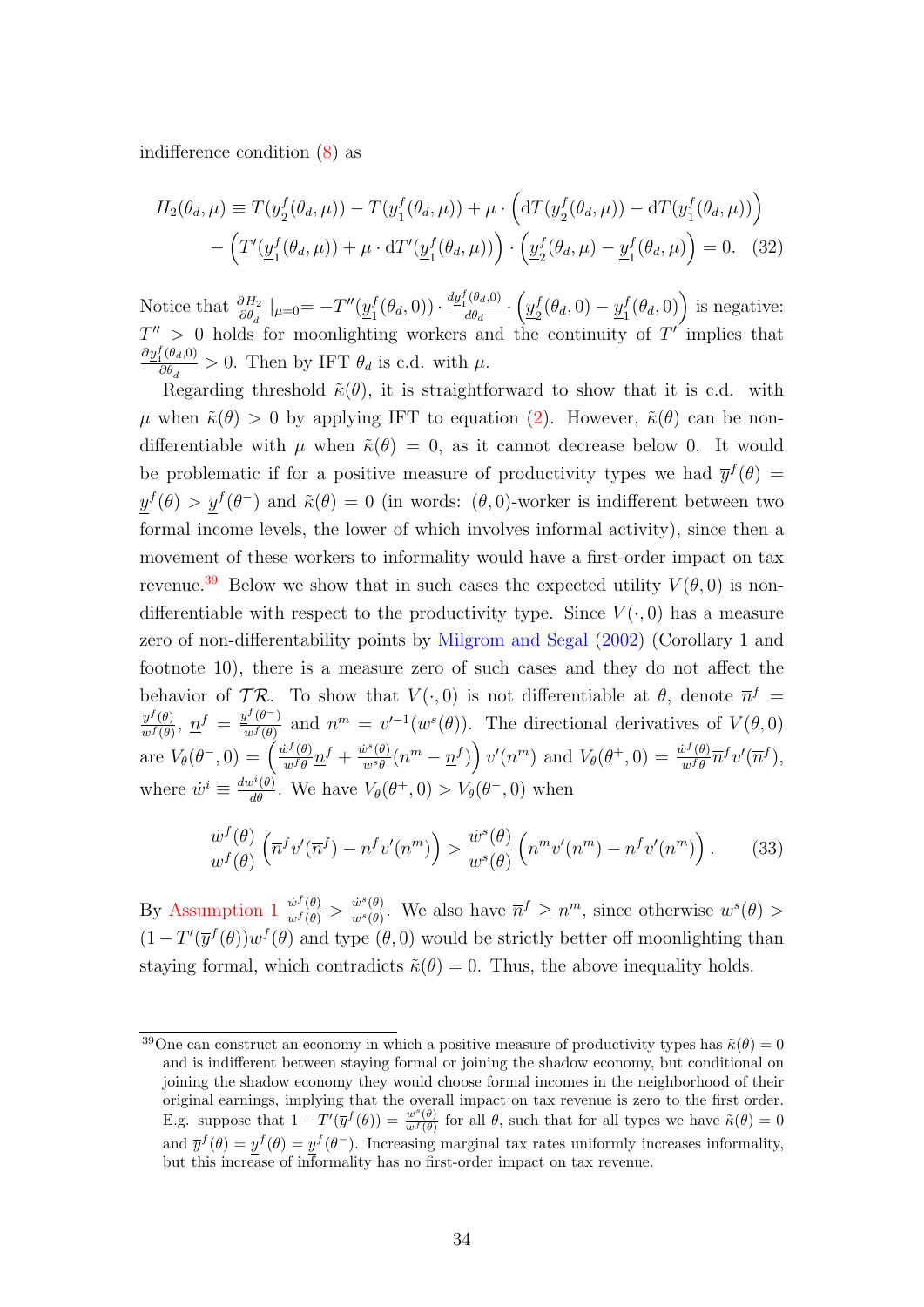Now we will apply Leibniz integral rule.<sup> $40$ </sup> Write the tax revenue as

$$
\mathcal{T}\mathcal{R} = \int_{\underline{\theta}}^{\overline{\theta}} T(\overline{y}^f(\theta)) \cdot (1 - G_{\theta}(\tilde{\kappa}(\theta)))dF(\theta) \n+ \int_{\underline{\theta}}^{\theta_d} T(\underline{y}_1^f(\theta)) \cdot G_{\theta}(\tilde{\kappa}(\theta))dF(\theta) + \int_{\theta_d}^{\overline{\theta}} T(\underline{y}_2^f(\theta)) \cdot G_{\theta}(\tilde{\kappa}(\theta))dF(\theta).
$$
 (34)

Since for each integral on the right-hand side the integrand as well as the edges of the integrating region are either constant or c.d. with  $\mu$  at  $\mu = 0$ , the derivative of each integral with  $\mu$  at  $\mu = 0$  exists. Thus, the derivative of the left-hand side exists and we denote it by  $d\mathcal{TR}[T, dT]$ .

Below we describe how to generalise this result to more complex cases:

1. Multiple discontinuities. Since  $y<sup>f</sup>$  is increasing, it has countably many discontinuity points  $\{\theta_{d1}, \theta_{d2}, ...\}$ . For each discontinuity point we need to keep track of two auxiliary intervals: the ones containing the highest and the second-highest utility-maximizing formal earnings level. Define countably many income intervals  $I_1, I_2, ..., I_i, ...$  in the following way:  $I_1 = [0, y^f(\theta_{d1}) + \epsilon], I_2 = [y^f(\theta_{d1}) - \epsilon, y^f(\theta_{d2}) + \epsilon],$  $I_i = [y^f(\theta_{di-1}) - \epsilon, y^f(\theta_{di}) + \epsilon]$  and so on for small  $\epsilon > 0$ . For each  $I_i$  define the auxiliary earnings schedule  $y_i^f$  $i_j^f(\theta, \mu)$  as in [\(31\)](#page-32-1). Following the steps from the simple case, it is easy to show that each  $\theta_{di}$  is c.d. with  $\mu$  at  $\mu = 0$ . Thus, we can write  $TR$  as a sum of countably many integrals, each with the integrand and the edges of the integration region which are c.d. with  $\mu$  at  $\mu = 0$ . By Leibniz integral rule,  $d\mathcal{T}\mathcal{R}$  exists.

2. Non-unique utility-maximizing choice for moonlighting  $\theta$ -worker. Treat  $\theta$ as a discontinuity point and apply the case of multiple discontinuities above.  $\Box$ 

Proof of [Theorem 1.](#page-17-1) Integrating by parts, the welfare effect from [\(12\)](#page-13-1) becomes

$$
WE = -\left[ dT(y) \int_0^y \bar{\lambda}(z) h(z) dz \right]_{y=0}^{y \to \infty} + \int_0^{\infty} dT'(y) \int_0^y \bar{\lambda}(z) h(z) dz dy. \quad (35)
$$

Recall that the average Pareto weight  $\int_0^\infty \bar{\lambda}(z)h(z)dz$  is 1. Then the first term is  $-\lim_{y\to\infty} dT(y) = -\int_0^\infty dT'(y)dy$ . Rearranging, we arrive at

$$
WE = -\int_0^\infty \left[ \int_y^\infty \bar{\lambda}(z) h(z) dz \right] dT'(y) dy.
$$
 (36)

Analogously, we can express mechanical effect  $ME$  as  $\int_0^\infty \left[ (1 - H(y)) \right] dT'(y) dy$ .

<span id="page-34-0"></span><sup>40</sup>See Theorem 2.4.1 in [Casella and Berger](#page-45-13) [\(2002\)](#page-45-13).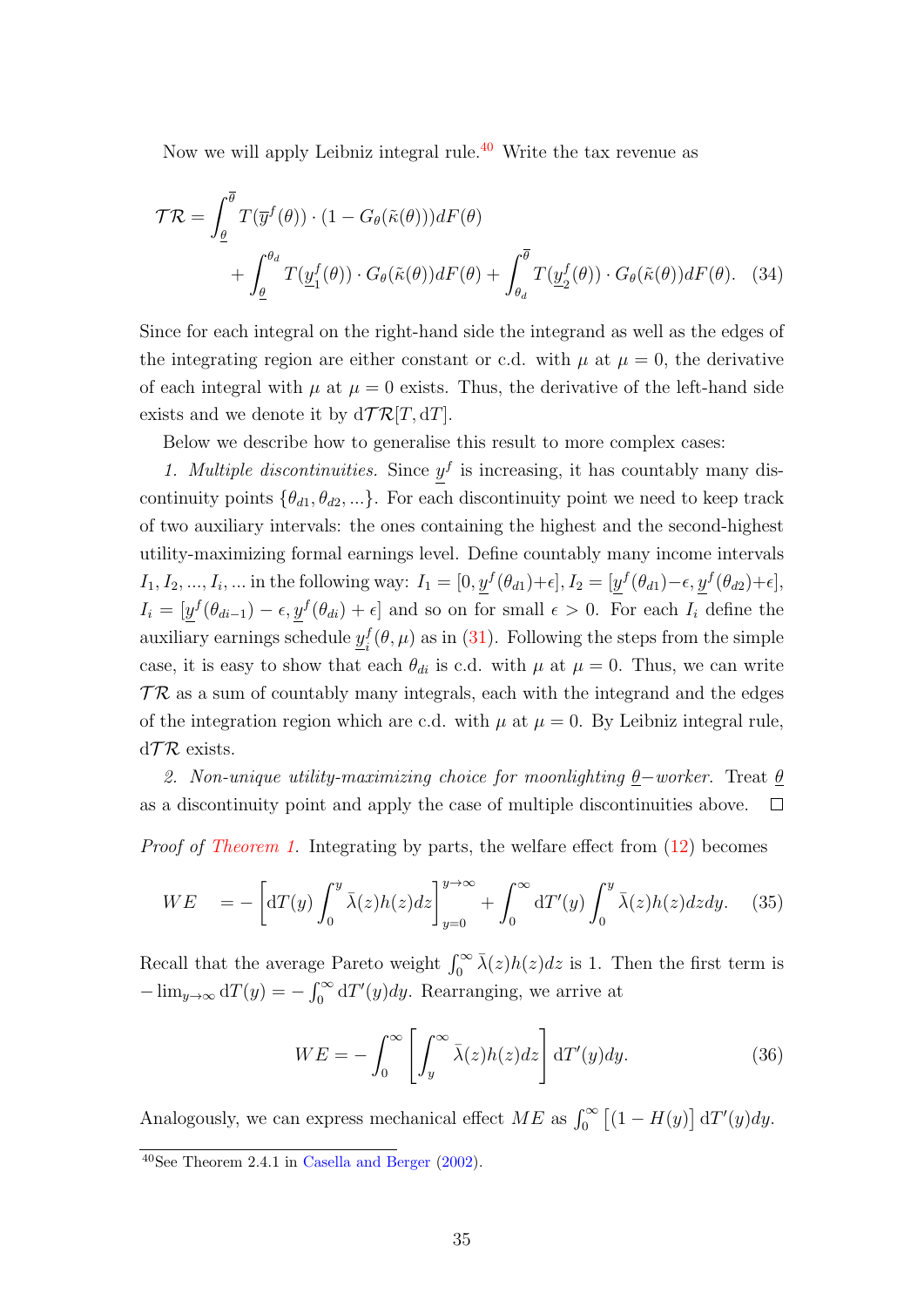Using  $\bar{s}(y)$ , defined explicitly in the statement of the theorem, the behavioral effect due to intensive responses  $BE_{int}$  can be written as

$$
- \int_0^\infty \left[ \frac{T'(y)}{1-T'(y)} \tilde{\varepsilon}^f(y) y h^f(y) + \frac{T'(\overline{s}(y))}{1+T'(\overline{s}(y))} \tilde{\varepsilon}^s(\overline{s}(y)) \overline{s}(y) h^s(\overline{s}(y)) \right] dT'(y) dy.
$$

 $\bar{s}(y)$  stands for the formal income level at which the moonlighting workers respond on the intensive margin to the reform:  $\bar{s}(y) = y$  if the earning schedule of moonlighting workers is locally continuous and  $\bar{s}(y) > y$  otherwise. If there are no moonlighting workers with earnings  $\geq y$ , then there are no intensive margin responses of moonlighting workers,  $\bar{s}(y) = 0$  and the second term in the right-hand side disappears.

Write behavioral effect due to extensive responses [\(20\)](#page-17-2) as

$$
BE_{ext} = -\int_0^\infty \Delta T(z)\pi(z)h^f(z)\int_0^\infty \mathbb{1}(\rho(z) \le y \le z) \,dT'(y)dydz \qquad (37)
$$

$$
= -\int_0^\infty \left[ \int_y^\infty \Delta T(z)\pi(z)h^f(z)\mathbb{1}(\rho(z) \le y)dz \right] dT'(y)dy,\tag{38}
$$

where in the second row we exchanged the order of integration and expressed the second inequality within the identity function as a limit of the integration interval.

Plugging the terms into optimality condition [\(21\)](#page-17-3) leads to

$$
\int_0^\infty \left[ -\frac{T'(y)}{1 - T'(y)} \tilde{\varepsilon}^f(y) y h^f(y) - \frac{T'(\bar{s}(y))}{1 + T'(\bar{s}(y))} \tilde{\varepsilon}^s(\bar{s}(y)) \tilde{s}(y) h^s(\bar{s}(y)) \right] + \int_y^\infty [1 - \bar{\lambda}(z)] dH(z) + \int_y^\infty \Delta T(z) \pi(z) \mathbb{1}(\rho(z) \le y) dH^f(z) \right] dT'(y) dy = 0, \quad (39)
$$

which holds for an arbitrary reform iff formula  $(22)$  holds for all y.

 $\Box$ 

*Proof of [Proposition 2.](#page-20-1)* Note that we treat the entire term  $\Delta T(z) \cdot \pi(z)$ , which stands for the elasticity of  $h^f(z)$  with respect to  $\Delta T(z)$ , as fixed. Consider raising tax rate at y. Formula I does not account for the intensive margin responses of moonlighting workers when  $\bar{s}(y) > y$  as well as for extensive margin responses at formal earnings z where  $0 < \rho(z) \leq y$ . Formula II in addition does not account for extensive responses when  $\rho(z) = 0$ . Since the status quo tax schedule has non-negative marginal tax rates, both intensive and extensive margin responses have a non-positive impact on the tax revenue. Thus, formulas  $I$  and  $II$  underestimate the cost of raising tax rate relative to the actual cost, and formula II underestimates it further relative to formula I. This implies the ranking of tax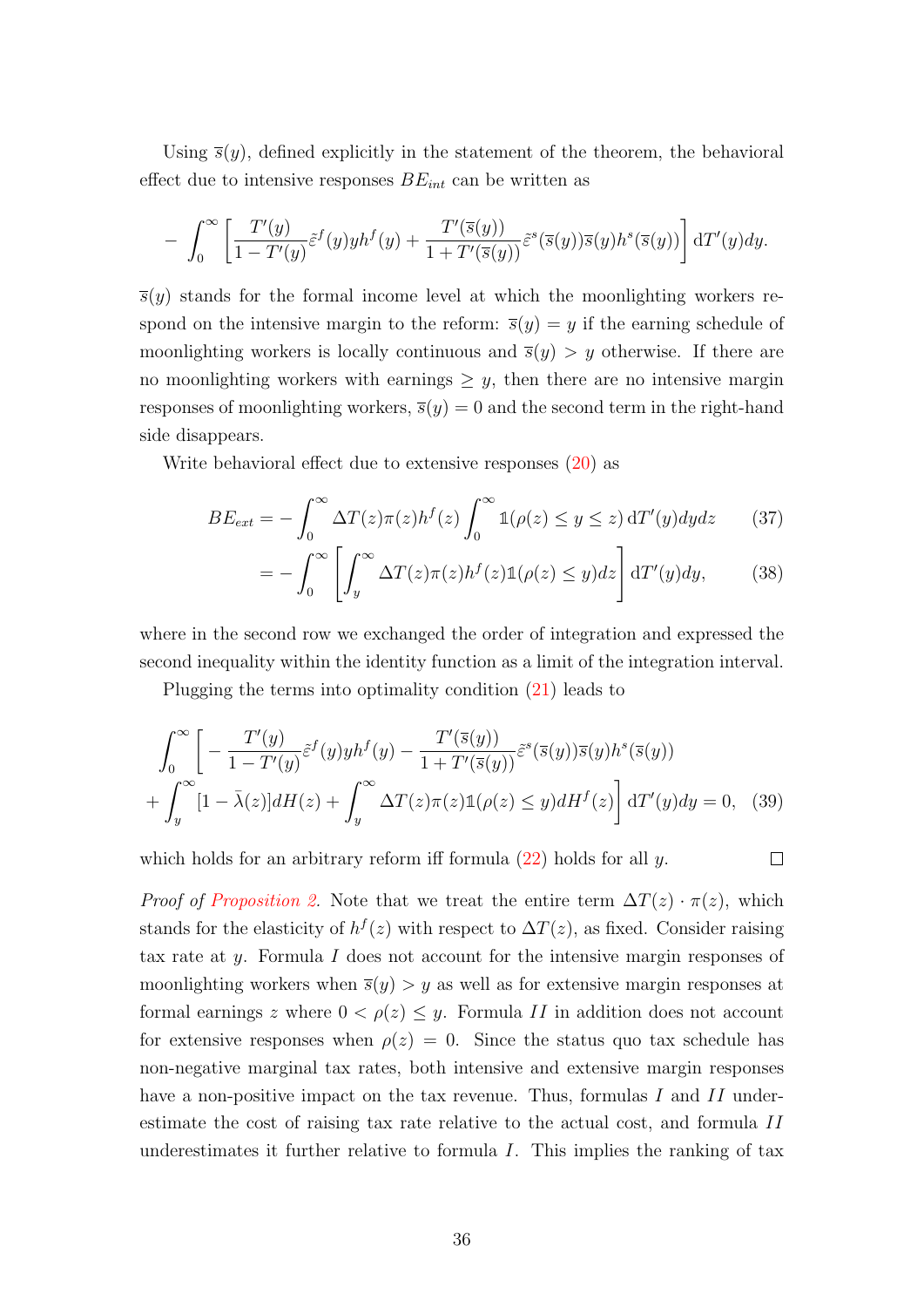rates.

<span id="page-36-0"></span>Lemma A.2. Suppose that marginal tax rates are non-decreasing, tax rate in the top bracket  $[z^*,\infty)$  is  $\tau \geq 1-\phi$ ,  $y^f$  is bounded from above by  $\tilde{z}$  and Frisch elasticity in the top bracket is  $\varepsilon$ . Consider  $\theta^*$  s.t.  $\overline{y}^f(\theta^*) \geq z^*$ . Then  $\psi(\theta^*) \geq \frac{\tilde{\kappa}(\theta)}{w^f(\theta^*)}$  $\frac{\kappa(\theta)}{w^f(\theta)^{1+\varepsilon}} \geq$  $\psi_{lb}(\theta^*)$  for all  $\theta \geq \theta^*$ , where  $\psi(\theta^*) = \frac{1}{1+\varepsilon}((\frac{w^s(\theta^*)}{w^f(\theta^*)})$  $\frac{w^s(\theta^*)}{w^f(\theta^*)}$ <sup>1+ε</sup> –  $(1-\tau)^{1+\varepsilon}$ ) and

$$
\psi_{lb}(\theta^*) = \psi(\overline{\theta}) - \left(\frac{w^s(\theta^*)}{w^f(\theta^*)} - (1-\tau)\right) \cdot \frac{\tilde{z}}{w^f(\theta^*)^{1+\varepsilon}} + (1-\tau)^{1+\varepsilon} - \frac{R(\overline{y}^f(\theta^*)) - R(\underline{y}^f(\theta^*))}{\overline{y}^f(\theta^*) - \underline{y}^f(\theta^*)} \cdot (1-\tau)^{\varepsilon}. \tag{40}
$$

*Proof of [Lemma A.2.](#page-36-0)* W.l.o.g.  $v(n) = (1 + \frac{1}{\varepsilon})^{-1} \cdot n^{1 + \frac{1}{\varepsilon}}$ . One can show that threshold  $\tilde{\kappa}(\theta) = V(\theta, 0) - \lim_{\kappa \to \infty} V(\theta, \kappa)$  is equal

$$
\tilde{\kappa}(\theta) = w^f(\theta)^{1+\varepsilon} \cdot \psi(\theta) - \left(\frac{w^s(\theta)}{w^f(\theta)} - \frac{R(\overline{y}^f(\theta)) - R(\underline{y}^f(\theta))}{\overline{y}^f(\theta) - \underline{y}^f(\theta)}\right) \cdot \underline{y}^f(\theta) \tag{41}
$$

$$
+ ((1 - \tau) \cdot w^f(\theta))^{1+\varepsilon} - \frac{R(\overline{y}^f(\theta)) - R(\underline{y}^f(\theta))}{\overline{y}^f(\theta) - \underline{y}^f(\theta)} \cdot \overline{y}^f(\theta), \tag{42}
$$

where  $\psi(\theta)$  is defined in the lemma. The following is true: (i)  $\psi(\theta)$  is strictly decreasing in  $\theta$ , (ii)  $\frac{R(\overline{y}^f(\theta)) - R(\underline{y}^f(\theta))}{\overline{y}^f(\theta) - y^f(\theta)}$  $\frac{\partial^{\alpha}(b)-\mu(y-\nu)}{\partial y^f(\theta)-y^f(\theta)}$  is decreasing in  $\theta$  because of non-decreasing marginal tax rates and it converges to  $1-\tau$  as  $\theta \to \overline{\theta}$ ,  $(iii) \frac{w^s(\theta)}{w^f(\theta)} - \frac{R(\overline{y}^f(\theta)) - R(\underline{y}^f(\theta))}{\overline{y}^f(\theta) - y^f(\theta)}$  $\frac{\partial f(\theta)-\eta(y^{\alpha}(\theta))}{\partial y^{\beta}(\theta)-y^{\beta}(\theta)}$  > 0, since otherwise a moonlighting  $\theta$ -worker would be better-off remaining fully formal—note that formal  $\theta$ –workers supply less labor than the non-formal ones. It follows that the bounds from the lemma hold.  $\Box$ 

*Proof of [Lemma 3.](#page-20-0)* Define the local Pareto parameter at earnings y as  $a(y) =$  $h(y)\cdot y$  $\frac{h(y)y}{1-H(y)}$ . When  $1-\tau > \phi$ , workers with sufficiently high  $\theta$  are formal and we have<sup>[41](#page-36-1)</sup>

$$
\lim_{y \to \infty} a(y) = \lim_{\theta \to \bar{\theta}} \frac{f(\theta) \cdot w^f(\theta)}{1 - F(\theta)} \cdot \left(\frac{dw^f(\theta)}{d\theta}\right)^{-1} \cdot \underbrace{\left(\frac{d\overline{y}^f(\theta)}{dw^f(\theta)} \cdot \frac{w^f(\theta)}{\overline{y}^f(\theta)}\right)^{-1}}_{=(1+\varepsilon)^{-1} \text{ by (4)}} = \frac{\alpha}{1+\varepsilon}.
$$
 (43)

When  $1 - \tau < \phi$ , we can use the bounds on  $\frac{\tilde{\kappa}(\theta)}{w^f(\theta)^{1+\varepsilon}}$  from [Lemma A.2](#page-36-0) to bound

<span id="page-36-1"></span><sup>&</sup>lt;sup>41</sup> Formal productivity being Pareto distributed implies that  $1 - F(\theta) = k \cdot w^f(\theta)^{-\alpha}$  and  $f(\theta)$ .  $\int \frac{d w^f(\theta)}{g(x)}$  $\left(\frac{v^f(\theta)}{d\theta}\right)^{-1} = \alpha \cdot k \cdot w^f(\theta)^{-(\alpha+1)}.$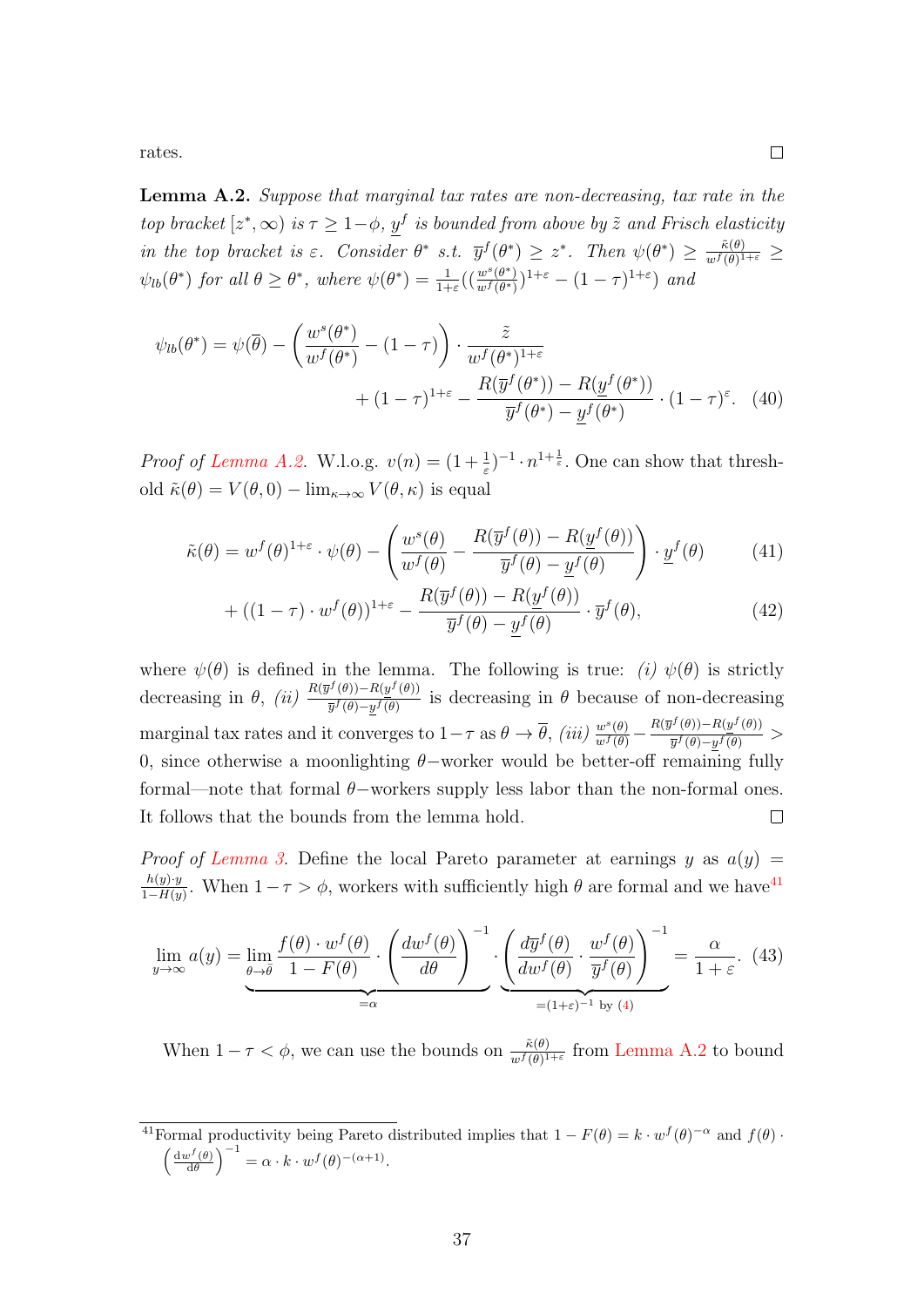the local Pareto parameter:

$$
\frac{\psi_{lb}(\theta)^{-\gamma}}{\psi(\theta)^{-\gamma}} \frac{w^f(\theta)^{-\gamma(1+\varepsilon)}f(\theta)}{\int_{\theta}^{\overline{\theta}} w^f(t)^{-\gamma(1+\varepsilon)}dF(t)} \frac{\overline{y}^f(\theta)}{\frac{d\overline{y}^f(\theta)}{d\theta}} \ge a(\overline{y}^f(\theta)) \ge \frac{\psi(\theta)^{-\gamma}}{\psi_{lb}(\theta)^{-\gamma}} \frac{w^f(\theta)^{-\gamma(1+\varepsilon)}f(\theta)}{\int_{\theta}^{\overline{\theta}} w^f(t)^{-\gamma(1+\varepsilon)}dF(t)} \frac{\overline{y}^f(\theta)}{\frac{d\overline{y}^f(\theta)}{d\theta}}.
$$

Since  $\psi_{lb}(\theta) \to \psi(\overline{\theta})$  as  $\theta \to \overline{\theta}$  and formal wages are Pareto distributed, both sides converge to  $\frac{\alpha}{1+\varepsilon} + \gamma$  as  $\theta \to \overline{\theta}$ .  $\Box$ 

*Proof of [Proposition 3.](#page-21-2)* For derivations of  $\tau_M$  see e.g. [Piketty and Saez](#page-48-3) [\(2013\)](#page-48-3). Regarding  $\tau^*$ , if  $\tau_M < 1 - \phi$  then all top productivity types have a strict preference for formality as  $z^* \to \infty$ . Thus, the Mirrleesian tax formula still applies in the model with a shadow economy for sufficiently high  $z^*$  and  $\lim_{z^* \to \infty} \tau^* = \tau_M$ .

Suppose that  $\tau \geq 1 - \phi$  and consider  $z^*$  high enough such that  $\tau > 1 - \frac{w^s(\theta^*)}{w^f(\theta^*)}$  $\frac{w^{\sigma}(\theta^{*})}{w^f(\theta^{*})},$ where  $\theta^*$  satisfies  $\overline{y}^f(\theta^*) = z^*$ . Consider increasing the top tax rate marginally. The combined fiscal and welfare gain of doing so is given by

$$
\Phi(\tau, z^*) = 1 - \lambda - \frac{\tau}{1 - \tau} \cdot a \cdot \varepsilon - \mathbb{E}[\pi(z) \cdot \Delta T(z) \mid z \ge z^*],\tag{44}
$$

where  $a=\frac{\bar{z}}{\bar{z}-\bar{z}}$  $\frac{\bar{z}}{\bar{z}-z^*}$  for  $\bar{z}$  equal to the average earnings in the top bracket (derivations are standard and omitted). Focus on the the last term, we have

$$
\pi(\overline{y}^f(\theta)) \cdot \Delta T(\overline{y}^f(\theta)) = \frac{g_\theta(\tilde{\kappa}(\theta)) \cdot \tilde{\kappa}(\theta)}{1 - G_\theta(\tilde{\kappa}(\theta))} \cdot \frac{w^f(\theta)^{1+\varepsilon}}{\tilde{\kappa}(\theta)} \cdot \frac{\Delta T(\overline{y}^f(\theta))}{w^f(\theta)^{1+\varepsilon}}.
$$
(45)

Let's bound this term from both sides for any  $\theta \geq \theta^*$ . The first factor on the righthand side is  $\gamma$  when  $\tau > 1 - \phi$  and the second can be bounded by [Lemma A.2.](#page-36-0) Using the assumption of non-decreasing marginal tax rates, we can bound the third factor from above

$$
\frac{\Delta T(\overline{y}^f(\theta))}{w^f(\theta)^{1+\varepsilon}} \le \frac{\tau \cdot \overline{y}^f(\theta)}{w^f(\theta)^{1+\varepsilon}} = \tau \cdot (1-\tau)^{\varepsilon} \tag{46}
$$

and from below

$$
\frac{\Delta T(\overline{y}^f(\theta))}{w^f(\theta)^{1+\varepsilon}} = \frac{T(\overline{y}^f(\theta)) - T(\underline{y}^f(\theta))}{\overline{y}^f(\theta) - \underline{y}^f(\theta)} \left( (1-\tau)^{\varepsilon} - \frac{\underline{y}^f(\theta)}{w^f(\theta)^{1+\varepsilon}} \right) \tag{47}
$$

$$
\geq \frac{T(\overline{y}^f(\theta^*)) - T(\underline{y}^f(\theta^*))}{\overline{y}^f(\theta^*) - \underline{y}^f(\theta^*)} \left( (1 - \tau)^{\varepsilon} - \frac{\tilde{z}}{w^f(\theta^*)^{1+\varepsilon}} \right). \tag{48}
$$

The implied bounds on  $\pi(\overline{y}^f(\theta))\cdot\Delta T(\overline{y}^f(\theta))$  have a common limit as  $\theta^* \to \overline{\theta}$ , which is  $\gamma \cdot \frac{(1+\varepsilon)\cdot \tau \cdot (1-\tau)^{\varepsilon}}{4^{1+\varepsilon}-(1-\tau)^{1+\varepsilon}}$  $\frac{(1+\varepsilon)\cdot\tau\cdot(1-\tau)^{\varepsilon}}{\phi^{1+\varepsilon}-(1-\tau)^{1+\varepsilon}} \equiv \xi(\tau)$ . Thus,  $\xi(\tau)$  is also the limit of  $\mathbb{E}[\pi(z)\cdot\Delta T(z) \mid z \geq z^*]$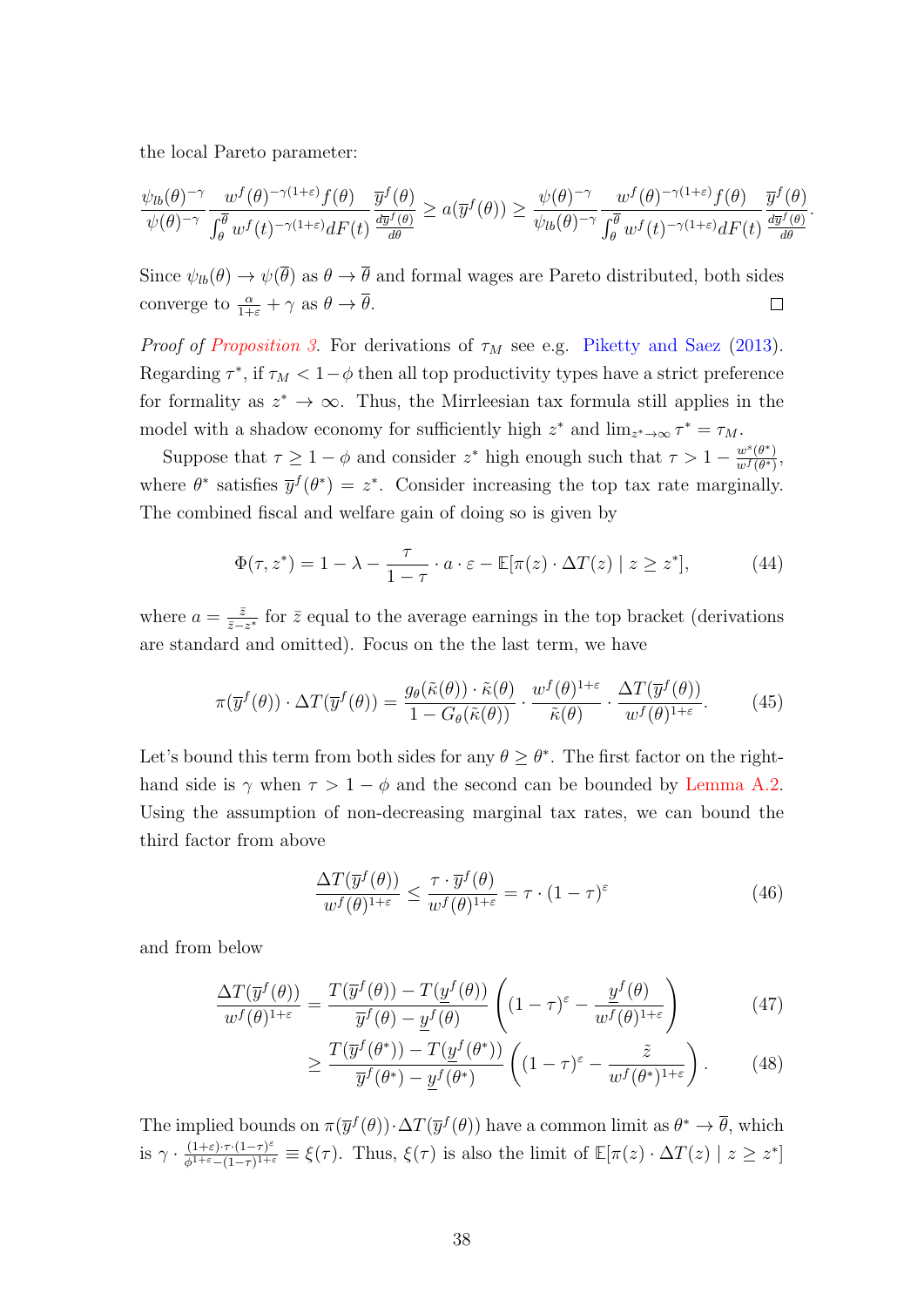as  $z^* \to \infty$ . Note that the integral  $\int_{1-\phi}^{\tau} \xi(t) dt$  is infinite for any  $\tau \in (1-\phi, 1)$ :

$$
\int_{1-\phi}^{\tau} \xi(t)dt \ge k_1 \int_{1-\phi}^{\tau} \frac{1}{\phi^{1+\epsilon} - (1-t)^{1+\epsilon}} dt
$$
  
=  $k_1 \int_0^{x(\tau)} \frac{1}{x} \left(\frac{dx}{dt}\right)^{-1} dx \ge k_2 \int_0^{x(\tau)} \frac{1}{x} dx = +\infty$ , (49)

where  $x(t) = \phi^{1+\varepsilon} - (1-t)^{1+\varepsilon}, k_1 = \gamma \cdot (1+\varepsilon) \cdot \min_{t \in [1-\phi,\tau]} \{t \cdot (1-t)^{\varepsilon}\}\$ and  $k_2 = \frac{k_1}{(1+\varepsilon)}$  $\frac{k_1}{(1+\varepsilon)\cdot\phi^{\varepsilon}}$ . In the limit as  $z^* \to \infty$  the tax revenue loss from crossing the tipping point  $1 - \phi$  always dominates any redistributive gains, which are finite. Thus, when  $\tau_M \geq 1 - \phi$ ,  $\tau^*$  is equal  $1 - \phi$  for sufficiently high  $z^*$  or converges to it from below.  $\Box$ 

## <span id="page-38-0"></span>B. Detailed derivations of the impact of tax reforms

Consider an arbitrary tax reform in direction  $dT$  of size  $\mu > 0$ . Let's evaluate the first-order condition for formal workers [\(4\)](#page-8-2) at the reformed tax schedule. Supressing the productivity type  $\theta$  for brevity, we obtain

$$
\left(1 - \left(\left(T'(\overline{y}^f) + \mu \cdot dT'(\overline{y}^f) + T''(\overline{y}^f) \cdot \mu \cdot d\overline{y}^f\right)\right) w^f = v' \left(\frac{\overline{y}^f + \mu \cdot d\overline{y}^f}{w^f}\right). (50)
$$

Subtract [\(4\)](#page-8-2), divide by  $\mu$  and evaluate in the limit as  $\mu \to 0$  to get

$$
- dT'(\overline{y}^f) - T''(\overline{y}^f) \cdot d\overline{y}^f = v''\left(\frac{\overline{y}^f}{w^f}\right) \cdot \frac{d\overline{y}^f}{(w^f)^2}.
$$
 (51)

Substituting  $d\left[1 - T'(\overline{y}^f)\right]$  for  $-dT'(\overline{y}^f)$  and rearranging yields the earnings elasticity of formal workers

$$
\tilde{\varepsilon}^f = \frac{\mathrm{d}\bar{y}^f}{\mathrm{d}\left[1 - T'(\bar{y}^f)\right]} \frac{1 - T'(\bar{y}^f)}{\bar{y}^f} = \left(\frac{1}{\varepsilon} + \frac{T''(\bar{y}^f) \cdot \bar{y}^f}{1 - T'(\bar{y}^f)}\right)^{-1} \tag{52}
$$

where  $\varepsilon = \frac{v'}{v'}$  $\frac{v'}{v''}\frac{w^f}{\overline{y}^f}$  $\frac{w^j}{\overline{y}^f}$  is the Frisch elasticity, or the elasticity of earnings along the linear tax schedule.

Following analogous steps with respect to the first-order condition of the moon-lighting workers [\(6\)](#page-9-1), we obtain  $-\mathrm{d}T'(y^f) - T''(y^f) \cdot \mathrm{d}\overline{y}^f = 0$ . The term involving v'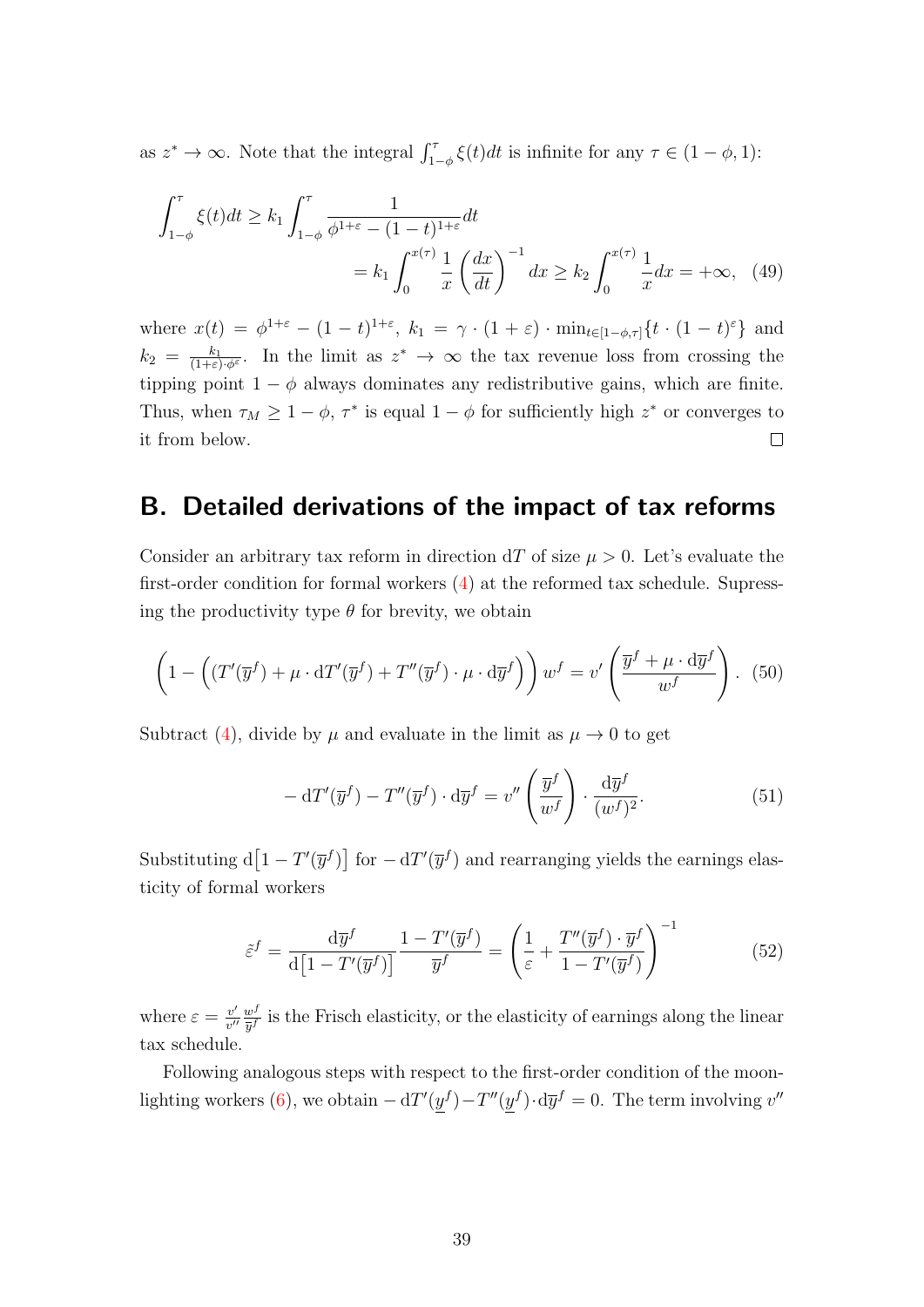is not present, since the total labour supply does not change. Rearranging yields

$$
\tilde{\varepsilon}^s = \frac{\mathrm{d}y^f}{\mathrm{d}\left[1 - T'(\underline{y}^f)\right]} \frac{1 - T'(\underline{y}^f)}{\underline{y}^f} = \frac{1 - T'(\underline{y}^f)}{T''(\underline{y}^f) \cdot \underline{y}^f}.\tag{53}
$$

Suppose that  $y^f(\cdot)$  is discontinuous at some productivity type  $\theta_d$  such that  $y^f(\theta_d) > y^f(\theta_d)$  $\overline{d}$ ). Denote these two earnings levels by  $\overline{s}$  and <u>s</u>. Express the indifference condition [\(8\)](#page-10-3) as  $T(\bar{s}) - T(\underline{s}) = T'(\bar{s}) \cdot (\bar{s} - \underline{s})$ . Differentiating:

$$
dT(\overline{s}) - dT(\underline{s}) + T'(\overline{s}) \cdot d\overline{s} - T'(\underline{s}) \cdot d\underline{s} =
$$
  

$$
dT'(\overline{s}) \cdot (\overline{s} - \underline{s}) + T''(\overline{s}) \cdot d\overline{s} \cdot (\overline{s} - \underline{s}) + T'(\overline{s}) \cdot (d\overline{s} - d\underline{s}) .
$$
 (54)

Note that  $T'(\bar{s}) = T'(\underline{s})$ , which follows from interior first-order condition [\(6\)](#page-9-1) holding for type  $\theta_d$  at both  $\bar{s}$  and  $\underline{s}$ . Consequently, the right terms on the two sides cancel out and we get

$$
d\overline{s} = \frac{d[T(\overline{s}) - T(\underline{s})]}{T''(\overline{s}) \cdot (\overline{s} - \underline{s})} - \frac{dT'(\overline{s})}{T''(\overline{s})}.
$$
\n(55)

The first term on the right-hand side captures the change of  $\bar{s}$  due to moonlighting workers jumping to (or from) a discretely lower earnings  $s$  in response to change of the relative tax burden  $d[T(\bar{s}) - T(\underline{s})]$ . The second term corresponds to the marginal response to change in the tax rate  $dT'(\overline{s})$ . In order to isolate the jumping responses, suppose that  $dT(\overline{s}) = 0$ . Then we have that

$$
\frac{\mathrm{d}\bar{s}}{\mathrm{d}\left[R(\bar{s}) - R(\underline{s})\right]} \frac{R(\bar{s}) - R(\underline{s})}{\bar{s}} = -\frac{1 - T'(\bar{s})}{\bar{s} \cdot T''(\bar{s})} = -\tilde{\varepsilon}^s(\bar{s}),\tag{56}
$$

where  $R(y) = y - T(y)$  is the formal after-tax income and we use  $(R(\bar{s}) - R(\underline{s})) =$  $(1-T'(\overline{s}))\cdot(\overline{s}-s)$  which follows from [\(8\)](#page-10-3). Thus, the jumping responses following the change in the relative after-tax income (or average net-of-tax rate)  $d[R(\bar{s}) - R(\underline{s})]$ are described by exactly the same elasticity as the marginal responses to a change of the (marginal) net-of-tax rate  $d[1 - T(\overline{s})]$ . The minus sign is due to the fact that  $\bar{s}$  going up means that agents are jumping down—the income responses are of the opposite sign to  $d\overline{s}$ .

Regarding the extensive margin responses, the earnings density of formal work-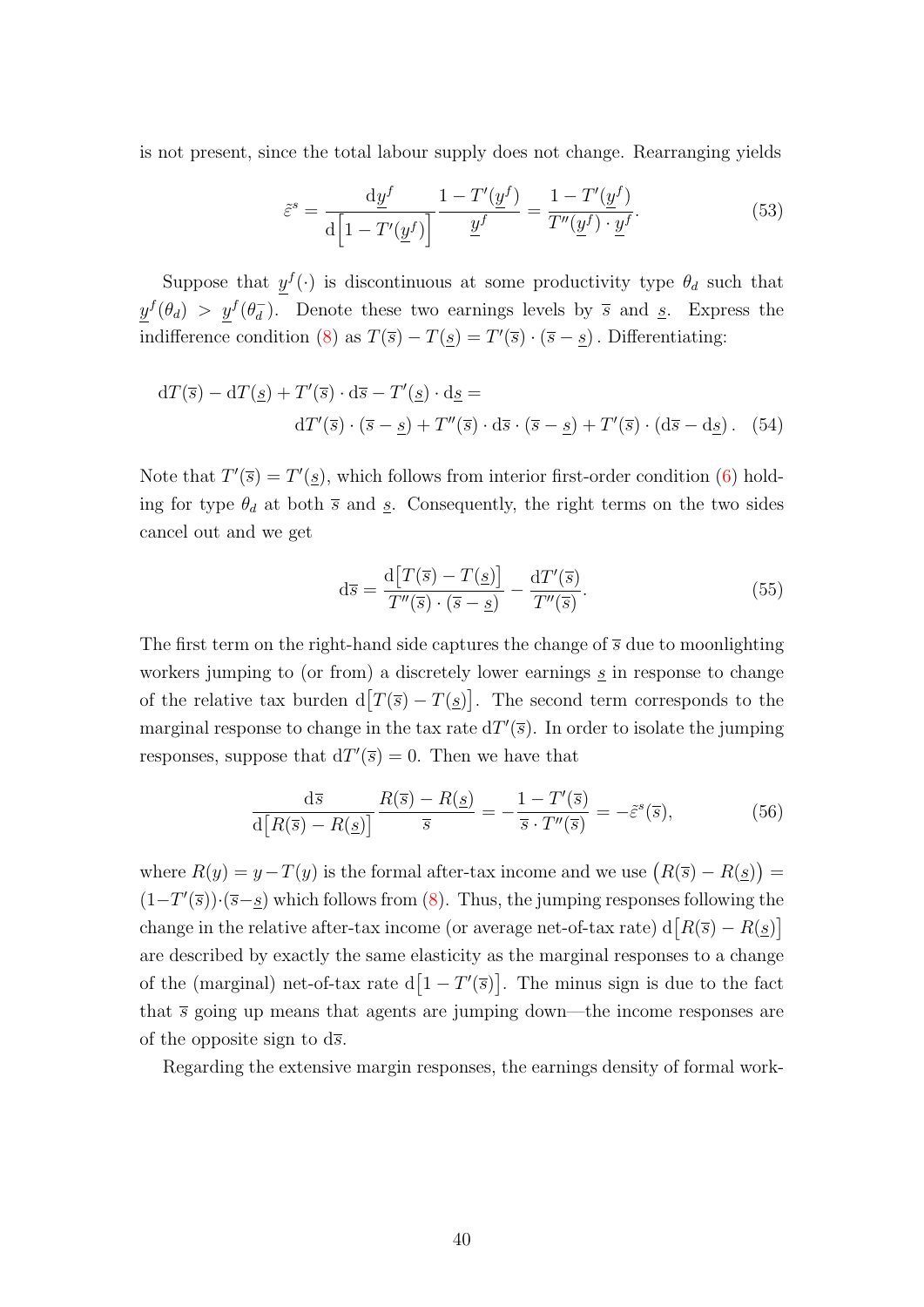ers is equal  $h^f(\overline{y}^f(\theta)) = (1 - G_{\theta}(\tilde{\kappa}(\theta)) \cdot f(\theta) \cdot \left(\frac{d\overline{y}(\theta)}{d\theta}\right)^{-1}$ . Differentiation yields

$$
dh^f(\overline{y}^f(\theta)) + h^{f'}(\overline{y}^f(\theta)) \cdot d\overline{y}^f(\theta)
$$
  
=  $h^f(\overline{y}^f(\theta)) \cdot \left( -\frac{g_\theta(\tilde{\kappa}(\theta)) \cdot d\tilde{\kappa}(\theta)}{1 - G_\theta(\tilde{\kappa}(\theta))} + \left( \frac{d\overline{y}(\theta)}{d\theta} \right) \cdot d \left[ \left( \frac{d\overline{y}(\theta)}{d\theta} \right)^{-1} \right] \right).$  (57)

We are interested in the impact of the tax reform on the earnings density through the threshold  $\tilde{\kappa}(\theta)$ ; the other terms are related to the intensive margin responses which we already accounted for. Ignoring the intensive margin terms, we obtain (the absolute value of) the semi-elasticity of the density of formal workers with respect to the tax burden of staying formal:

$$
\pi(\theta) = -\frac{\mathrm{d}h^f(\overline{y}^f(\theta))}{\mathrm{d}\left[T(\overline{y}^f(\theta) - T(\underline{y}^f(\theta))\right]} \cdot \frac{1}{h^f(\overline{y}^f(\theta))} = \frac{g_\theta(\tilde{\kappa}(\theta))}{1 - G_\theta(\tilde{\kappa}(\theta)} \cdot \frac{1}{h^f(\overline{y}^f(\theta))},\tag{58}
$$

where we used  $d\tilde{\kappa}(\theta) = d\left[T(\bar{y}^f(\theta) - T(y^f(\theta))\right],$  implied by [\(2\)](#page-8-3).

While all the above elasticities are expressed as a function of the productivity type  $\theta$ , we can express them equivalently as functions of formal earnings, since  $\theta \mapsto \bar{y}^f(\theta)$  is strictly increasing over the entire domain and  $\theta \mapsto y^f(\theta)$  is strictly increasing when  $y^f(\theta) > 0$ .

# <span id="page-40-0"></span>C. Two-dimensional heterogeneity in productivities

We can extend our optimal tax formula to an economy in which the distribution of formal and shadow productivities is two-dimensional. Suppose that the type is given by  $(\alpha, \theta, \kappa) \in \mathcal{A} \times [\underline{\theta}, \overline{\theta}] \times [0, \infty) \subseteq \mathbb{R}^3_+$ , A finite, such that a worker of type  $(\alpha, \theta, \kappa)$  has productivities  $w^f_\alpha(\theta)$  and  $w^s_\alpha(\theta)$ . Assume that the productivity schedules satisfy [Assumption 1](#page-6-2) for each  $\alpha \in \mathcal{A}$ . Denote the p.d.f. of  $\alpha$  by  $A(\cdot)$ , the c.d.f. of  $\theta$  conditional on  $\alpha$  by  $F_{\alpha}(\cdot)$ , and the c.d.f. of  $\kappa$  conditional on  $(\alpha, \theta)$  by  $G_{\alpha,\theta}(\cdot)$ . All cumulative density functions are assumed twice continuously differentiable. We maintain [Assumption 2](#page-7-2) and suppose that [Assumption 3](#page-11-3) holds for each  $\alpha$  to rule out formal workers responding with jumps. In what follows,  $x_{\alpha}$  denotes variable x evaluated at type  $\alpha$  and x without a subscript indicates the average across  $\alpha$  types. For instance,  $h_{\alpha}(z)$  is the formal earnings density of workers with type  $\alpha$  at earnings z, while  $h(z) = \sum_{\alpha \in A} h_{\alpha}(z) \cdot A(\alpha)$  is the overall formal earnings density at z.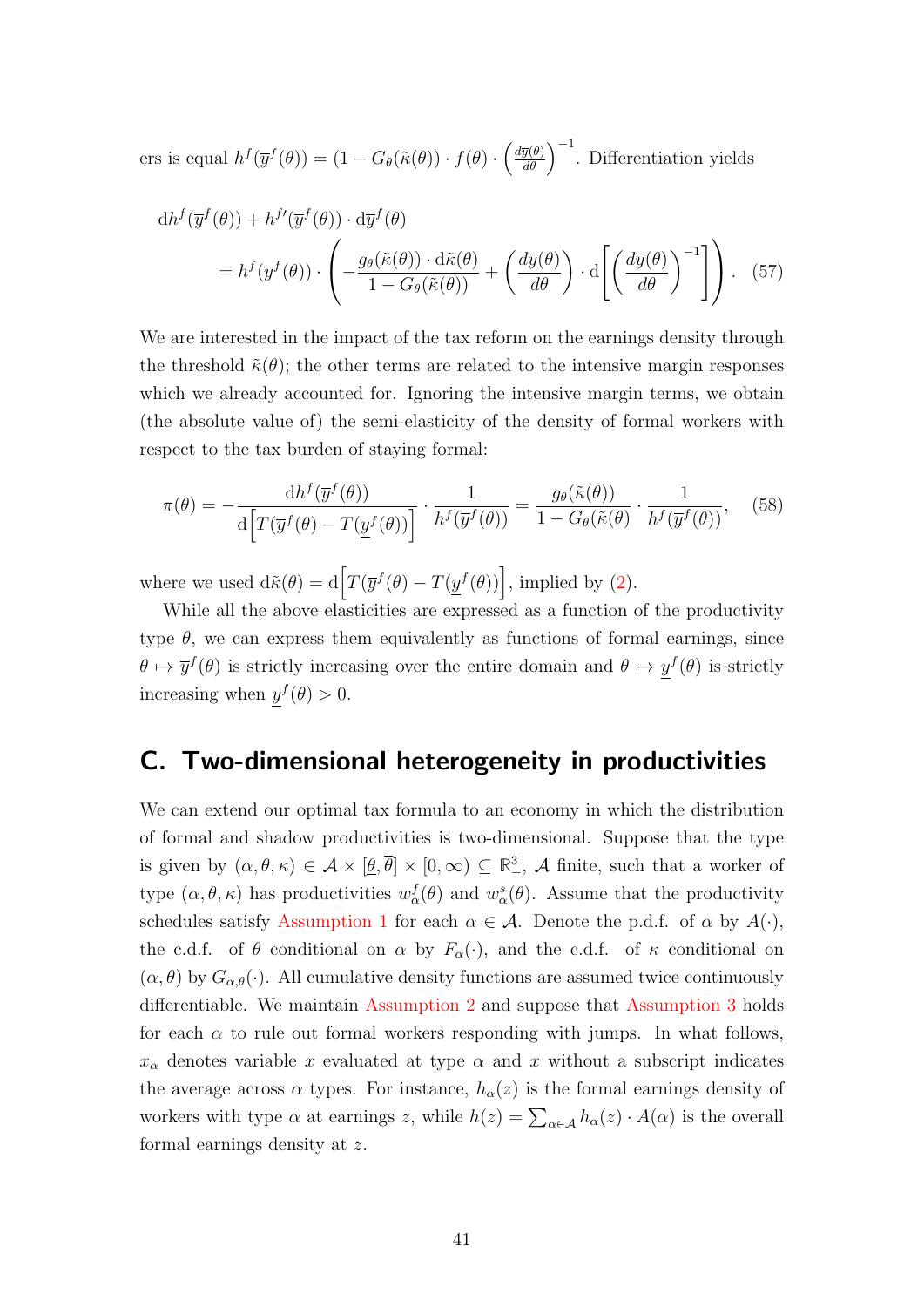Consider initial tax  $T \in \mathcal{C}^2$  and a direction of a tax reform  $dT \in \mathcal{C}^2$ . The optimal tax schedule needs to satisfy

<span id="page-41-0"></span>
$$
\sum_{\alpha \in \mathcal{A}} \left[ ME_{\alpha} + WE_{\alpha} + BE_{int, \alpha} + BE_{ext, \alpha} \right] \cdot A(\alpha) = 0. \tag{59}
$$

The following theorem expresses this condition as a tax formula.

Theorem 2. Suppose that the optimal tax schedule is twice continuously differentiable. The optimal tax rate at earnings y satisfies

$$
\frac{T'(y)}{1 - T'(y)} \cdot \tilde{\varepsilon}^f(y) \cdot y \cdot h^f(y) + \sum_{s \in \overline{S}(y)} \frac{T'(s)}{1 - T'(s)} \cdot \tilde{\varepsilon}^s(s) \cdot s \cdot h^s(s)
$$

$$
= \int_y^\infty \left[1 - \bar{\lambda}(z)\right] dH(z) - \int_y^\infty \overline{\Delta T}(z) \cdot \overline{\pi}(z, y) dH^f(z) \quad (60)
$$

where (i)  $\overline{S}(y) = {\overline{s}_{\alpha}(y) : \alpha \in \mathcal{A}}$ , for  $\overline{s}_{\alpha}(y)$  defined as  $\min\{z \in Im(y\}$  $\binom{f}{\alpha}$ :  $z \geq y$ } if min. exists and 0 otherwise, is a set of formal earnings at which moonlighting workers are responding on the intensive margin to the raise of  $T'(y)$ , (ii)  $\overline{\Delta T}(z) =$  $\sum_{\alpha} \Delta T_{\alpha}(z) \cdot h_{\alpha}^{f}(z) \cdot A(\alpha)$  is the average tax burden of staying formal at z and (iii)  $\overline{\pi}(z,y)=\sum_{\alpha\in\mathcal{A}}% \overline{\pi}z^{\alpha}y^{\beta}$  $\Delta T_\alpha(z)$  $\frac{\Delta T_{\alpha}(z)}{\Delta T(z)} \cdot \pi_{\alpha}(z) \cdot \mathbb{1}(\rho_{\alpha}(z) \leq y) \cdot \frac{h_{\alpha}^{f}(z) \cdot A(\alpha)}{h^{f}(z)}$  $\frac{(z) \cdot A(\alpha)}{h^f(z)}$  is the average semi-elasticity of density of formal workers at earnings z with respect to  $T'(y)$  weighted by the tax burden of staying formal.

Proof. Following the steps in the proof of [Theorem 1,](#page-17-1) it is easy to show that optimality condition [\(21\)](#page-17-3) holds iff at every  $y > 0$  we have

$$
\sum_{\alpha} A(\alpha) \left[ -\frac{T'(y)}{1 - T'(y)} \tilde{\varepsilon}^{f}(y) y h_{\alpha}^{f}(y) - \frac{T'(\bar{s}_{\alpha}(y))}{1 + T'(\bar{s}_{\alpha}(y))} \tilde{\varepsilon}_{\alpha}^{s}(\bar{s}_{\alpha}(y)) \bar{s}_{\alpha}(y) h_{\alpha}^{s}(\bar{s}(y)) + \int_{y}^{\infty} [1 - \bar{\lambda}_{\alpha}(z)] dH_{\alpha}(z) + \int_{y}^{\infty} \Delta T_{\alpha}(z) \pi_{\alpha}(z) \mathbb{1}(\rho_{\alpha}(z) \le y) dH_{\alpha}^{f}(z) \right] = 0, \quad (61)
$$

Averaging each term within square brackets over  $\alpha$  types separately, it is easy to express the average mechanical and welfare effects terms in the equation above as in [\(60\)](#page-41-0). Same is true for the term capturing the intensive responses of formal workers, since all formal workers with earnings y have identical elasticity  $\tilde{\varepsilon}^{f}(y)$ .

The intensive responses of moonlighting workers can now happen at multiple earnings levels simultaneously, captured by the set  $\overline{S}(y) = {\overline{s}_{\alpha}}(y) : \alpha \in \mathcal{A}$ . Furthermore, for each  $s \in \overline{S}(y)$  we have  $h^s(s) = \sum_{\alpha} h^s_{\alpha}(s) \mathbb{1}(\overline{s}_{\alpha}(y) = s) A(\alpha)$ , i.e. at each earnings level  $s \in \overline{S}(y)$  there are only the moonlighting workers who respond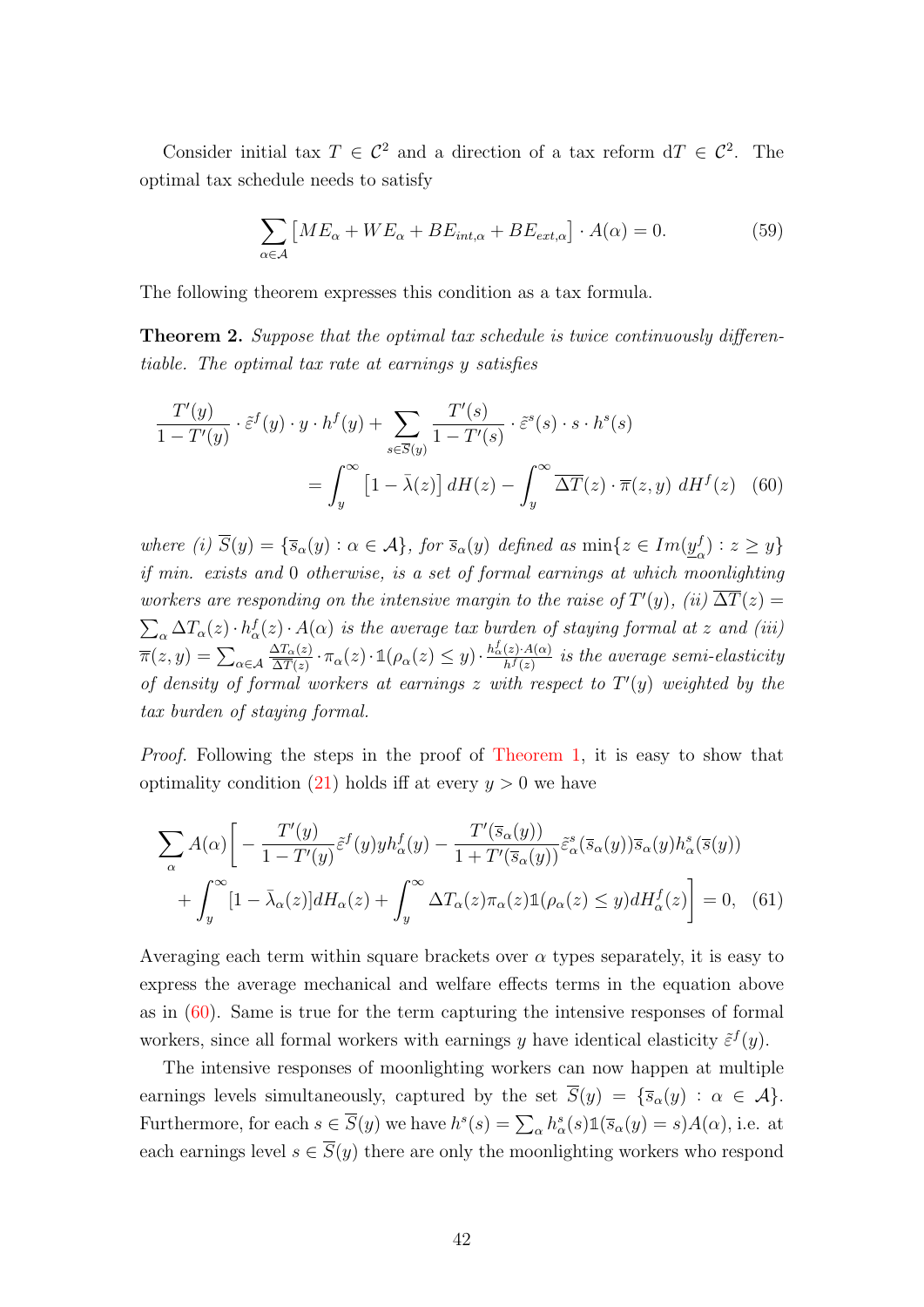on the intensive margin to a change of  $T'(y)$ . To shows this, suppose that there is some type  $(\alpha_1, \theta_1)$  and earnings level  $y > 0$  for which  $y_c^f$  $\frac{f}{\alpha_1}(\theta_1^-) < y < \underline{y}_{\alpha_1}^f(\theta_1) =$  $\overline{s}_{\alpha_1}(y)$ . Suppose there is some other type  $(\alpha_2, \theta_2)$  for which  $y^f_{\alpha_1}(y)$  $\frac{d}{dx}(\theta_2) = \underline{y}_c^f$  $\frac{f}{\alpha_1}(\theta_1)$ . Then [\(6\)](#page-9-1) implies that  $\frac{w_{\alpha_1}^s(\theta_1)}{f(\theta_1)}$  $\frac{w_{\alpha_1}^s(\theta_1)}{w_{\alpha_1}^f(\theta_1)} = \frac{w_{\alpha_2}^s(\theta_2)}{w_{\alpha_2}^f(\theta_2)}$  $\frac{d^{2} \alpha_{2} (b_{2})}{d^{2} \alpha_{2} (b_{2})}$ , and then [\(8\)](#page-10-3) implies that a moonlighting worker of type  $(\alpha_2, \theta_2)$  is indifferent between  $y^f_\alpha$  $\frac{f}{\alpha_1}(\theta_1^-)$  and  $\underline{y}_c^f$  $\overline{s}_{\alpha_1}(\theta_1)$ . Thus,  $\overline{s}_{\alpha_2}(y) = \overline{s}_{\alpha_1}(y)$ .

Finally, the average extensive margin term can be expressed as in formula [\(60\)](#page-41-0) by moving the summation sign under the integral and then multiplying and dividing the sum by  $\overline{\Delta T}(z)$ , defined in the statement of the theorem.  $\Box$ 

The formula is remarkably similar to the one found in the case of one-dimensional heterogeneity in productivities. There are two differences. First, raising marginal tax rate at a single income level may lead to intensive margin responses of moonlighting workers at multiple formal income levels. Suppose the marginal tax rate at y is increased. There can be moonlighting workers of type  $\alpha_1$  at formal earnings y responding marginally, as well as moonlighting workers of type  $\alpha_2$  at formal earnings  $y' > y$  responding by jumping down. If the tax schedule features multiple regions of regressivity, a change of marginal tax rate can trigger jump responses of moonlighting workers at multiple earnings levels. In contrast, in the singledimensional case considered in the main text the moonlighting workers always responded at a single earnings level. The second difference concerns the extensive margin responses. Formal workers with identical earnings z but different types  $\alpha$ can have different propensity to join the shadow economy (controlled by the semielasticity  $\pi_{\alpha}(z)$  as well as different earnings conditional on joining the shadow economy (implying different  $\Delta T_{\alpha}(z)$ ). Thus, we need to consider the average semi-elasticity of density of formal workers as well as the average tax revenue loss from joining the informal sector.

## <span id="page-42-0"></span>D. Estimation details

We use the 2013 wave of the household survey by the official statistical agency of Colombia (DANE). We restrict attention to individuals aged 24-50 years without children (34,000 observations). The indicator variable  $I<sup>f</sup>$  is set equal to one if the worker reports to be affiliated to all three components of social security: pension system, health insurance and labor accidents insurance.  $I<sup>f</sup>$  indicates formality of the main job and does not imply that the worker is exclusively formal.

We use two questions of the survey to construct our measure of the hourly wage W. First, the worker is asked what was her income at the main job last month.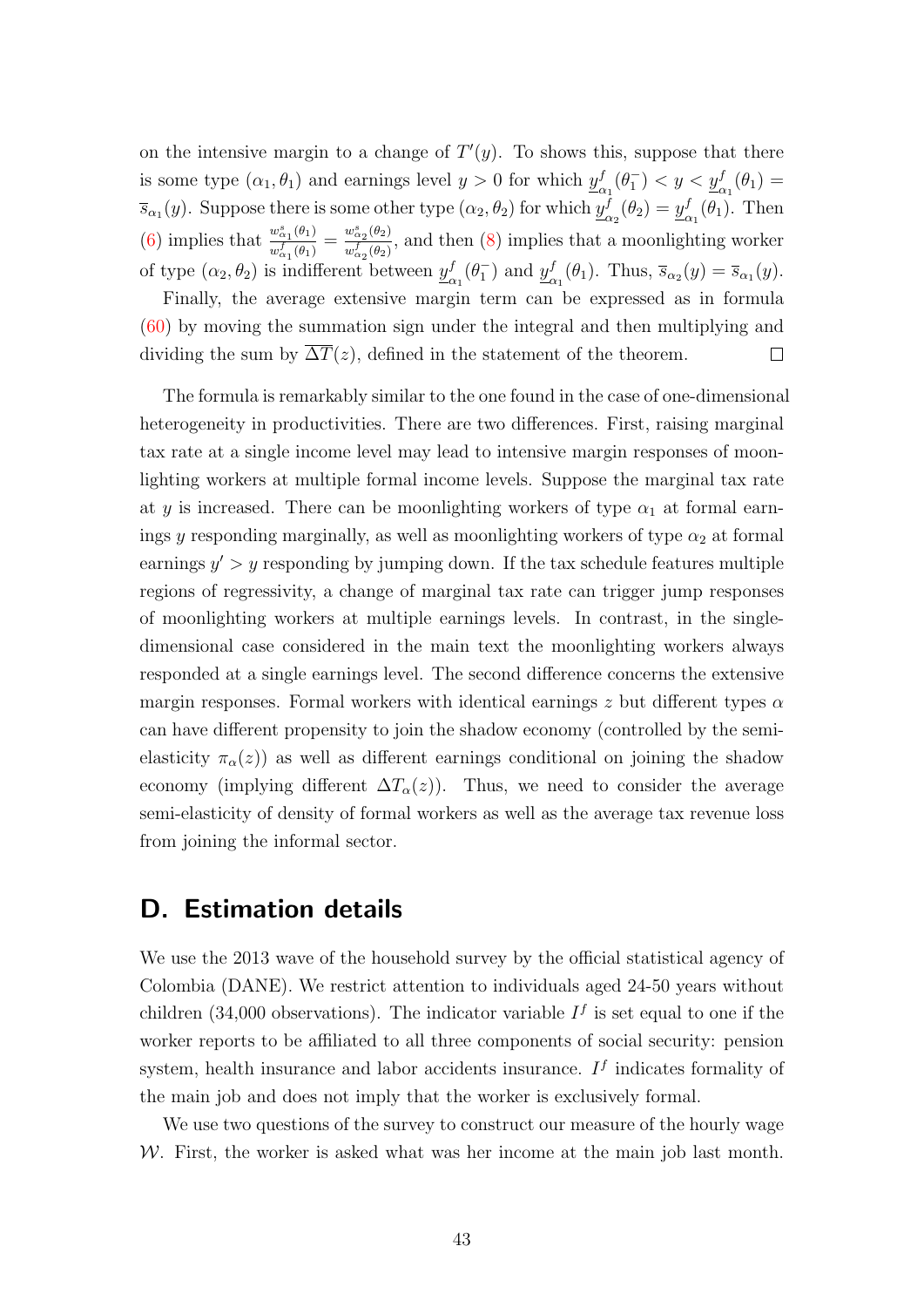<span id="page-43-0"></span>

| Variable                                    | Description                                           | Estimate | Std. error |  |  |  |
|---------------------------------------------|-------------------------------------------------------|----------|------------|--|--|--|
| Productivity schedules                      |                                                       |          |            |  |  |  |
| $\log(w_0^f)$                               | formal log productivity at the bottom                 | 0.003    | $(1e-4)$   |  |  |  |
| $\gamma^f$                                  | slope of formal log productivity                      | 4.64     | (.06)      |  |  |  |
| $\log(w_0^s)$                               | informal log productivity at the bottom               | 0.006    | $(1e-4)$   |  |  |  |
| $\gamma^s$                                  | slope of informal log productivity                    | 2.90     | (.06)      |  |  |  |
| $\alpha_w$                                  | tail parameter of $wf$ distribution                   | 2.25     | (.03)      |  |  |  |
|                                             | Type distribution                                     |          |            |  |  |  |
| $\sigma_{\epsilon}$                         | std. deviation of $\theta$ given observables          | 0.09     | $(2e-3)$   |  |  |  |
| $\sigma_{\kappa}$                           | parameter of the fixed cost distribution              | 1.38     | (0.03)     |  |  |  |
| $\alpha_{\kappa}$                           | parameter of the fixed cost distribution              | 0.88     | (.01)      |  |  |  |
| $w_{\kappa}$                                | parameter of the fixed cost distribution              | 0.018    | $(2e-4)$   |  |  |  |
| $\sigma_u$                                  | std. dev. of the wage measurement error               | 0.53     | $(3e-3)$   |  |  |  |
| Preferences                                 |                                                       |          |            |  |  |  |
| Γ                                           | weight on labor supply in the utility function        | 0.032    | $(8e-4)$   |  |  |  |
| $Coefficients$ of variables included in $X$ |                                                       |          |            |  |  |  |
| Gender                                      | Dummy variable equal to 1 for women                   | $-0.08$  | $(2e-3)$   |  |  |  |
| Age                                         | Age of the worker                                     | 0.04     | $(1e-4)$   |  |  |  |
| Age <sup>2</sup>                            | Age squared                                           | $-5e-4$  | $(6e-6)$   |  |  |  |
| Educ                                        | Number of education years                             | 0.02     | $(5e-4)$   |  |  |  |
| Degree                                      | Highest degree achieved (No degree to Doc-<br>torate) | 0.05     | $(1e-3)$   |  |  |  |
| Work                                        | Number of months worked in the last year              | 0.02     | $(7e-4)$   |  |  |  |
| Exper                                       | Number of months worked in the last job               | $6e-5$   | $(6e-5)$   |  |  |  |
| 1stJob                                      | Dummy for the first job (1 if it is the first         | $2e-4$   | $(2e-5)$   |  |  |  |
|                                             | job)                                                  |          |            |  |  |  |
| S-Man                                       | Dummy for the manufacturing sector                    | $-0.04$  | $(1e-3)$   |  |  |  |
| S-Fin                                       | Dummy for financial intermediation                    | 0.14     | $(3e-3)$   |  |  |  |
| S-Ret                                       | Dummy for the sales and retailers sector              | $-0.012$ | $(3e-4)$   |  |  |  |
| B-city                                      | Dummy for a firm in one of the two largest<br>cities  | 0.10     | $(3e-3)$   |  |  |  |
| Size                                        | Categories for the number of workers                  | 0.11     | $(2e-3)$   |  |  |  |
| Lib                                         | Dummy for a liberal occupation                        | 0.25     | $(6e-3)$   |  |  |  |
| Admin                                       | Dummy for an administrative task                      | $-5e-3$  | $(1e-4)$   |  |  |  |
| Seller                                      | Dummy for sellers and related                         | $4e-3$   | $(1e-4)$   |  |  |  |
| Services                                    | Dummy for a service task                              | $-0.02$  | $(6e-4)$   |  |  |  |
| Union                                       | Dummy for labor union affiliation (1 if yes)          | 0.17     | $(4e-3)$   |  |  |  |
| Agency                                      | Dummy for agency hiring (1 if yes)                    | $-0.015$ | $(3e-4)$   |  |  |  |
| Senior                                      | Number of months of the worker in the firm            | $7e-4$   | $(1e-5)$   |  |  |  |

Table 2: Description of variables and parameter estimates

Note: Standard errors are obtained by Case Resampling Bootstrap using 150 draws.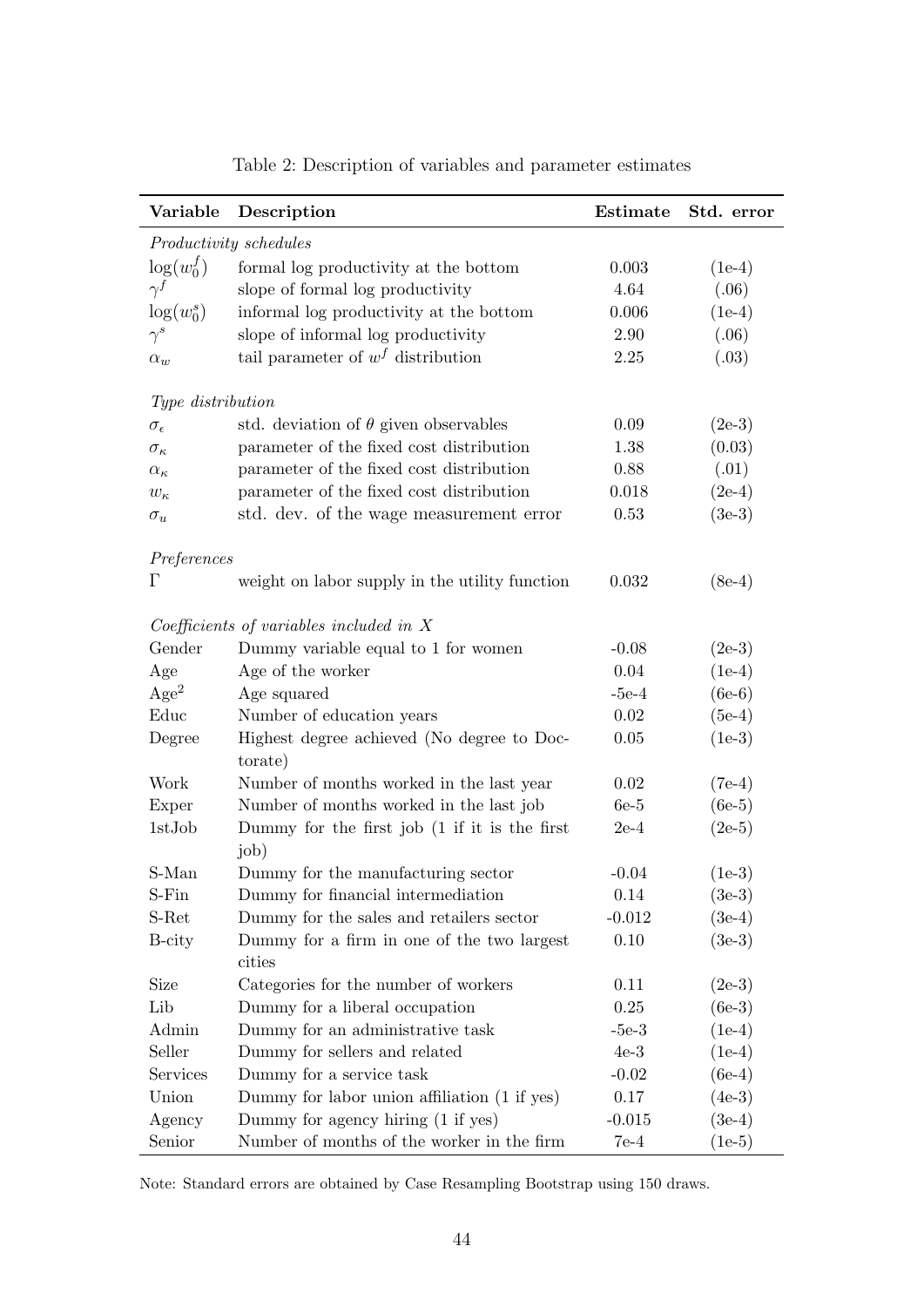Second, what is the number of hours she 'normally' works at that job. We use the ratio of the reported income and hours in those questions to compute our measure of the hourly wage. Since the 'normal' number of hours need not to correspond to last month's number of hours we explicitly introduce a measurement error.<sup>[42](#page-44-8)</sup> If the worker is identified to be formal at the main job, we include the statutory payroll taxes that are paid by the employer in the computation of the pre-tax income at the main job. Finally, we construct the empirical tax and transfer schedule by taking into account the personal income tax, payroll taxes which are not linked to benefits, and cash transfers to low income individuals.

The parameter estimates are reported in [Table 2.](#page-43-0) The estimated density of types and the model fit are shown in [Figure 4](#page-26-0) in the main text.

# **References**

- <span id="page-44-7"></span>Abrahám, A. and Pavoni, N. (2005). The efficient allocation of consumption under moral hazard and hidden access to the credit market. Journal of the European Economic Association, 3(2-3):370–381.
- <span id="page-44-2"></span>Allingham, M. G. and Sandmo, A. (1972). Income tax evasion: A theoretical analysis. Journal of Public Economics, 1(3):323–338.
- <span id="page-44-3"></span>Andreoni, J., Erard, B., and Feinstein, J. (1998). Tax compliance. *Journal of* Economic Literature, 36(2):818–860.
- <span id="page-44-6"></span>Atkinson, A. B. (1990). Public economics and the economic public. European Economic Review, 34(2-3):225–248.
- <span id="page-44-4"></span>Bachas, P. J., Gadenne, L., and Jensen, A. (2020). Informality, consumption taxes and redistribution.
- <span id="page-44-1"></span>Beaudry, P., Blackorby, C., and Szalay, D. (2009). Taxes and employment subsidies in optimal redistribution programs. American Economic Review, 99(1):216–42.
- <span id="page-44-0"></span>Bergstrom, K. and Dodds, W. (2021). Optimal taxation with multiple dimensions of heterogeneity. Journal of Public Economics, 200:104442.
- <span id="page-44-5"></span>Boadway, R., Marchand, M., and Pestieau, P. (1994). Towards a theory of the direct-indirect tax mix. Journal of Public Economics, 55(1):71–88.

<span id="page-44-8"></span> $42$ We further assume that survey respondents correctly reveal their gross income from the main job, regardless of whether the main job is formal or informal. Other papers making this assumption include [Meghir et al.](#page-47-12) [\(2015\)](#page-47-13) for Brazil and López García (2015) for Chile.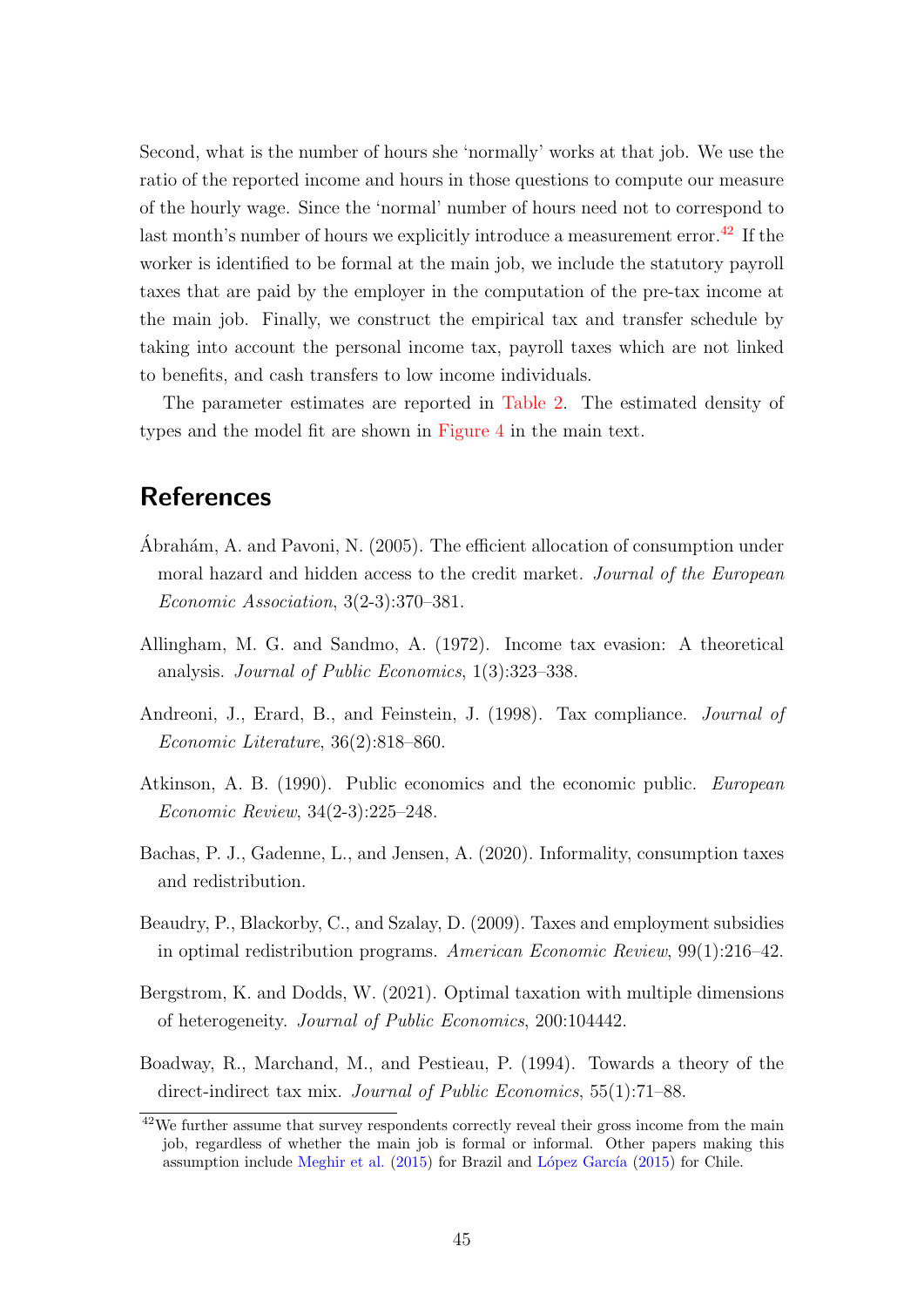- <span id="page-45-4"></span>Boadway, R. and Sato, M. (2009). Optimal tax design and enforcement with an informal sector. American Economic Journal: Economic Policy, 1(1):1–27.
- <span id="page-45-13"></span>Casella, G. and Berger, R. L. (2002). Statistical inference. Duxbury, Pacific Grove, CA, 2nd edition.
- <span id="page-45-9"></span>Chetty, R. (2012). Bounds on elasticities with optimization frictions: A synthesis of micro and macro evidence on labor supply. Econometrica, 80(3):969–1018.
- <span id="page-45-1"></span>Cremer, H. and Gahvari, F. (1996). Tax evasion and the optimum general income tax. Journal of Public Economics, 60(2):235–249.
- <span id="page-45-7"></span>De Mel, S., McKenzie, D., and Woodruff, C. (2013). The demand for, and consequences of, formalization among informal firms in sri lanka. American Economic Journal: Applied Economics, 5(2):122–50.
- <span id="page-45-12"></span>de Oliveira, O. (2014). The implicit and the inverse function theorems: easy proofs. Real Analysis Exchange, 39(1):207–218.
- <span id="page-45-5"></span>De Paula, A. and Scheinkman, J. A. (2010). Value-added taxes, chain effects, and informalit. American Economic Journal: Macroeconomics, 2(4):195–221.
- <span id="page-45-2"></span>Di Nola, A., Kocharkov, G., Scholl, A., and Tkhir, A.-M. (2020). The aggregate consequences of tax evasion.
- <span id="page-45-6"></span>Diamond, P. A. (1998). Optimal income taxation: an example with a u-shaped pattern of optimal marginal tax rates. American Economic Review, pages 83–95.
- <span id="page-45-0"></span>Doligalski, P. and Rojas, L. (2016). Optimal redistribution with a shadow economy. EUI Working Papers.
- <span id="page-45-8"></span>Ebert, U. (1992). A reexamination of the optimal nonlinear income tax. Journal of Public Economics, 49(1):47–73.
- <span id="page-45-3"></span>Emran, M. S. and Stiglitz, J. E. (2005). On selective indirect tax reform in developing countries. Journal of Public Economics, 89(4):599–623.
- <span id="page-45-10"></span>French, E. and Taber, C. (2011). Identification of models of the labor market. In Ashenfelter, O. and Card, D., editors, Handbook of Labor Economics, volume 4, pages 537–617. Elsevier.
- <span id="page-45-11"></span>Fudenberg, D. and Tirole, J. (1991). Game theory. Cambridge, MA: MIT Press.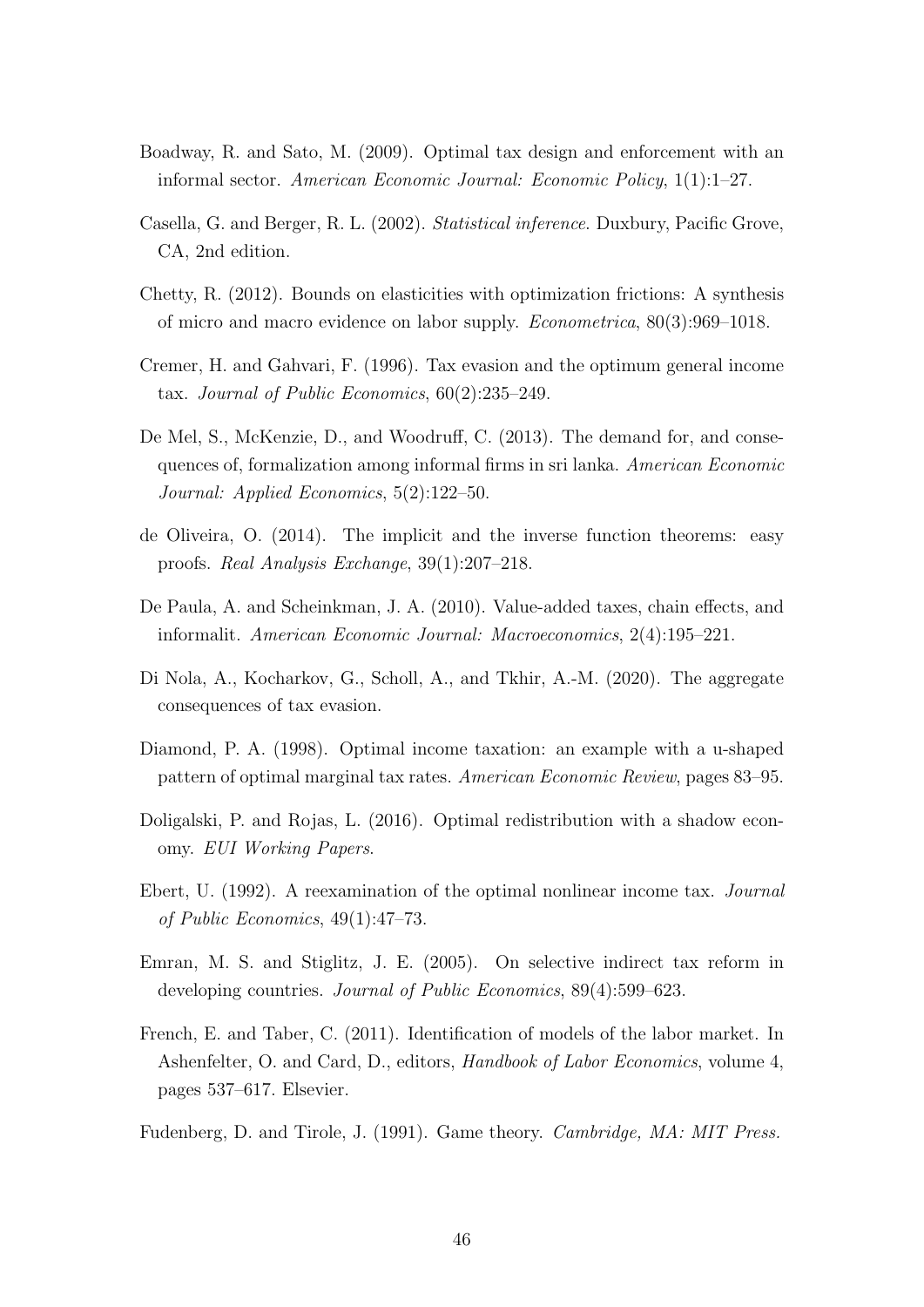- <span id="page-46-9"></span>Goldberg, P. K. and Pavcnik, N. (2003). The response of the informal sector to trade liberalization. Journal of Development Economics, 72(2):463–496.
- <span id="page-46-5"></span>Golosov, M. and Tsyvinski, A. (2007). Optimal taxation with endogenous insurance markets. The Quarterly Journal of Economics, 122(2):487–534.
- <span id="page-46-6"></span>Golosov, M., Tsyvinski, A., and Werquin, N. (2014). A variational approach to the analysis of tax systems. Technical report, National Bureau of Economic Research.
- <span id="page-46-3"></span>Gomes, R., Lozachmeur, J.-M., and Pavan, A. (2017). Differential taxation and occupational choice. The Review of Economic Studies, page rdx022.
- <span id="page-46-0"></span>Gorodnichenko, Y., Martinez-Vazquez, J., and Peter, K. S. (2009). Myth and Reality of Flat Tax Reform: Micro Estimates of Tax Evasion Response and Welfare Effects in Russia. Journal of Political Economy, 117(3):504–554.
- <span id="page-46-10"></span>Guataquí, J. C., García, A. F., and Rodríguez, M. (2010). El perfil de la informalidad laboral en colombia. *Perfil de Coyuntura Económica*,  $(16)$ .
- <span id="page-46-12"></span>Heckman, J. J. and Honore, B. E. (1990). The empirical content of the roy model. Econometrica, pages 1121–1149.
- <span id="page-46-11"></span>Heckman, J. J., Lochner, L. J., and Todd, P. E. (2006). Earnings functions, rates of return and treatment effects: The mincer equation and beyond. Handbook of the Economics of Education, 1:307–458.
- <span id="page-46-7"></span>Hendren, N. (2019). Efficient welfare weights. NBER Working Paper No. 20351.
- <span id="page-46-2"></span>Henley, A., Arabsheibani, G. R., and Carneiro, F. G. (2009). On defining and measuring the informal sector: Evidence from brazil. World development, 37(5):992– 1003.
- <span id="page-46-4"></span>Huang, J. and Rios, J. (2016). Optimal tax mix with income tax non-compliance. Journal of Public Economics, 144:52–63.
- <span id="page-46-1"></span>Hussmanns, R. and Jeu, B. d. (2002). Ilo compendium of official statistics on employment in the informal sector. Ilo working papers, International Labour Organization.
- <span id="page-46-8"></span>ILO (2013). Measuring informality: A statistical manual on the informal sector and informal employment. Technical report, International Labour Organization.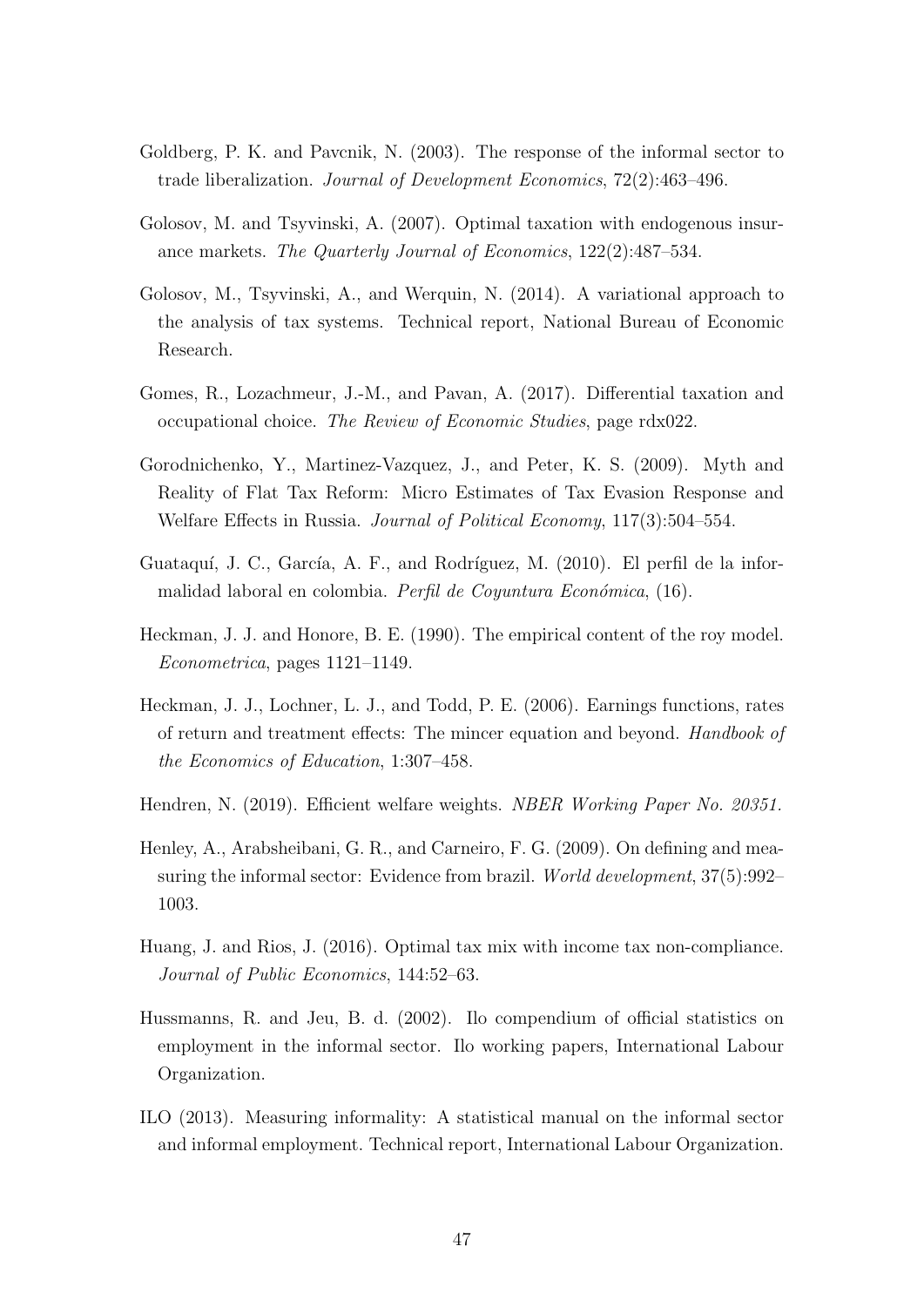- <span id="page-47-11"></span>ILO (2014). Trends in informal employment in colombia: 2009 - 2013. Technical report, International Labour Organization.
- <span id="page-47-0"></span>ILO (2018). Women and men in the informal economy: a statistical picture (third edition). Technical report, International Labour Organization.
- <span id="page-47-5"></span>Jacobs, B. (2015). Optimal inefficient production. mimeo, Erasmus University Rotterdam.
- <span id="page-47-9"></span>Jacquet, L. and Lehmann, E. (2021). Optimal income taxation with composition effects. Journal of the European Economic Association, 19(2):1299–1341.
- <span id="page-47-10"></span>Jacquet, L., Lehmann, E., and Van der Linden, B. (2013). Optimal redistributive taxation with both extensive and intensive responses. Journal of Economic Theory, 148(5):1770–1805.
- <span id="page-47-1"></span>Kleven, H. J., Knudsen, M. B., Kreiner, C. T., Pedersen, S., and Saez, E. (2011). Unwilling or unable to cheat? evidence from a tax audit experiment in denmark. Econometrica, 79(3):651–692.
- <span id="page-47-4"></span>Kleven, H. J., Kreiner, C. T., and Saez, E. (2009). The optimal income taxation of couples. Econometrica, 77(2):537–560.
- <span id="page-47-6"></span>Kleven, H. J., Richter, W. F., and Sørensen, P. B. (2000). Optimal taxation with household production. *Oxford Economic Papers*, 52(3):584–594.
- <span id="page-47-2"></span>Kopczuk, W. (2001). Redistribution when avoidance behavior is heterogeneous. Journal of Public Economics, 81(1):51–71.
- <span id="page-47-3"></span>Leal Ordóñez, J.  $(2014)$ . Tax collection, the informal sector, and productivity. Review of Economic Dynamics, 17(2):262–286.
- <span id="page-47-13"></span>López García, I. (2015). Human capital and labor informality in chile: a life-cycle approach. Technical report, RAND working paper series.
- <span id="page-47-7"></span>Magnac, T. (1991). Segmented or competitive labor markets. Econometrica, pages 165–187.
- <span id="page-47-12"></span>Meghir, C., Narita, R., and Robin, J.-M. (2015). Wages and informality in developing countries. American Economic Review, 105(4):1509–1546.
- <span id="page-47-8"></span>Milgrom, P. and Segal, I. (2002). Envelope theorems for arbitrary choice sets. Econometrica, pages 583–601.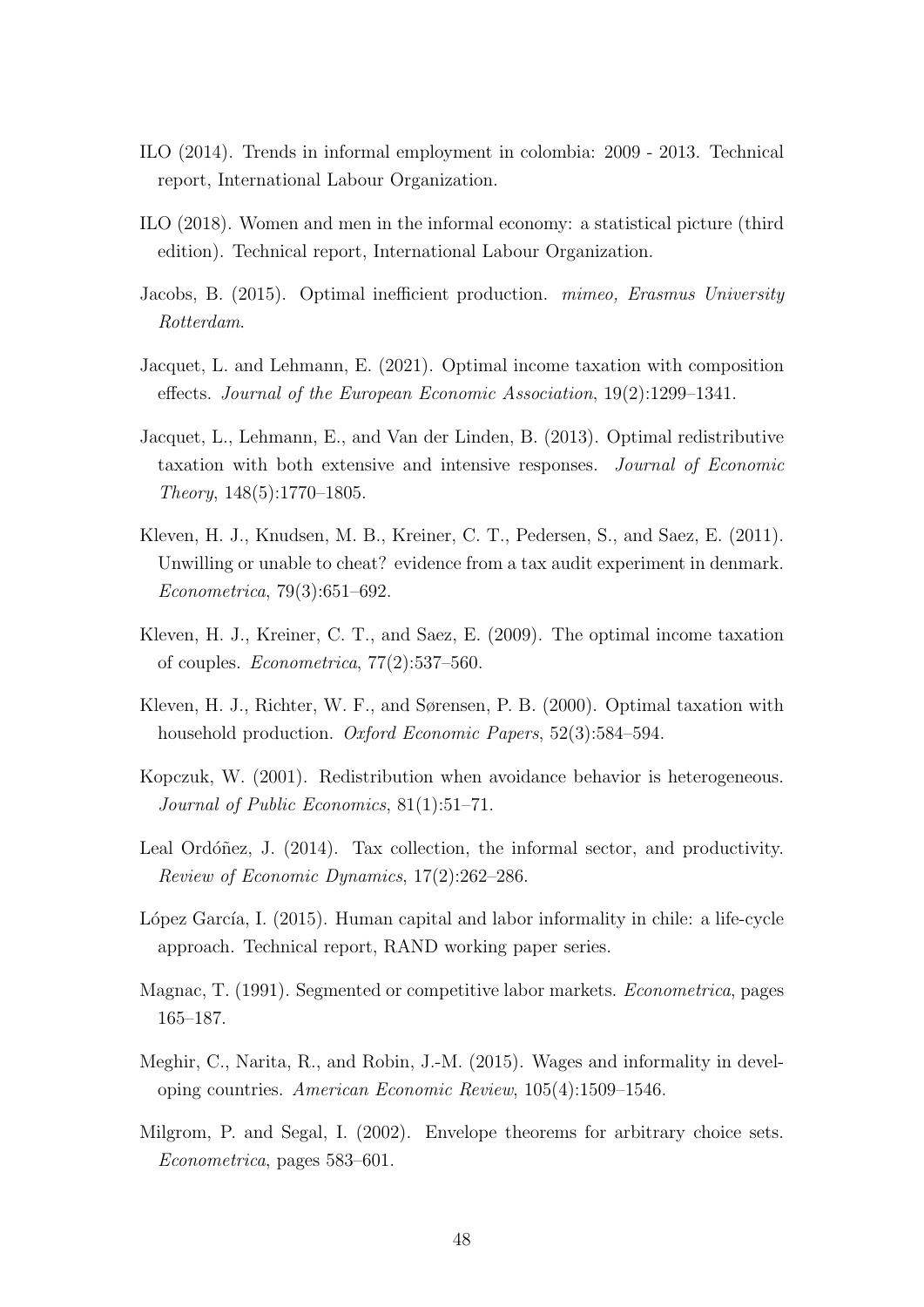- <span id="page-48-0"></span>Mirrlees, J. A. (1971). An exploration in the theory of optimum income taxation. The Review of Economic Studies, pages 175–208.
- <span id="page-48-9"></span>Mirrlees, J. A. (1982). Migration and optimal income taxes. Journal of Public Economics, 18(3):319–341.
- <span id="page-48-1"></span>Monteiro, J. C. and Assunção, J. J. (2012). Coming out of the shadows? estimating the impact of bureaucracy simplification and tax cut on formality in brazilian microenterprises. Journal of Development Economics, 99(1):105–115.
- <span id="page-48-10"></span>Mora, J. and Muro, J. (2017). Dynamic effects of the minimum wage on informality in colombia. LABOUR.
- <span id="page-48-8"></span>Mussa, M. and Rosen, S. (1978). Monopoly and product quality. Journal of *Economic Theory*,  $18(2):301-317$ .
- <span id="page-48-6"></span>Olovsson, C. (2015). Optimal taxation with home production. Journal of Monetary Economics, 70:39–50.
- <span id="page-48-3"></span>Piketty, T. and Saez, E. (2013). Optimal labor income taxation. In Auerbach, A. J., Chetty, R., Feldstein, M., and Saez, E., editors, Handbook of Public Economics, volume 5, page 391. Newnes.
- <span id="page-48-4"></span>Piketty, T., Saez, E., and Stantcheva, S. (2014). Optimal taxation of top labor incomes: A tale of three elasticities. American Economic Journal: Economic Policy, 6(1):230–271.
- <span id="page-48-7"></span>Pratap, S. and Quintin, E. (2006). Are labor markets segmented in developing countries? a semiparametric approach. European Economic Review, pages 1817– 1841.
- <span id="page-48-2"></span>Rocha, R., Ulyssea, G., and Rachter, L. (2018). Do lower taxes reduce informality? evidence from brazil. Journal of Development Economics, 134(C):28–49.
- <span id="page-48-12"></span>Rothschild, C. and Scheuer, F. (2013). Redistributive taxation in the roy model. The Quarterly Journal of Economics, 128(2):623–668.
- <span id="page-48-5"></span>Rothschild, C. and Scheuer, F. (2014). A theory of income taxation under multidimensional skill heterogeneity. Technical report, National Bureau of Economic Research.
- <span id="page-48-11"></span>Rothschild, C. and Scheuer, F. (2016). Optimal taxation with rent-seeking. The Review of Economic Studies, 83(3):1225–1262.